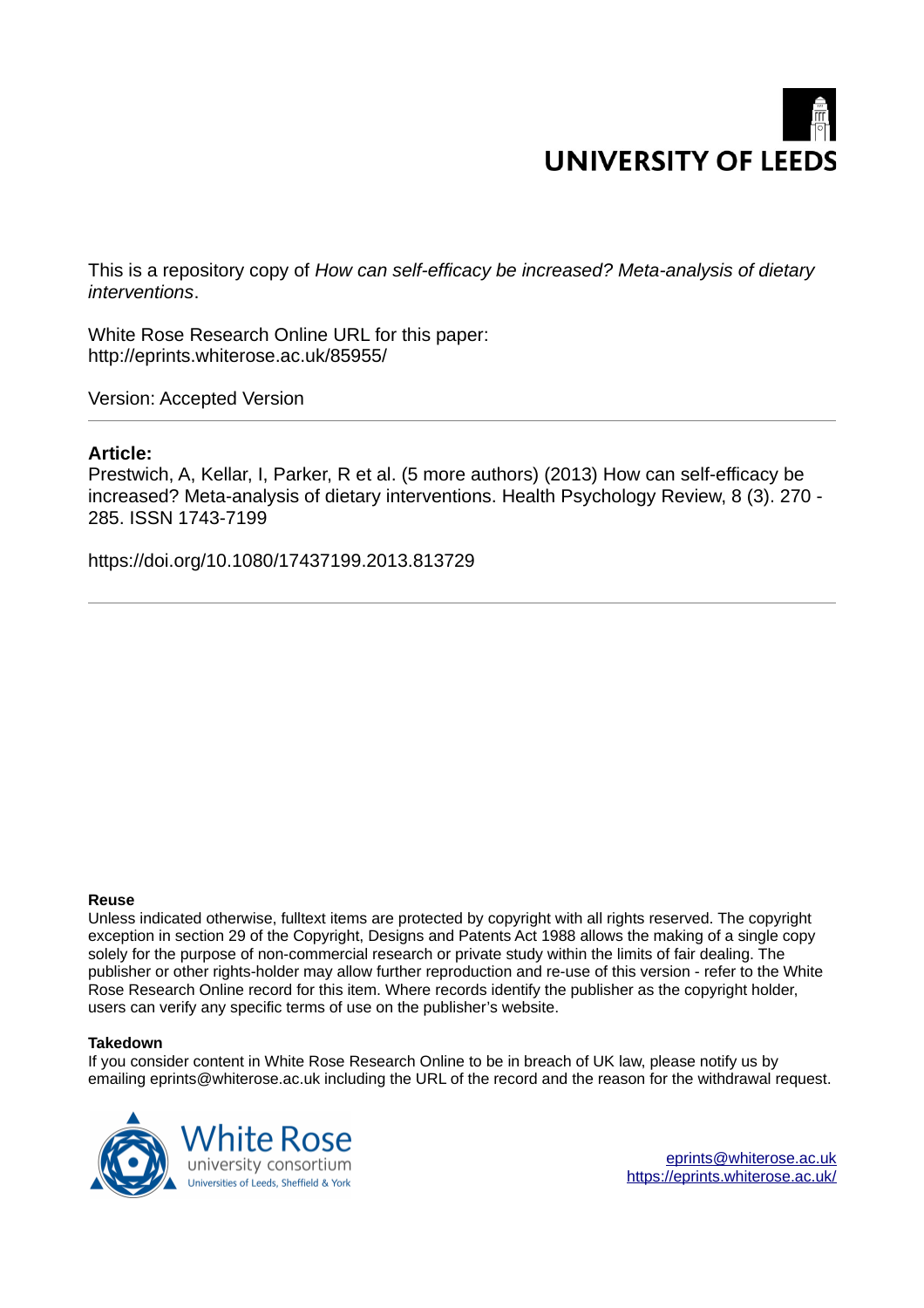Running Head: Dietary Self-Efficacy Review

*This is an Accepted Manuscript of an article published by Taylor & Francis in Health Psychology Review on 15/07/13, available online:* 

<http://www.tandfonline.com/doi/full/10.1080/17437199.2013.813729#.VVEoB6NwamE>

How can self-efficacy be increased? Meta-analysis of dietary interventions.

Andrew Prestwich $1$ 

Institute of Psychological Sciences, University of Leeds, Leeds, LS2 9JT, UK. +44(0)113 343 8559 [a.j.prestwich@leeds.ac.uk](mailto:a.j.prestwich@leeds.ac.uk) 

Ian Kellar $<sup>2</sup>$ </sup>

The Primary Care Unit, University of Cambridge, Cambridge, UK. +44(0)113 343 7242 [i.kellar@leeds.ac.uk](mailto:i.kellar@leeds.ac.uk)

Richard Parker

Centre for Applied Medical Statistics, Department of Public Health and Primary Care, University of Cambridge, UK [rap50@medschl.cam.ac.uk](mailto:rap50@medschl.cam.ac.uk) 

Siobhan MacRae [siobhan\\_macrae@hotmail.co.uk](mailto:siobhan_macrae@hotmail.co.uk) Matthew Learmonth

matt learmonth@hotmail.co.uk Institute of Psychological Sciences, University of Leeds, Leeds, LS2 9JT, UK

Bianca Sykes

Institute of Psychological Sciences, University of Leeds, Leeds, LS2 9JT, UK +44(0)113 343 9196 [b.j.sykes06@leeds.ac.uk](mailto:b.j.sykes06@leeds.ac.uk) 

Natalie Taylor

Institute of Psychological Sciences, University of Leeds, Leeds, LS2 9JT, UK [n.j.taylor@leeds.ac.uk;](mailto:n.j.taylor@leeds.ac.uk) Bradford Institute for Health Research, Bradford, UK

Holly Castle Institute of Psychological Sciences, University of Leeds, Leeds, LS2 9JT, UK [holly.castle@hotmail.co.uk](mailto:holly.castle@hotmail.co.uk) 

<sup>1</sup>Corresponding author

 $2$ Ian Kellar has since moved to a joint position at the Institute of Psychological Sciences, University of Leeds, Leeds, LS2 9JT, UK and Bradford Institute for Health Research, Bradford

This research was funded under the Knowledge Transfer Partnership (KTP) Scheme by NHS Leeds, the UK Department of Health, the Economic and Social Research Council and the Technology Strategy Board (all UK). This KTP was awarded to Andrew Prestwich, Mark Conner, Rebecca Lawton and Peter Gardner at the Institute of Psychological Sciences, University of Leeds, UK, to work in partnership with Candia Allen and Lucy Jackson at NHS Leeds, UK. The KTP associate for the project was Laura Elwell.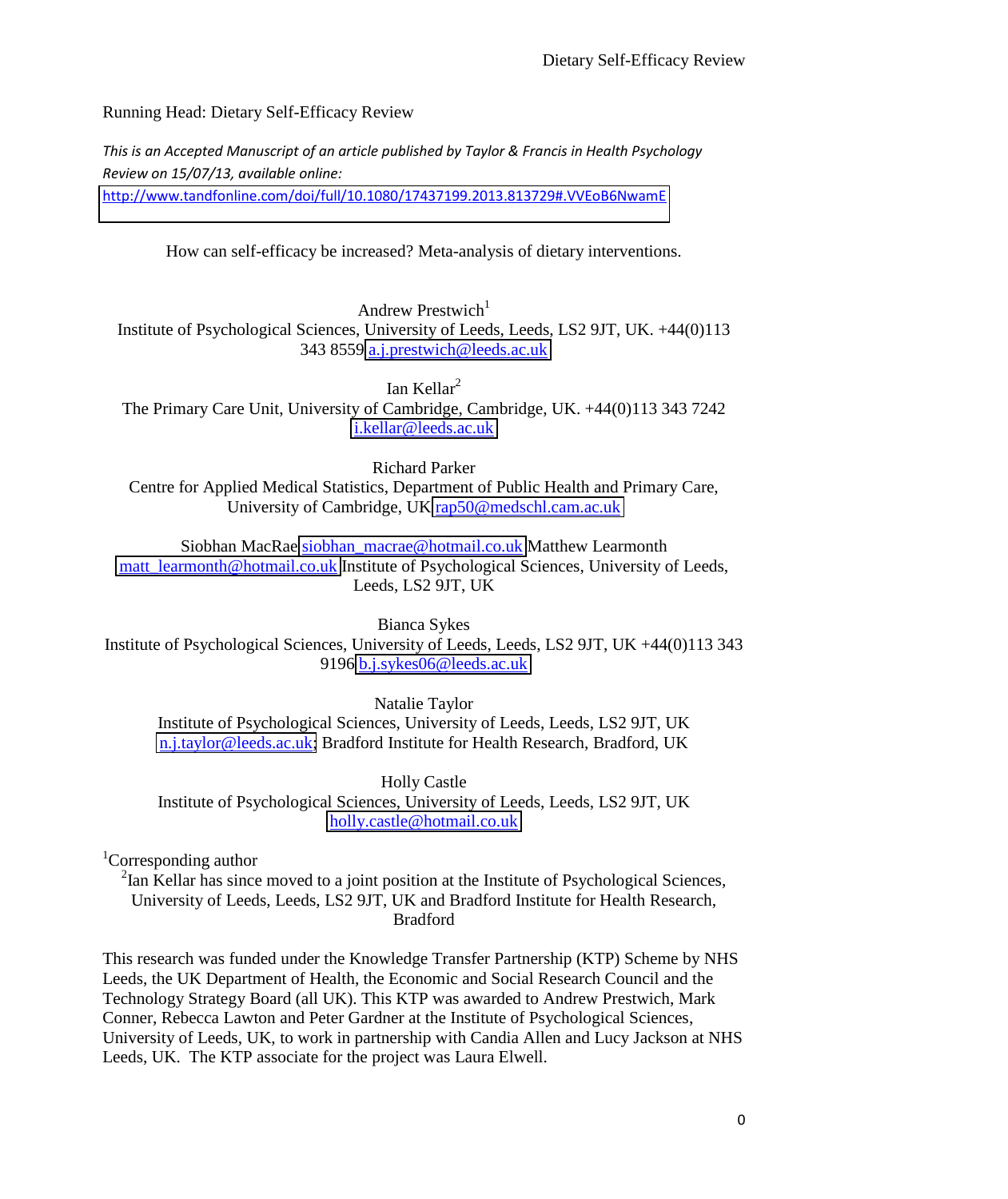#### Abstract

Objective: Targeting individuals' beliefs that they are able to eat healthily can improve dietary-related behaviours. However, the most effective behaviour change techniques (BCTs) to promote dietary self-efficacy have not been systematically reviewed. This research addressed this gap.

Methods: Studies testing the effect of interventions on healthy eating and underlying dietaryrelated self-efficacy, within randomised controlled trials, were systematically reviewed in MEDLINE, EMBASE and PSYCINFO. Two reviewers independently coded intervention content in both intervention and comparison groups. Data pertaining to study quality were also extracted. Random effects meta-analysis was used to calculate an overall effect size on dietary self-efficacy for each study. The associations between 26 BCTs and self-efficacy effects were calculated using meta-regression.

Results: In some of the analyses, interventions that incorporated self-monitoring (tracking one's own food-related behaviour), provided feedback on performance, prompted review of behavioural goals, provided contingent rewards (rewarding diet success), or planned for social support/social change increased dietary self-efficacy significantly more than interventions that did not. Stress management was consistently associated with self-efficacy effects across all analyses.

Conclusions: There was strong evidence for stress management and weaker evidence for a number of other BCTs. The findings can be used to develop more effective, theory- and evidence-based behavioural interventions.

Keywords: self-efficacy; diet; review; meta-analysis; random; behaviour change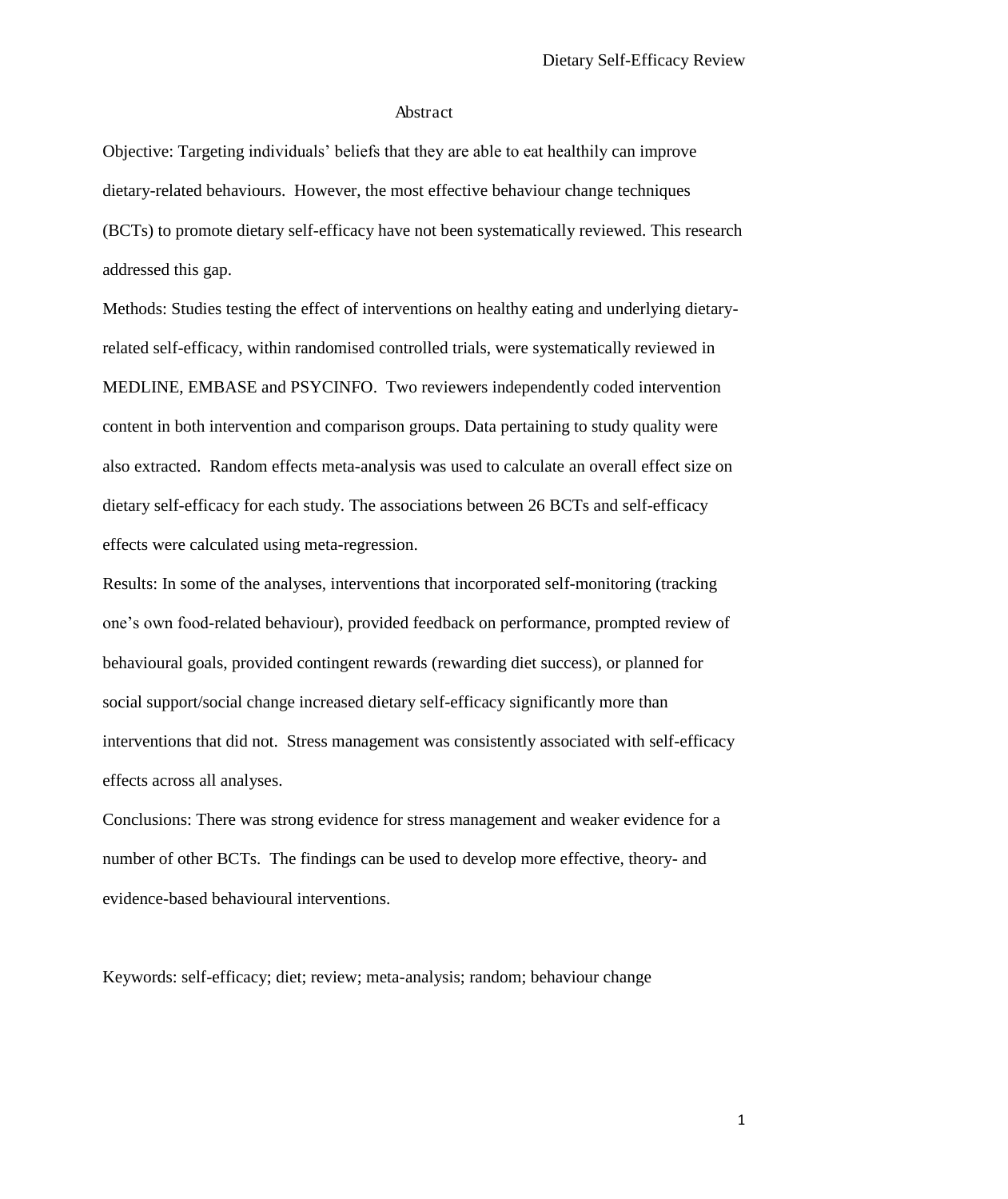#### Introduction

Self-efficacy has been defined as 'beliefs in one's capabilities to organize and execute the courses of action required to produce given levels of attainment' (Bandura, 1997, p. 624). It has been argued to be a key determinant of behaviour on the basis of theory (e.g., Social Cognitive Theory, Bandura, 1986; Transtheoretical Model, Prochaska & Velicer, 1997; integrative theories: Fishbein et al., 2001; Michie et al., 2005) and, in the domain of healthy eating, correlational (e.g., Gutiérrez-Doña, Lippke, Renner, Kwon, & Schwarzer, 2009) and experimental (e.g., Burke, Beilin, Cutt, Mansour, & Mori, 2008; Fuemmeler et al., 2006; Langenberg et al., 2000; Luszczynska, Tryburcy, & Schwarzer, 2007) evidence. As such, identifying effective behaviour change techniques (BCTs) that can promote dietary selfefficacy is an important issue for the development of successful dietary interventions including those that are personalized, or tailored, to the needs of the individual. Identifying the BCTs that promote self-efficacy can also be informative about the potential mechanisms underlying the impact of BCTs on behaviour. BCTs that change self-efficacy may change behaviour because of their impact on self-efficacy. BCTs that do not change self-efficacy may change behaviour because of their impact on other determinants.

Bandura (1977) proposed four sources of self-efficacy: performance accomplishments, vicarious experience, verbal persuasion, and physiological states. Performance accomplishments, or mastery, refer to instances in which an individual has successfully enacted the behaviour which, in turn, should boost feelings of self-efficacy. Vicarious experiences, or modelling, are those in which an individual witnesses others successfully perform the desired behaviour. Seeing others perform the behaviour successfully helps encourage people to feel that they also have the requisite ability to perform the desired behaviour, as well as providing vital information regarding how success can be achieved. Persuasion helps to dispel feelings of self-doubt and helps structure attempts to

2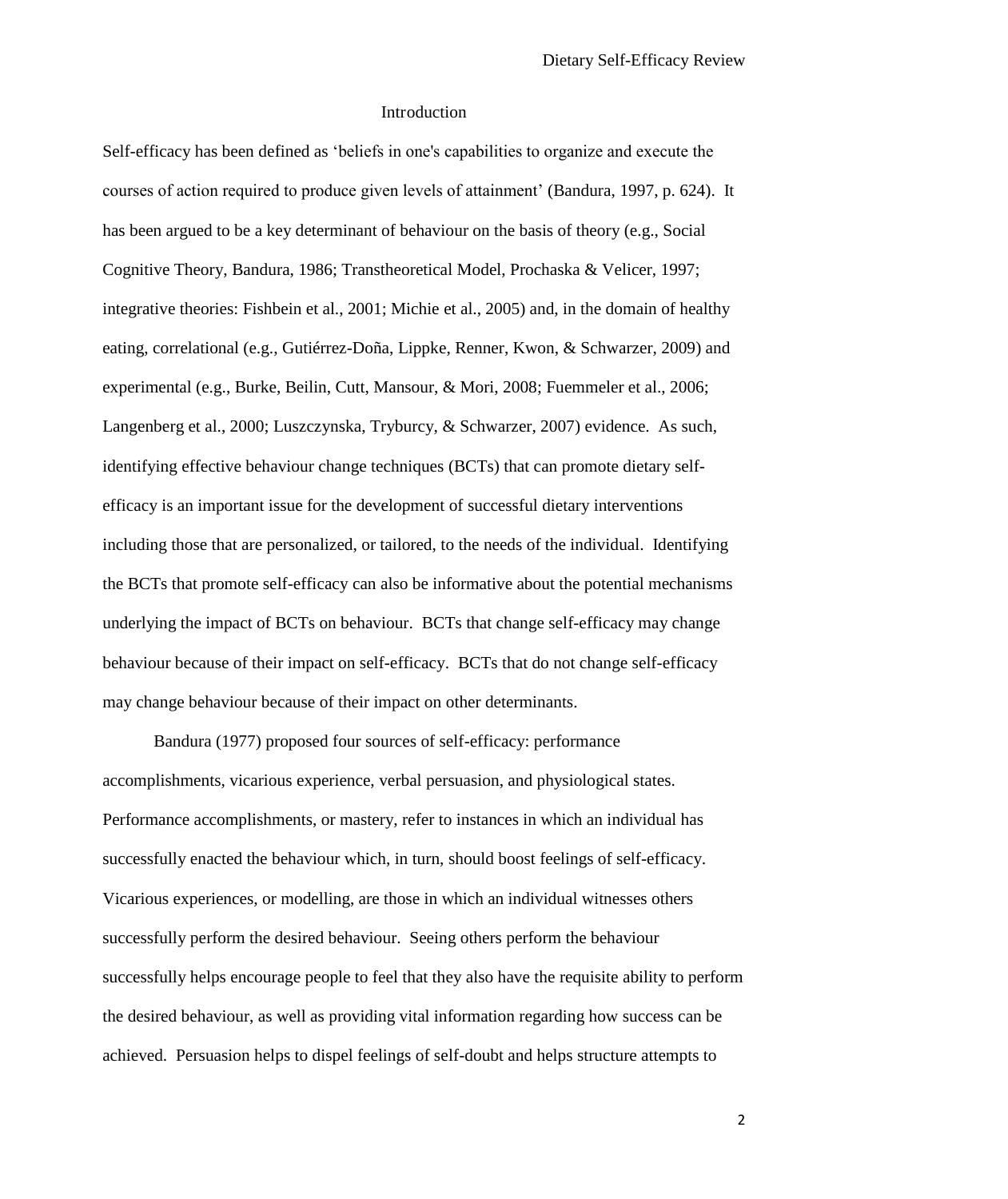perform the behaviour ensuring individuals do not tackle too much too soon (see Bandura, 1997). High emotional arousal tends to disrupt performance (Bandura, 1977), and people interpret stress and tension as signals of inefficacy (Bandura, 1997), thus people are likely to have lower feelings of self-efficacy under aversive arousal.

Bandura's (1977) sources of self-efficacy could be reflected in a host of specific BCTs (i.e., the component of the intervention designed to change behaviour which is distinct from the mode of delivery, Michie & Johnston, in press). A popular taxonomy of behaviour change techniques (Abraham & Michie, 2008) specifies 26 BCTs commonly used to change physical activity and dietary behaviours. Some of these BCTs map onto the four sources of self-efficacy outlined by Bandura.

For performance accomplishments to influence self-efficacy, people need to practice the behaviour ('prompt practice' from Abraham & Michie's, 2008, taxonomy), monitor their behaviour/accomplishments ('prompt self-monitoring of behaviour'), and revise their goals accordingly ('prompt review of behavioural goals'). Vicarious experiences could, for example, incorporate the BCTs 'model/demonstrate the behaviour', 'provide opportunities for social comparison' and 'provide instruction'. Persuasion could make use of the BCTs 'provide general encouragement', 'provide feedback on performance' and, according to Bandura (1997), 'set graded tasks' to ensure people do not strive for targets that they would likely fail to reach. The BCT 'stress management' could be used to tackle emotional arousal. There is a need, therefore, to clearly identify the specific BCTs that can change self-efficacy using established taxonomies of BCTs (e.g., Abraham & Michie, 2008).

Through a consensus approach that incorporated a taxonomy defining specific BCTs, Michie et al. (2008) identified the BCTs most likely to change a range of specific behavioural determinants, including self-efficacy. This work provides a very useful starting point in linking theory to techniques and in developing theory-based interventions. However, as they

3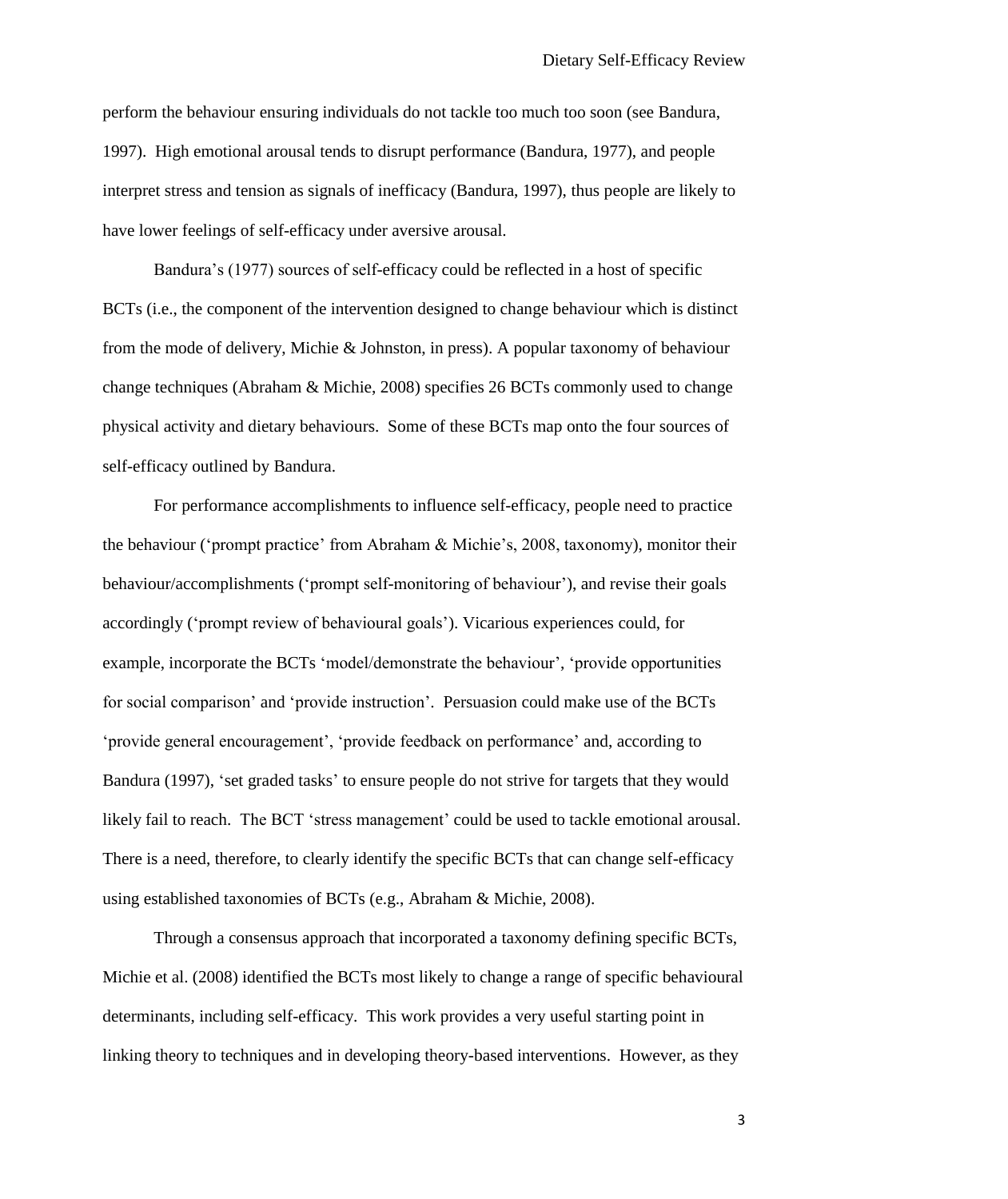note, their work was not evidence-based, relying instead on personal judgements regarding the efficacy of specific BCTs in changing specific determinants. Conducting systematic reviews to establish which BCTs best change specific determinants of behaviour such as selfefficacy should help to develop more effective, theory- and evidence-based behavioural interventions (e.g., Michie & Johnston, 2012; Michie & West, 2013).

Few meta-analyses have, so far, been conducted to examine which BCTs change selfefficacy. Williams and French's (2011) review of 27 physical activity studies identified 'action planning', 'provide instruction', and 'reinforcing effort or progress towards behaviour' as being associated with higher self-efficacy (see also related reviews concerning changes in self-efficacy and physical activity: Ashford, Edmunds and French, 2010; Olander, Fletcher, Williams, Atkinson, Turner & French, 2013). While Williams and French's review presented a novel approach to identifying effective strategies to boost self-efficacy for physical activity, it has a number of limitations. First, the BCTs delivered to the comparison groups were not coded. Thus, studies incorporating a specific BCT only in the experimental group were coded the same as studies employing the same BCT in both the experimental and comparison groups (see Michie, Prestwich, & De Bruijn, 2010; Williams, 2010). This limitation is also applicable to reviews concerning the impact of BCTs on specific health behaviours (Michie et al., 2009; Dombrowski et al., 2012). Second, Williams and French's review included studies that did not employ a control group. Studies without control groups are limited in identifying causal factors as changes in cognitions or behaviours could be attributed to factors outside the intervention. Moreover, the association between the type of design (or other methodological or intervention-related factors) and self-efficacy effect sizes were not reported thus potential confounders could not be ruled out. Third, sensitivity analyses accounting for statistical considerations such as outliers or correcting for use of cluster designs were not reported.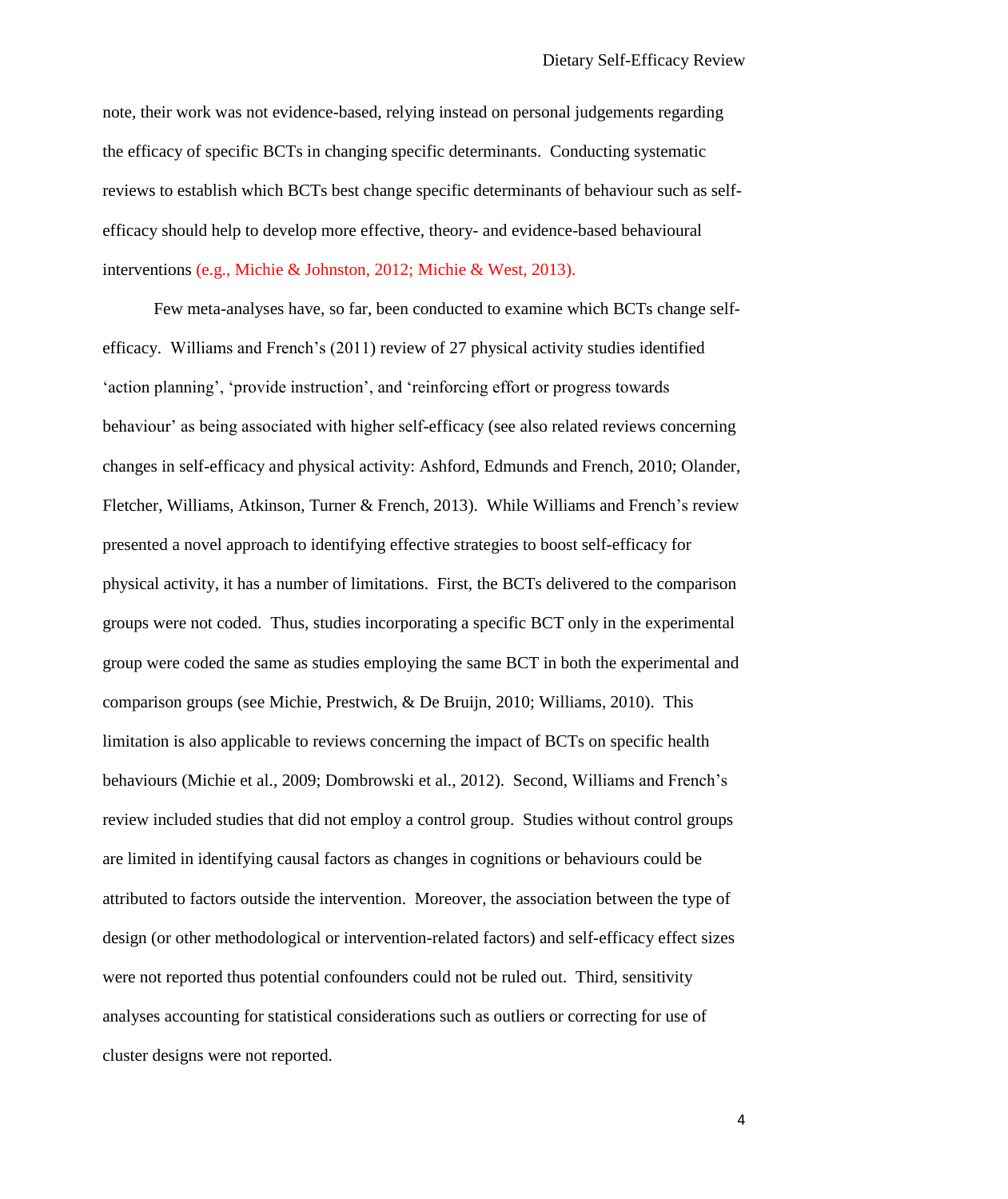**Objectives** 

The current review attempted to identify whether dietary interventions (reported in RCTs) that incorporated specific BCTs were more effective in promoting dietary selfefficacy than interventions that did not incorporate the specific BCT. Overcoming the limitations of related reviews, the current review also accounted for the use of BCTs in both intervention and comparison groups, potential methodological confounds related to study design or other sources of bias, and other statistical considerations.

#### Method

#### Eligibility criteria

As the primary aim of the review was to identify the BCTs that cause the largest increases in dietary self-efficacy, to be included in the review, studies had to meet the following criteria 1. involve random assignment of participants to a treatment group who received an intervention and a control group who received either a control intervention or no intervention; 2.test the effect of an intervention promoting healthy eating/diet; 3. include a measure of self-efficacy or perceived behavioural control related to diet after the participants were exposed to the intervention (so that the effect of the intervention on the determinant could be tested).

Following screening of titles and abstracts, an additional inclusion criterion was added such that 4. Sufficient statistical information was available to calculate an effect size estimate of the impact of the intervention on self-efficacy. A secondary issue (to be reported elsewhere) concerned whether changes in dietary self-efficacy were associated with changes in dietary behaviour thus two further inclusion criteria were that the study 5. had a measure of dietary behaviour at follow-up that 6. was taken either after, or at the same time as, the postintervention self-efficacy measure. Studies were excluded if: 1. the study had a non-human (animal) sample, or 2. the paper was an existing review, or 3. the main focus of the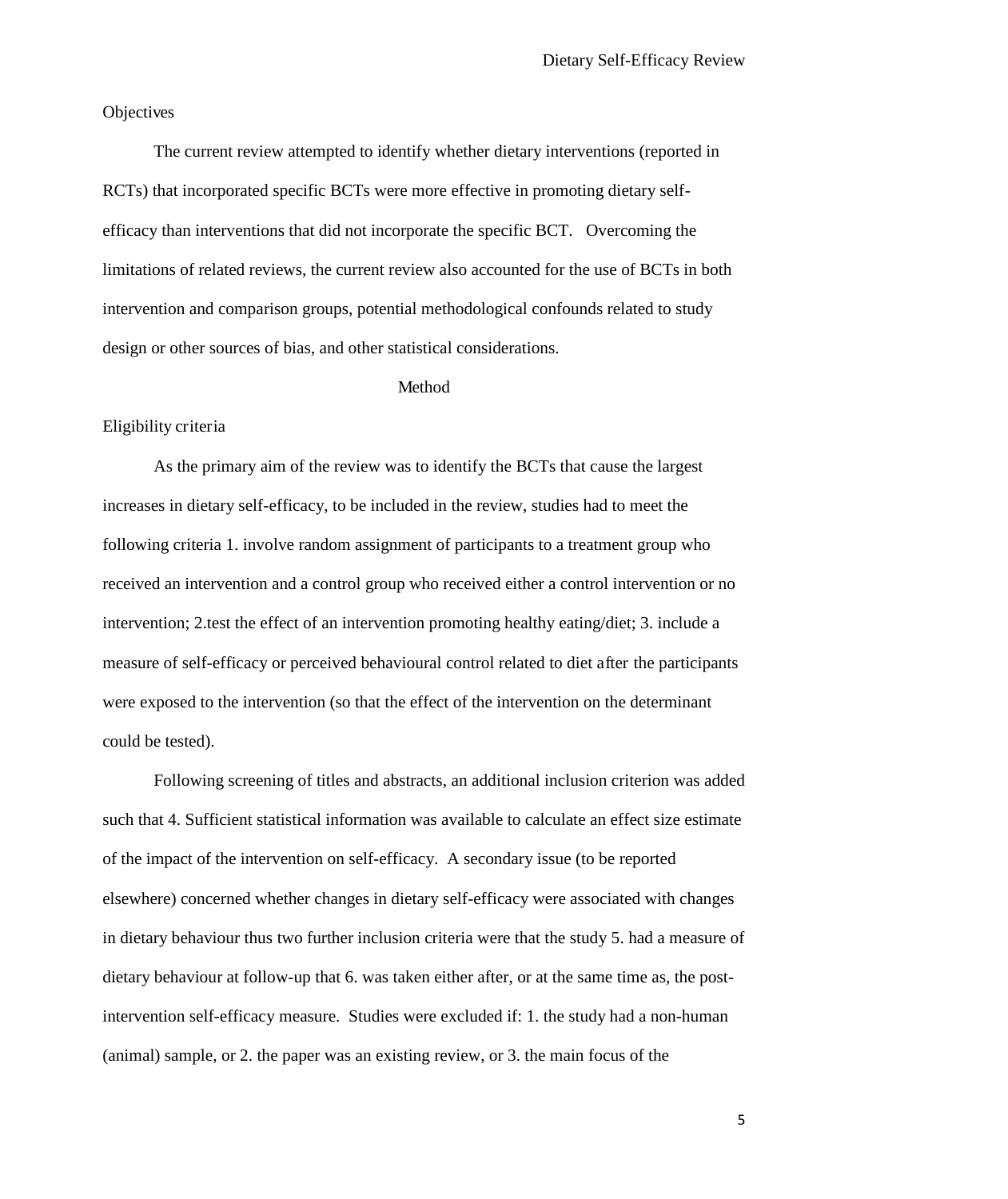intervention was a test of a drug therapy/treatment (as the focus was on behavioural strategies); 4. the sample comprised athletes (on the basis that dietary changes in athletes would likely be for the purpose of improved athletic performance rather than to improve health); 5. the study was not reported in the English language.

Search Strategy

MEDLINE (1996-), EMBASE (1996-), and PsycINFO (1806, restricted to 1996-) were searched using OVID (see Web Table 7). The search strategy was based around three filters to identify randomized controlled trials (Haynes et al., 2005) targeting dietary behaviours (Nield et al., 2007) that incorporate a measure of self-efficacy (Ashford et al., 2010). To increase sensitivity, additional search terms were added to Nield et al.'s (2007) dietary behaviour filter and to Ashford et al.'s (2010) self-efficacy filter. Where studies met the inclusion/exclusion criteria and referred to associated papers for further methodological, statistical, or intervention-related details, these associated papers were retrieved and taken into account in the coding. The searches were last run on the  $28<sup>th</sup>$  May, 2011.

The titles and abstracts were independently double-screened. Studies identified as eligible for possible inclusion by either reviewer were included in the full-text screening. The full-texts were also independently double-screened and discrepancies were resolved through consensus. The review protocol has not been published.

#### Data Extraction

Data were extracted from each study by three members of the review team. Two reviewers initially coded the studies independently. A third reviewer resolved discrepancies across coders and checked the initial codes. Various features of the study (type of RCT (cluster vs. non-cluster), type of sample (university; clinical; community; workplace [nonuniversity]; educational [non-university]; activity group (e.g., scout troops)), and setting (educational; clinical; community) were coded, along with various characteristics of the

6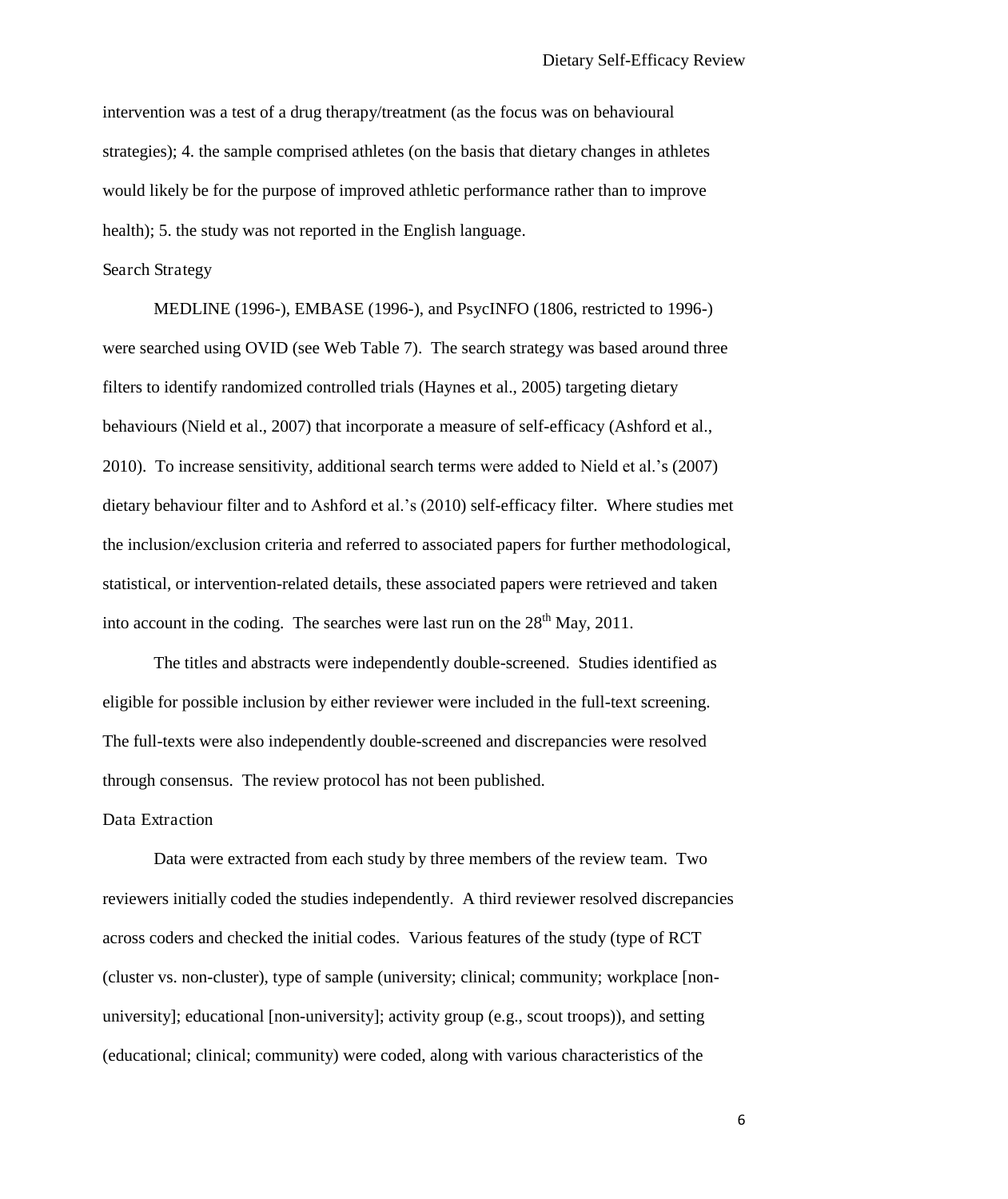interventions and study that could reflect bias. Studies that comprised exclusively of overweight/obese (BMI>25) people were coded as a 'clinical' sample for type of sample. This ensured that the clinical samples reflected people who directly need to change their diet because of weight concerns or a clinical condition (e.g., hypercholesterolemia) much more strongly than studies coded as using community, workplace, educational or activity groupbased samples. There were some instances where samples classified as 'clinical' (e.g., people with Type 2 diabetes; overweight/obese people) were tested in community rather than clinical settings (e.g., Lorig et al., 2009; Turner-McGrievey et al., 2009).

Characteristics of Interventions

The following data were extracted from papers associated with each study: specific BCTs (using Abraham and Michie's (2008) taxonomy of 26 BCTs), the duration of the delivery of these BCTs (from the first to the last delivery), the number of sessions and mode of delivery (face-to-face; internet/PC; telephone; mail; printed materials; video-based; included group-based component; included individual-based component). These data were extracted both for the intervention and comparison groups allowing the generation of measures reflecting differences between the experimental and comparison groups. For example, differences in the use of specific BCTs equated to measures coded +1 (to reflect use of specific BCT in the intervention condition but not in the comparison condition), 0 (reflecting use of the BCT in both intervention and comparison groups, or in neither), -1 (to reflect use of the specific BCT in the comparison group but not the intervention group). Whether the intervention targeted only dietary behaviours or other health-related behaviours, and the goal focus of the intervention (to increase intake of particular foods, reduce intake, or a combination) were also recorded. How each measure was coded is reported in Web Table 3. The inter-rater reliability for the BCTs was moderate (median kappa = .51; median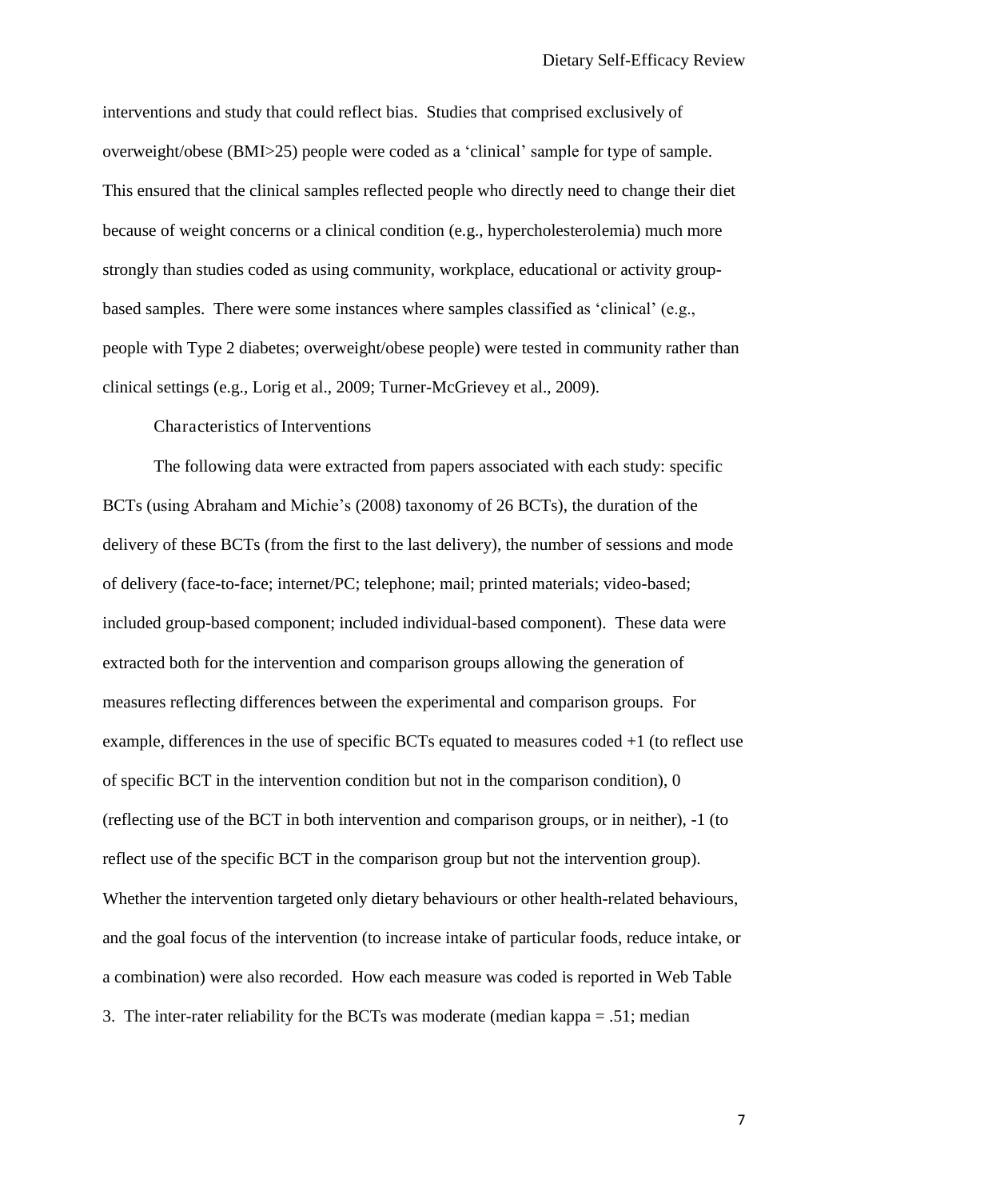percentage agreement = 87.9%) though all codes were checked, and discrepancies resolved, by a third coder.

Risk of bias in individual studies

Bias risk was assessed using the Cochrane Collaboration's tool for assessing risk of bias. This tool takes into account randomization sequence generation, allocation concealment, blinding, selective outcome reporting, handling of incomplete data, and other bias concerns.

Randomization sequence generation was regarded as adequate (i.e. low risk) if a true randomization method such as using a random number generator or coin toss was specified. It was coded inadequate (high risk) when a quasi-random method such as using the day of the week was used, or unclear if the method of randomization was not reported.

Allocation concealment was coded as adequate when participants and researchers enrolling participants could not foresee assignment because a suitable method (e.g., central allocation; sequentially numbered opaque envelopes) was used to conceal the allocation sequence. If explicitly unconcealed procedures (e.g., rotation, non-blinded, open-label) were used then it was coded as inadequate (high risk). If the method of concealment was not described, or insufficient details were provided, it was coded as unclear.

Blinding was judged adequate when a suitable method of blinding was employed which was unlikely to have been broken (low risk). If blinding was not claimed, or the blinding could be easily broken, it was judged inadequate (high risk). If blinding was claimed but a method of blinding was not adequately described, it was coded as unclear.

Incomplete outcome data was judged low risk if the attrition rates across experimental groups were clearly reported and there were no statistical differences; high risk if there were significant differences in attrition rates; and unclear if they were not statistically compared.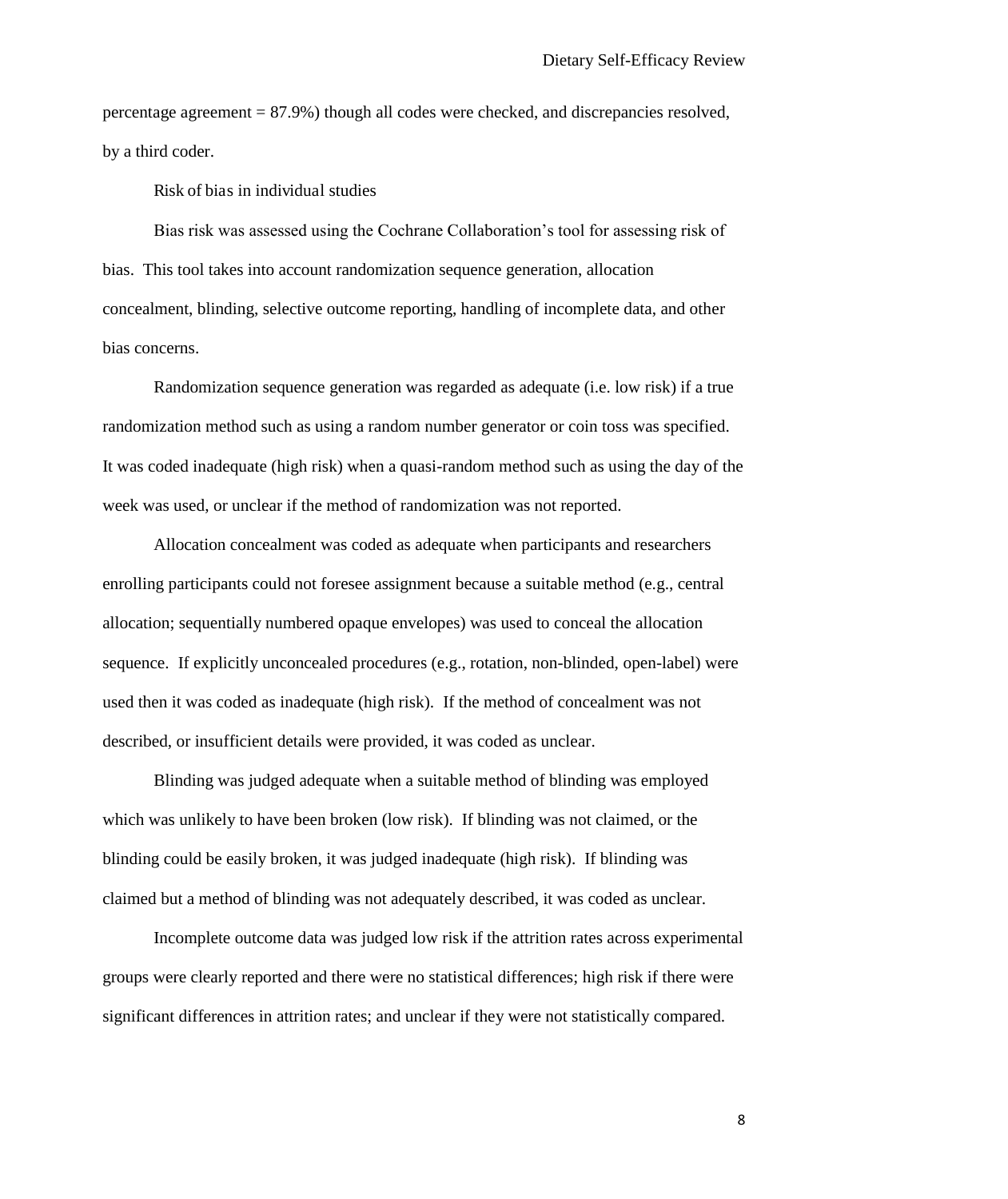Selective outcome reporting was judged low risk where the study protocols (or related papers providing further methodological details) were available and the primary and secondary pre-specified outcomes were reported in the pre-specified way (or published report included all expected outcomes). Where study protocols (or related papers) were available, and there were discrepancies between the measures specified and the reported analyses across these papers or within the same paper, selective outcome reporting was judged high risk. Where there was insufficient information, the papers were coded as unclear.

Other bias concerns related to steps taken to reduce contamination between groups; potential differences between participants completing the trial and those dropping out; using measures of dietary self-efficacy that had not been validated by past research; not using intention-to-treat analyses; not obtaining informed consent or ethical approval; not using inclusion/exclusion criteria; not using reliable outcome measures; not statistically controlling for baseline differences between groups; attrition rates.

#### Data Synthesis

Comprehensive Meta-Analysis (Borenstein, Hedges, Higgins, & Rothstein, 2005) and the 'metafor' package (Viechtbauer, 2010) in R software (R Development Core Team, 2012) were used to calculate effect sizes (Hedges's g) and to conduct random-effects meta-analyses and random effects meta-regressions. In this review, effect sizes reflected the effect of interventions on dietary self-efficacy.

Where there were more than one intervention group reported within a study, the intervention that generated the largest effect on self-efficacy was selected due to the focus on identifying the most effective techniques to promote self-efficacy. Where there were multiple self-efficacy outcomes and/or multiple follow-ups post-intervention, the effect sizes for each measure/time-point were averaged using a random effects model to generate a single effect size for each study on the primary outcome. Where studies showed evidence of

9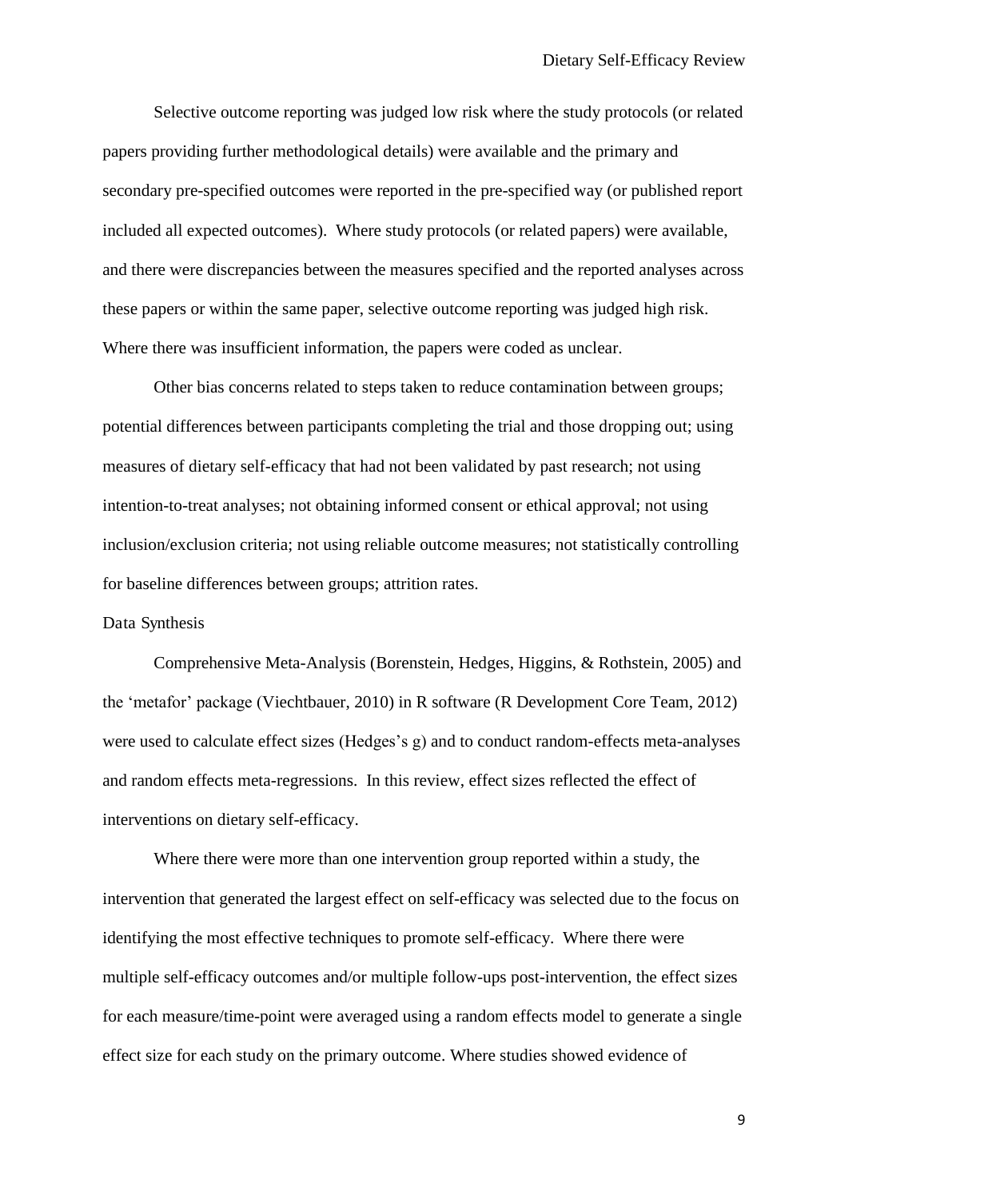clustering in the data or where they reported the use of cluster randomisation (if this was not taken into account in the study analysis), an attempt was made to correct the results. This correction took the form of multiplying the final standard error of the effect size by the square root of the design effect (where the design effect was calculated based on the average cluster size and an estimate of the ICC). In the absence of a reported ICC, the ICC was estimated to be 0.05 (see Michie et al., 2009). As the review primarily concerned the impact of specific BCTs on self-efficacy, follow-ups taken before each BCT included in the intervention had been delivered at least once were excluded.

The amount of heterogeneity between studies was assessed using an I²-statistic and Qtest, based on the DerSimonian-Laird estimator. Publication bias was assessed using a funnel plot and a rank correlation test for funnel plot asymmetry (Begg & Mazumdar, 1994). Additionally, the trim and fill method (Duval  $\&$  Tweedie, 2000) was used to estimate how many studies were missing from the meta-analysis due to publication bias.

In the meta-regressions, type of RCT, type of sample, setting, characteristics of interventions and risk of bias, were used as predictors of effect sizes on dietary self-efficacy outcomes (see Web Table 3). All of these predictors were used to identify factors which could confound the impact of specific BCTs on self-efficacy. In these initial analyses, each predictor was entered in separate meta-regressions to maximise power. Factors predicting self-efficacy effect sizes were controlled in subsequent meta-regressions testing the impact of each of the 26 BCTs on dietary self-efficacy (see Web Table 4). In all meta-regressions,  $\beta$ reflects the change in dietary self-efficacy effect size associated with one-unit increase in the predictor variable.

Post-hoc sensitivity analyses (see Web Table 5) were conducted to examine the impact of removing studies 1. where the unit of analysis was treated as the group rather than individuals; 2. that only reported effects as significant (assumed to be  $p = .05$ ) or non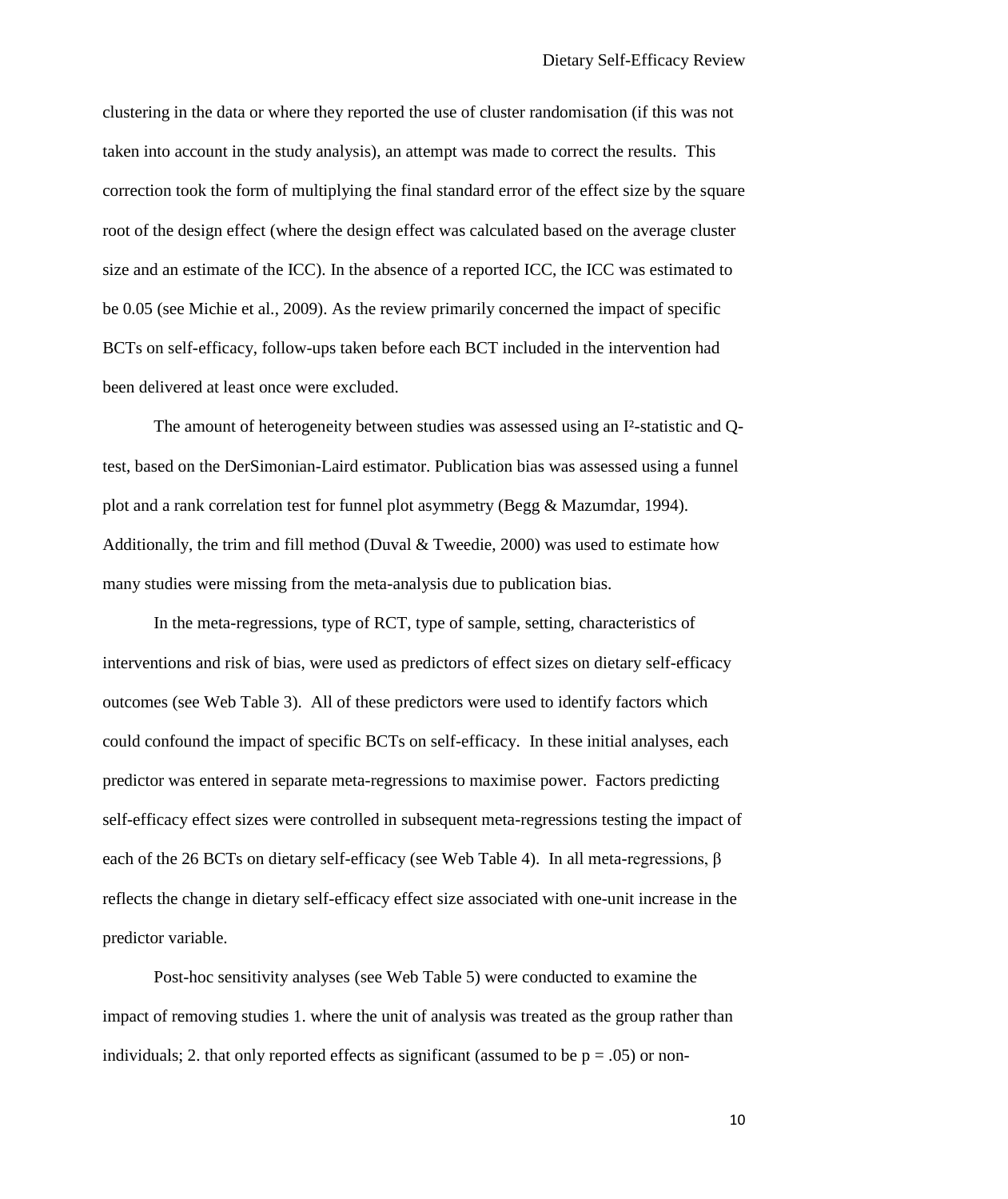significant (assumed to be  $p = .50$ ) and thus provided non-specific p-values (see Michie et al., 2009, for similar treatment); 3. that were outliers based on the Sample-Adjusted Meta-Analytic Deviancy (SAMD) Statistic (Huffcut & Arthur, 1995). Five studies had SAMD values above 3 and therefore were identified as outliers (see Web Figure 4).

Given the BCTs were typically delivered in combination with other BCTs, the final set of analyses attempted to isolate the effect of specific BCTs on self-efficacy. This involved two steps. First, chi-square analyses were conducted to assess the associations between key BCTs (i.e., those significantly or marginally related to self-efficacy) and other BCTs to identify potential confounding between BCTs. Second, where there were significant associations between these BCTs, the associated BCTs were entered as predictors of selfefficacy in multivariate meta-regression analyses.

#### **Results**

The numbers of studies considered at each stage of the review are summarized in Web Figure 1.

Study characteristics

All of the studies were RCTs (14 cluster trials, 40 non-cluster trials) and reported dietary-related measures of self-efficacy, although 6 studies (11.1%) used self-efficacy measures that were not exclusively concerned with diet (diabetes management,  $k = 4, 7.4\%$ ; weight,  $k = 1, 1.9\%$ ; diet/health,  $k = 1, 1.9\%$ ).

The majority of samples were community  $(k = 12, 22.2\%)$  or clinical  $(k = 23, 42.6\%)$ based. The interventions were delivered within community ( $k = 19, 35.2\%$ ), clinical ( $k = 18$ , 33.3%) and educational  $(k = 14, 25.9\%)$  settings in similar numbers (three studies tested their interventions in the workplace). The majority of the studies were conducted in the US or Canada ( $k = 35, 64.8\%$ ). Outside of the US, the UK was the next most common location ( $k =$ 8, 14.8%). The total number of participants upon which the analyses were based was  $N =$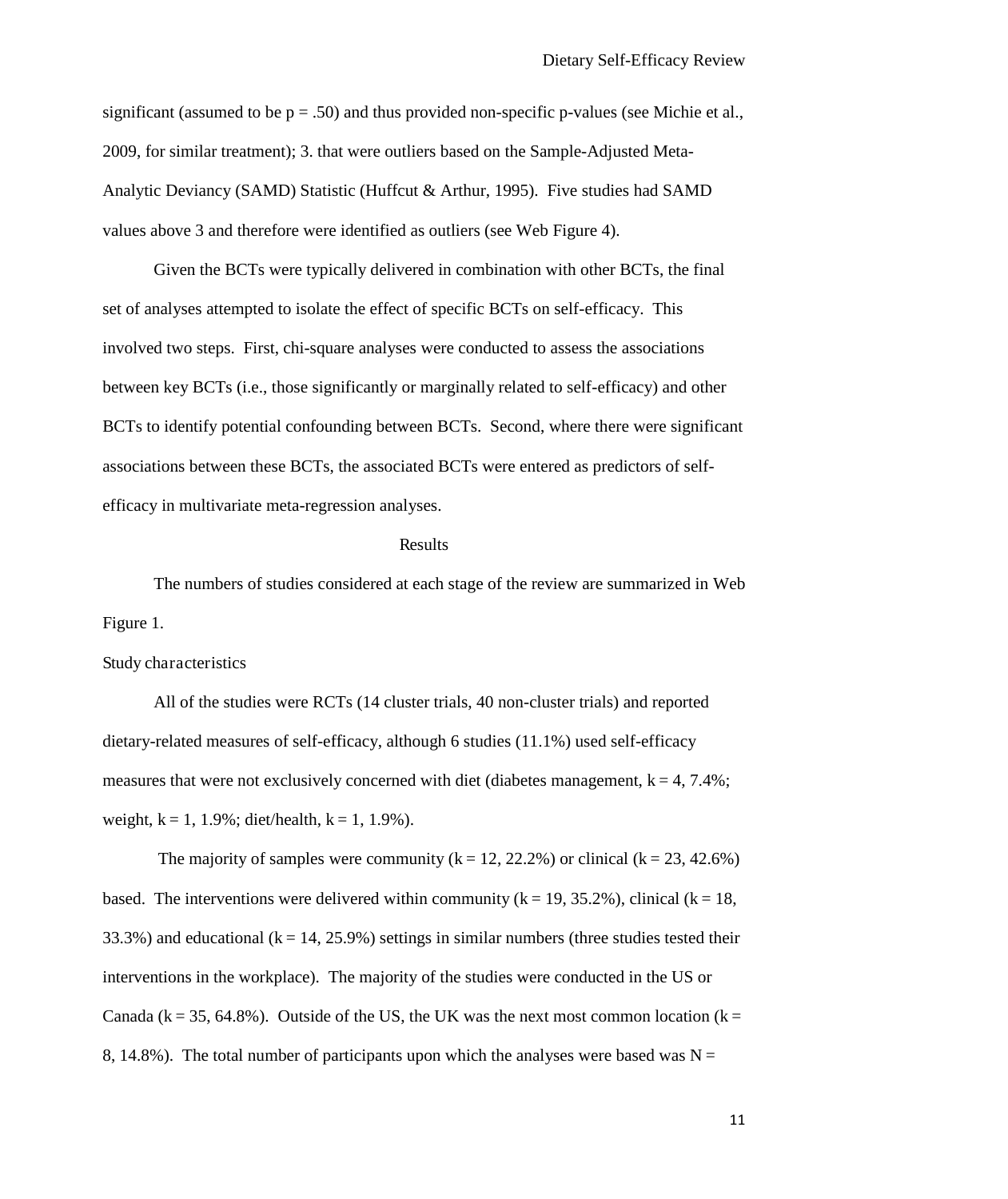15,873. The average sample size of the included studies was  $N = 294$  (SD=459). The studies recruited participants from clinical (42.6%), community (22.2%), university (13.0%), and other educational (11.1%) or workplace-based (5.6%) populations. Two studies (3.7%) recruited scouts and one (1.9%) recruited a church-based sample.

On average, the behaviour change content was delivered to intervention groups over more days (mean days= 138; median days=66.5) and sessions (mean sessions= 10.7; median sessions= 8) than the comparison groups (mean days= 81; median days= 1 day; mean sessions= 4.5; median sessions=1). More of the intervention conditions than comparison conditions comprised group-based components (29 vs. 13 studies) and individual-based components (43 vs. 27 studies).

Each of the 26 BCTs were delivered to the experimental groups in at least one study (except 'prompt self-talk'). The most common BCTs delivered to the intervention only (without delivery in the same study to the comparison condition) were: 'prompt goal intention' (k = 33, 61.1%), 'provide instruction' (k = 32, 59.3%), 'provide information on consequences' ( $k = 23, 42.6\%$ ), 'provide information on health-behaviour link' ( $k = 22$ , 40.7%), 'prompt barrier identification' ( $k = 22, 40.7$ %), 'provide general encouragement' ( $k = 1$ ) 21, 38.9%), 'provide opportunities for social comparison'  $(k = 21, 38.9\%)$ , 'plan social support/social change' ( $k = 21, 38.9\%$ ) and 'prompt self-monitoring' ( $k = 20, 37.0\%$ ). Risk of bias

The majority of studies were at unclear or high risk of bias from inadequate sequence generation ( $k = 32, 59.3\%$ ), inadequate allocation concealment ( $k = 50, 92.6\%$ ), not reporting adequate blinding (of participants,  $k = 53$ , 98.1%; of deliverer,  $k = 54$ , 100%; of data collector,  $k = 52, 96.3\%$ ; of statistician,  $k = 54, 100\%$ ), incomplete data ( $k = 43, 79.6\%$ ) and selective reporting  $(k = 51, 94.4\%)$ . Most studies were also at unclear or high risk of bias from failing to adequately take steps to reduce contamination between groups ( $k = 47$ ,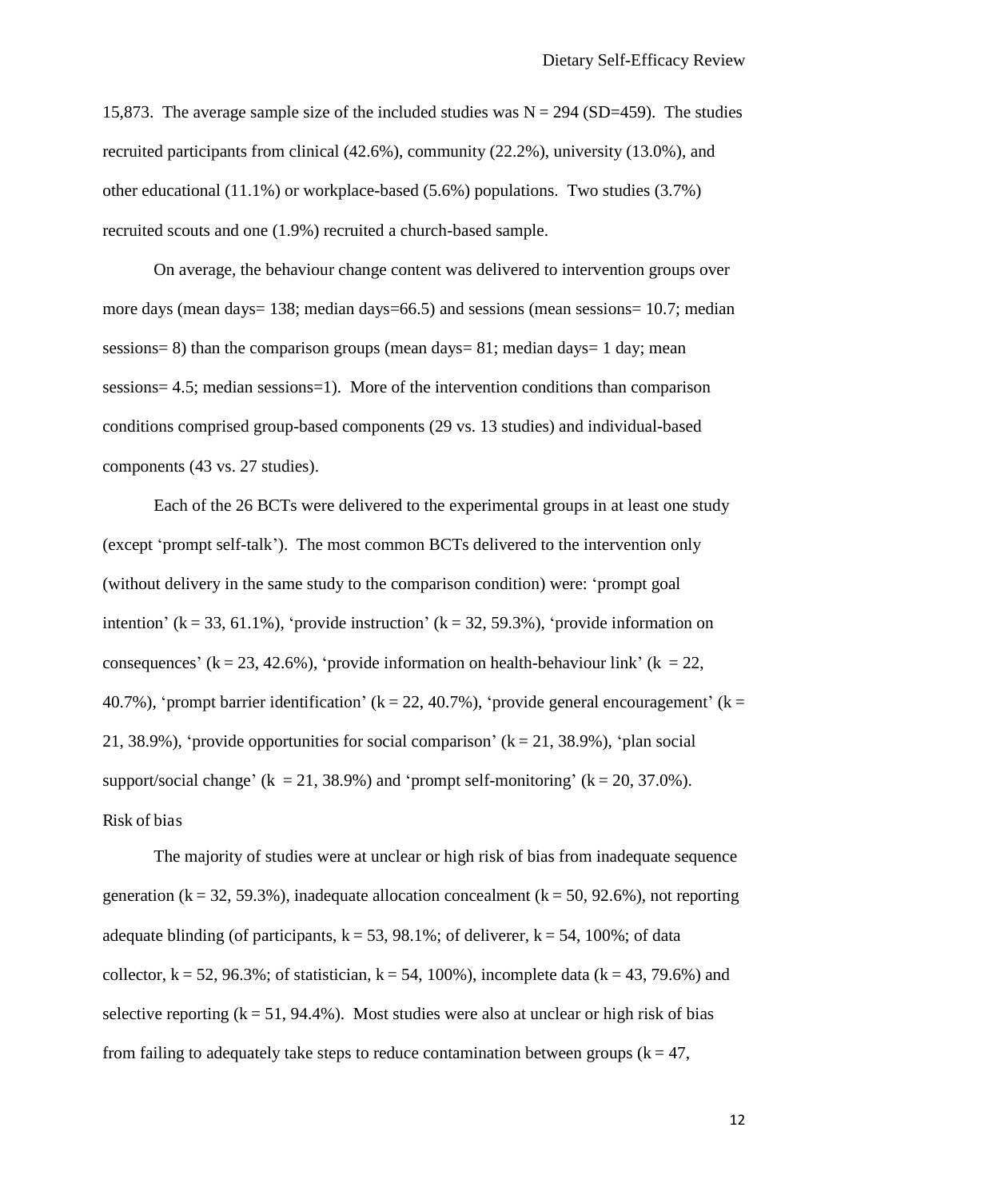87.0%), potential differences between participants completing the trial and those dropping out  $(k = 38, 70.4\%)$ , using measures of dietary self-efficacy that had not been validated by past research ( $k = 38, 70.4\%$ ) and not using intention-to-treat analyses ( $k = 40, 74.1\%$ ).

Most studies reported obtaining informed consent  $(k = 32, 59.3\%)$  and ethical approval  $(k = 36, 66.7\%)$ , as well as using inclusion/exclusion criteria in the recruitment of participants  $(k = 42, 77.8\%)$  and measures of self-efficacy with evidence of internal consistency  $(k = 30, 55.6\%)$ . Most studies were not at risk of bias from potential differences between experimental groups at baseline  $(k = 40, 74.1\%)$ . Attrition rates were moderate (mean= 22.3%; median=20.2%).

#### Syntheses of results

 Across the 54 individual studies that met the inclusion/exclusion criteria, the overall summary effect (Hedges g) of the interventions on dietary self-efficacy was estimated to be 0.24 (95% CI 0.17 to 0.31;  $p < 0.0001$ ). The corresponding forest plot is shown in Web Figure 2. The I<sup>2</sup>-statistic was calculated to be 77.4%, and the Q-test for heterogeneity was highly significant,  $Q = 234.7$ ,  $df = 53$ ,  $p < 0.0001$ , which indicates substantial heterogeneity between studies in terms of their true effect size. A corresponding funnel plot of standard error against effect size showed no clear evidence of publication bias (see Web Figure 3). Indeed, the trim and fill method suggests that zero studies are missing on the left side and only one on the right side of the observed effect size using the  $L_0$  estimator (Duval & Tweedie, 2000). However, using the  $R_0$  estimator, an estimated 9 studies were presumed missing on the left side, but the overall summary estimate of the augmented dataset in this case was still statistically significant (Hedges g 0.15, 95% CI 0.07 to 0.22,  $p = 0.0001$ ). There was also fairly weak correlation between the standard error and effect size using the rank correlation method (Kendall's tau = 0.20), even though the p-value was significant ( $p = 0.03$ ).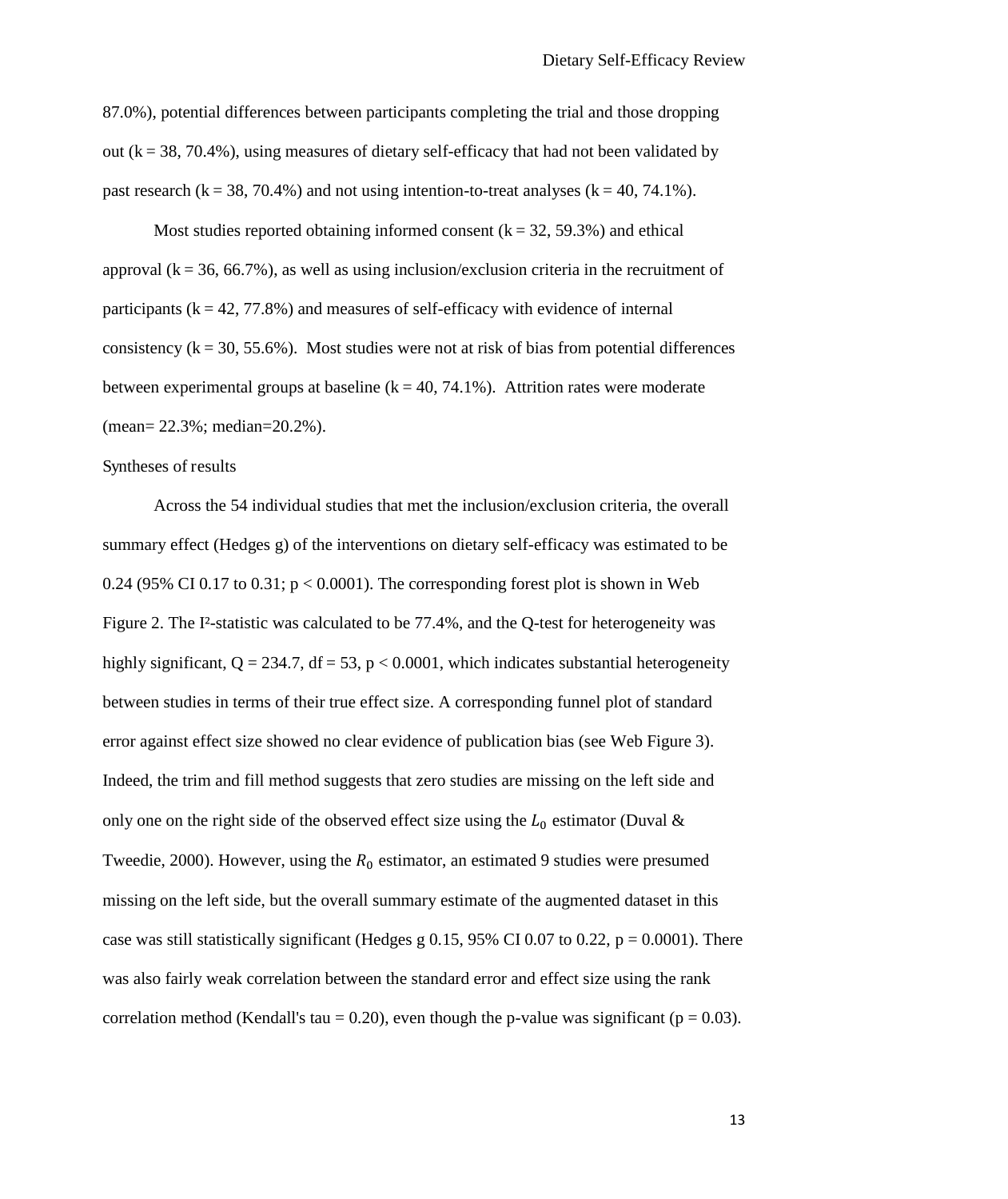Statistically significant effects on dietary self-efficacy were obtained when the following BCTs were used exclusively in the intervention condition: 'stress management', Hedges g +0.39 (95% CI 0.26 to 0.53;  $p < .0001$ ), 'prompt self-monitoring of behaviour',  $+0.14$  (95% CI 0.01 to 0.26; p = .04), or 'prompt review of behavioural goals',  $+0.20$  (95% CI 0.004 to 0.39; p = .045). 'Provide contingent rewards',  $+0.16$  (95% CI -0.004 to 0.33; p = .06) and 'provide feedback on performance',  $+0.13$  (95% CI -0.02 to 0.27; p = .09), were associated with marginally significant effects on dietary self-efficacy. Residual heterogeneity remained highly significant for all meta-regressions of BCTs (see Table 1). Sensitivity or sub-group analyses

Larger effects on self-efficacy were detected for studies that: 1. were at a low risk of bias from inadequate sequence generation; 2. reported informed consent had been taken; 3. spent more days delivering content to the intervention relative to the comparison group ; 4. delivered more sessions to the intervention vs. the comparison group; 5. included groupbased components in the intervention group not present in the comparison condition; 6. included face-to-face components in the intervention group but not in the comparison group (see Web table 3). When sensitivity analyses were conducted to examine the impact of statistically controlling each of these methodological features (see Web table 4), or to remove studies with statistical issues (insufficient reporting of p-values for statistical test; unit of analysis was treated as the group rather than individuals; outliers; see Web table 5), the effect of stress management on self-efficacy remained significant. 'Prompt self-monitoring of behaviour', 'prompt review of behavioural goals' and 'provide contingent rewards' remained significant across some, but not all, of these sensitivity analyses. 'Provide feedback on performance' became significant when either differences across groups in intervention duration or inclusion of a group-based component was statistically controlled. After removing outlier studies, the effect of 'plan social support/social change' became significant.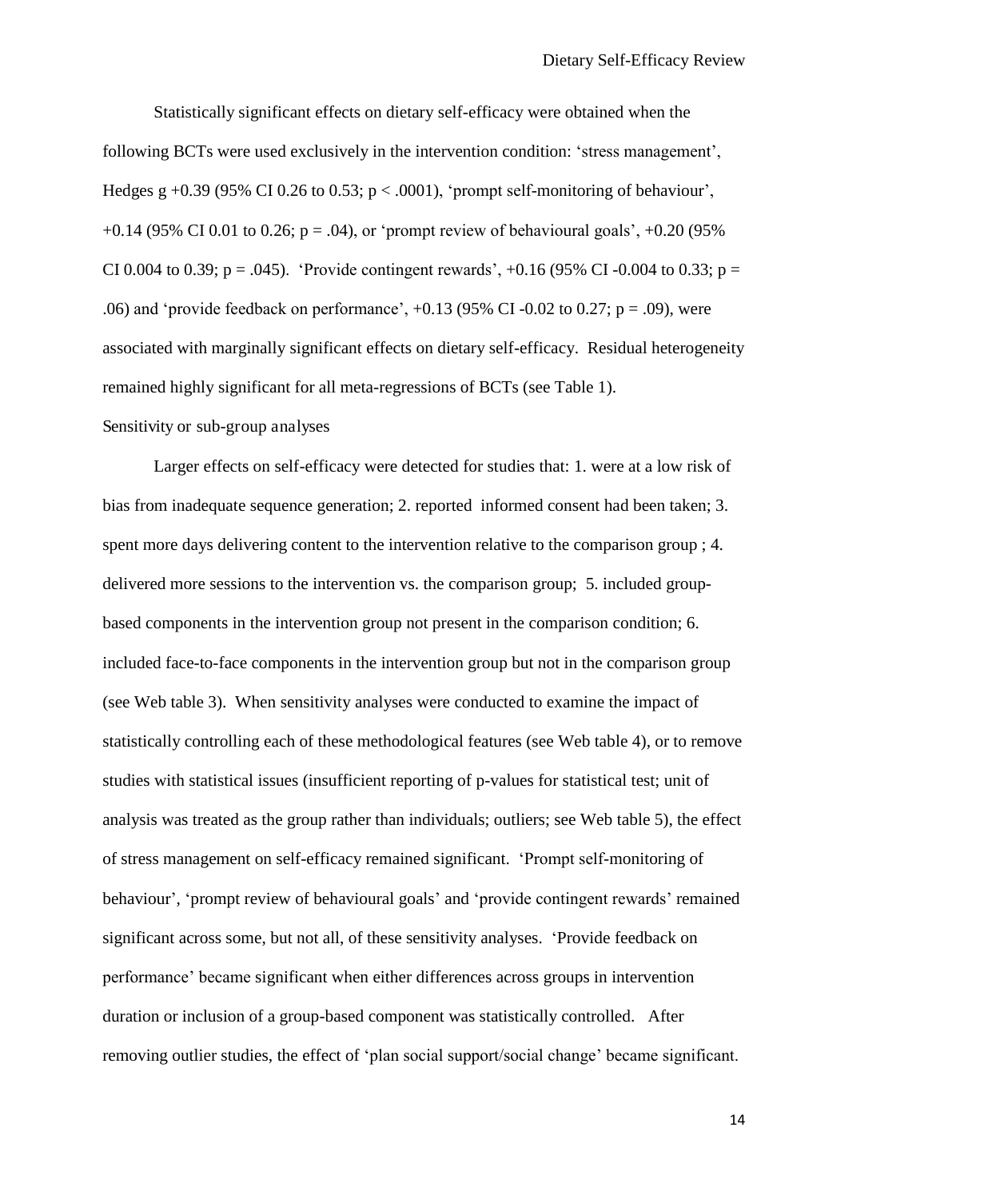Potential confounding between BCTs

There were significant associations between BCTs. Studies using 'stress management' in their intervention were more likely to 'model/demonstrate the behaviour',  $\chi^2(1)=4.31$ , p=.04, and 'prompt practice',  $\chi^2(1)=8.35$ , p=.004. Despite this, in a multivariate meta-regression, stress management remained a statistically significant predictor after controlling for 'model/demonstrate the behaviour' and 'prompt practice' (Hedges g 0.42, 95% CI 0.26 to 0.59, p < 0.0001). When equivalent analyses were conducted on the other BCTs that were significantly or marginally related to self-efficacy, their impact became nonsignificant suggesting they may only have an effect on self-efficacy when used in combination with other BCTs.

#### Discussion

 Based on the findings of this review, there appears to be reasonably strong evidence suggesting that stress management is a useful strategy to promote dietary self-efficacy. Interventions that incorporated stress management techniques yielded significantly larger effects on dietary self-efficacy than interventions that did not include stress management. This effect was maintained across all sensitivity analyses. 'Prompt self-monitoring of behaviour', 'prompt review of behavioural goals', 'provide feedback on performance', 'provide contingent rewards' and 'plan social support/social change' were significant in some, but not all, sensitivity analyses- thus the evidence supporting these techniques was more modest. Interventions incorporating any of the other BCTs (e.g., 'prompt barrier identification') were not significantly more effective than interventions that did not incorporate the BCT.

It is important to note that, in this review, there were no studies that compared an intervention comprising only stress management against a no-intervention control. Instead, stress management was delivered in combination with other BCTs. Consequently, although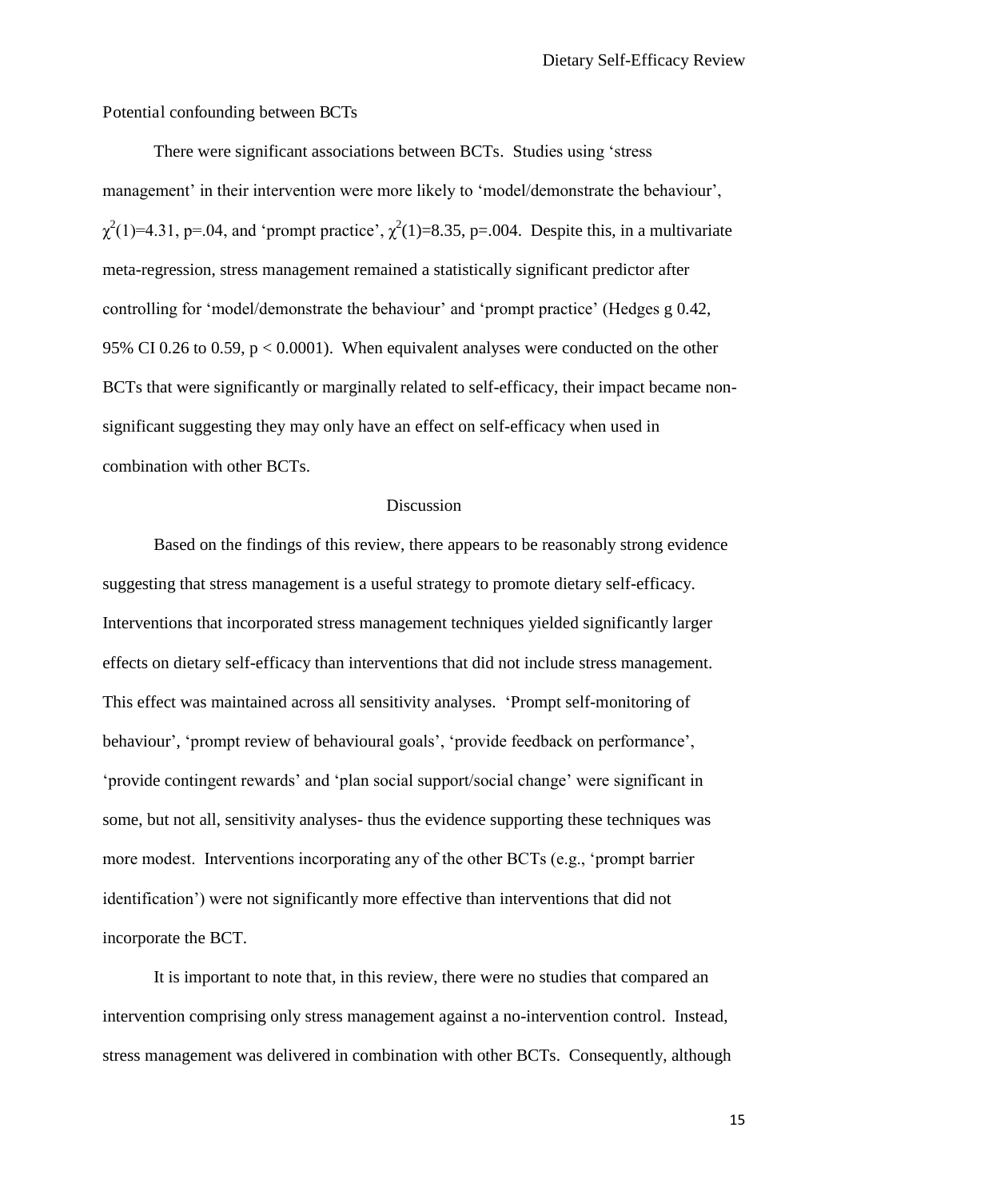the review indicates incorporating stress management into an intervention is likely to increase effects on self-efficacy, the findings relate to using stress management as part of an intervention package rather than using stress management alone.

Although the review highlights which BCTs potentially boost self-efficacy, it does not explain why these BCTs may be more effective. Bandura (1997) has argued that attempting to reduce stress, change negative emotional tendencies and misinterpretations of bodily states minimises stress and tension which could otherwise undermine feelings of self-efficacy. These types of stress-management strategies were incorporated within the studies in this review (e.g., Folta et al., 2009).

Bandura (1977, 1997) also argued that mastery experiences can enhance self-efficacy by highlighting instances where an individual has been successful in performing the desired behaviour. Self-monitoring, by requiring individuals to record the occasions they perform their behaviour (e.g., Folta et al., 2009), could thus boost self-efficacy in this way.

Feedback could also increase self-efficacy because, if the individual is successful, they receive positive feedback that enhances feelings of mastery and, if the individual is unsuccessful, they should receive important feedback about how to change (much like that which can be garnered via modelling, Bandura, 1977). However, the review provides more limited support for the use of 'provide feedback on performance' relative to other BCTs.

Informing an individual how to perform an action, according to Bandura (1977, 1997), is also a mechanism through which modelling can boost self-efficacy. 'Model/ demonstrate the behaviour' was effective but only when removing outlier studies. Interestingly though, studies that comprised a group-based component (which could indirectly prompt modelling) in the intervention but not the comparison groups had larger effects on self-efficacy than those that did not.

16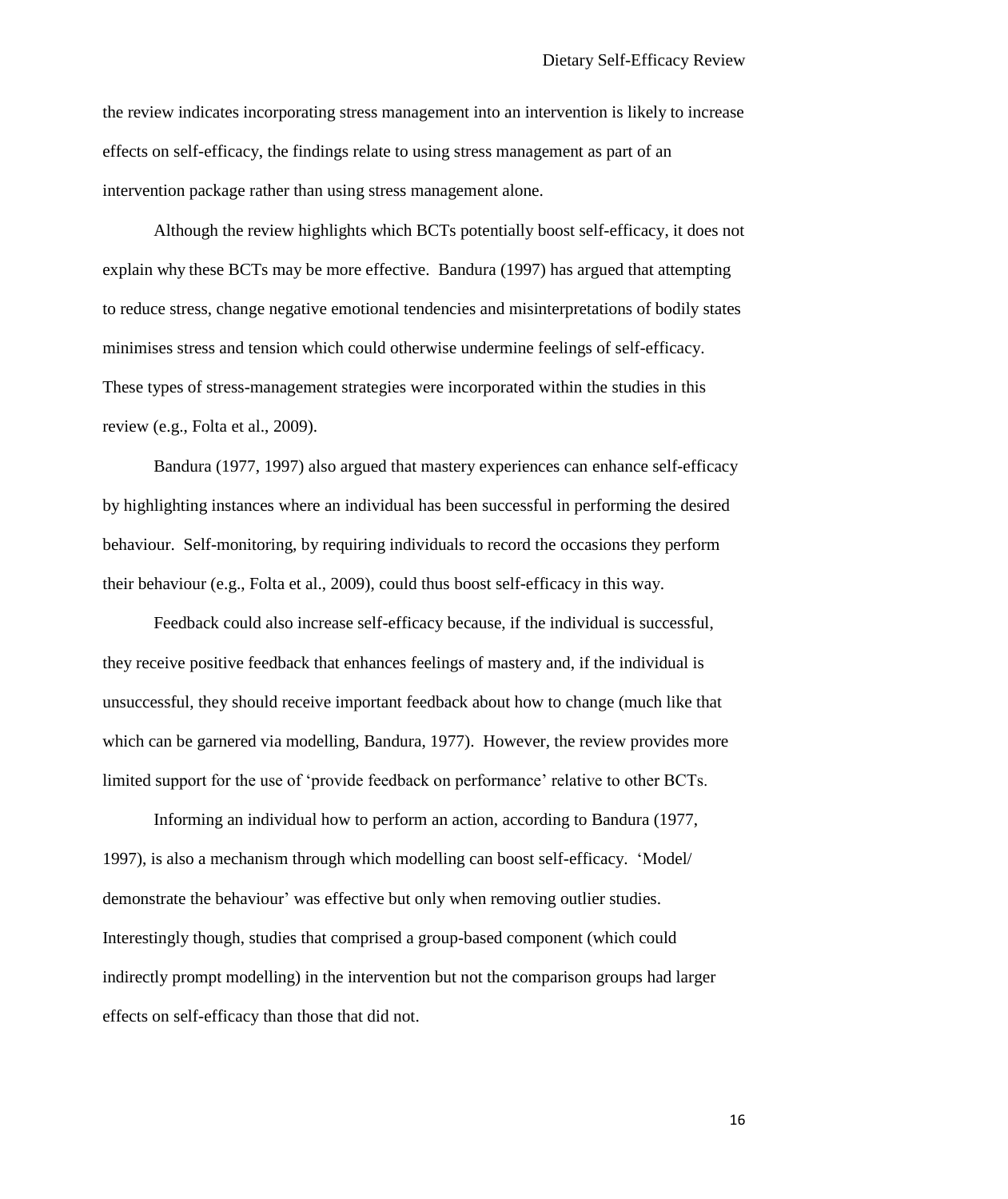Of the remaining BCTs that showed at least some evidence that they increase selfefficacy, 'prompt review of behavioural goals' could boost self-efficacy in a similar way to 'providing feedback on performance'. Reviewing successful performance of one's goals should boost mastery and thus self-efficacy. Reviewing unsuccessful performance should lead to the revision of goals such that they become easier to achieve which aids confidence and self-efficacy. 'Provide contingent rewards' can include the delivery of praise and encouragement contingent on the successful performance of goals or sub-goals (Abraham & Michie, 2008). Providing 'rewards' in this manner, therefore, could help persuade the individual that they are capable of being successful in achieving their dietary goal. Similarly providing social support could also help persuade or encourage an individual of their abilities. Persuasion is the fourth approach, alongside mastery, modelling, and somatic/emotional states, that can influence self-efficacy (Bandura, 1977, 1997).

There was at least some evidence to suggest self-efficacy becomes stronger following exposure to interventions that incorporated stress management, self-monitoring, feedback on performance, reviewing behavioural goals, contingent rewards, or planned social support/social change than in interventions that did not incorporate these strategies. As a result, self-efficacy may be a mediator of the effect of these strategies on behaviour.

Michie et al. (2008) used a consensus approach whereby experts used their judgement (rather than evidence) to identify which BCTs would likely change specific determinants of behaviour including self-efficacy (termed 'beliefs about capabilities' in their review). Using their approach, Michie et al. (2008) anticipated that, of these strategies, self-monitoring, social support, and feedback would influence self-efficacy. However, Michie et al. also anticipated setting graded tasks would boost self-efficacy but this was not supported by the meta-regression analyses. The review presented here, therefore, provides some support for Michie et al.'s (2008) predictions but also offers new insights. In particular, the review

17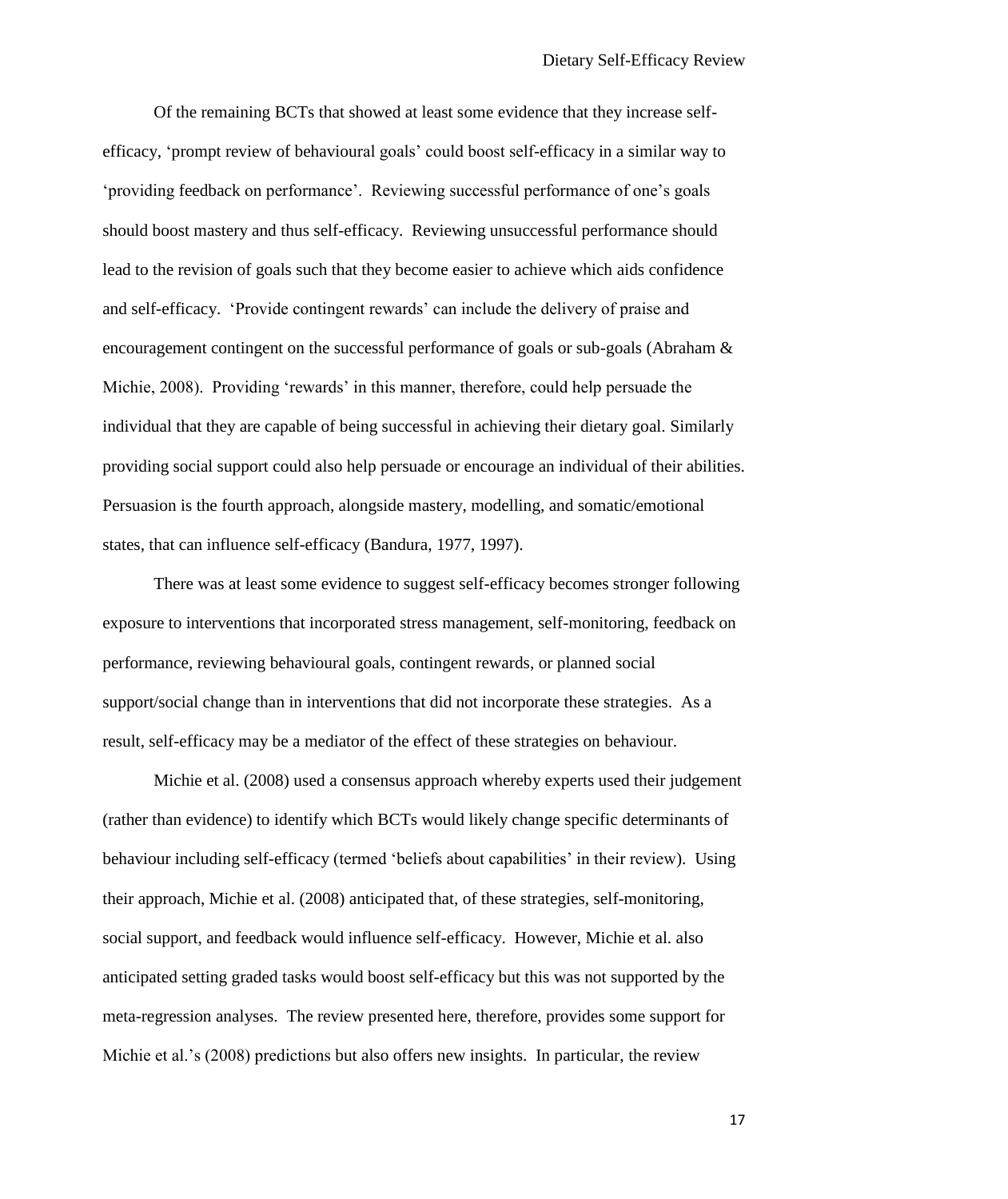provides some moderate evidence for contingent rewards and stronger evidence for stress management in boosting self-efficacy. Alternatively, Michie et al. (2008) assigned a rating of 'uncertain' rather than agreeing that these techniques would change self-efficacy.

The impact of 'prompt self-talk', another strategy that Michie et al. (2008) noted should boost self-efficacy, could not be examined as it was not utilized uniquely in any of the intervention or comparison groups. In addition, some other BCTs were rarely used (e.g., 'prompt identification as role model/position advocate'; 'agree behavioural contract') and as such any interpretations associated with such techniques should be treated with caution. Examples of each of the BCTs for which there is at least some evidence suggesting they may be effective in boosting dietary self-efficacy are provided in Web Table 6.

The studies included in the review were identified via search terms in three databases. Re-running searches in additional databases, or including additional search terms, could have identified further papers. However, the search strategy was built on search filters utilised in other related reviews that were modified, where appropriate, to increase the sensitivity of the search. It also incorporated validated methodological filters (Haynes et al., 2005). Moreover, the papers identified through the searches were double-screened to reduce the likelihood that papers were excluded in error.

Coding of BCTs and risk of bias were based on reviewers' interpretations of the contents of the publication and, where available, associated publications, online materials and published protocols. As such, the codes are open to error. To minimize the potential impact of bias associated with coding errors, however, all of the papers were double-coded by two independent reviewers and checked by a third reviewer. To further take into account potential bias, in this review, studies with statistical issues connected with the estimation of treatment effects were removed through sensitivity analyses. In addition, methodological biases which could confound the impact of specific BCTs on self-efficacy were statistically controlled.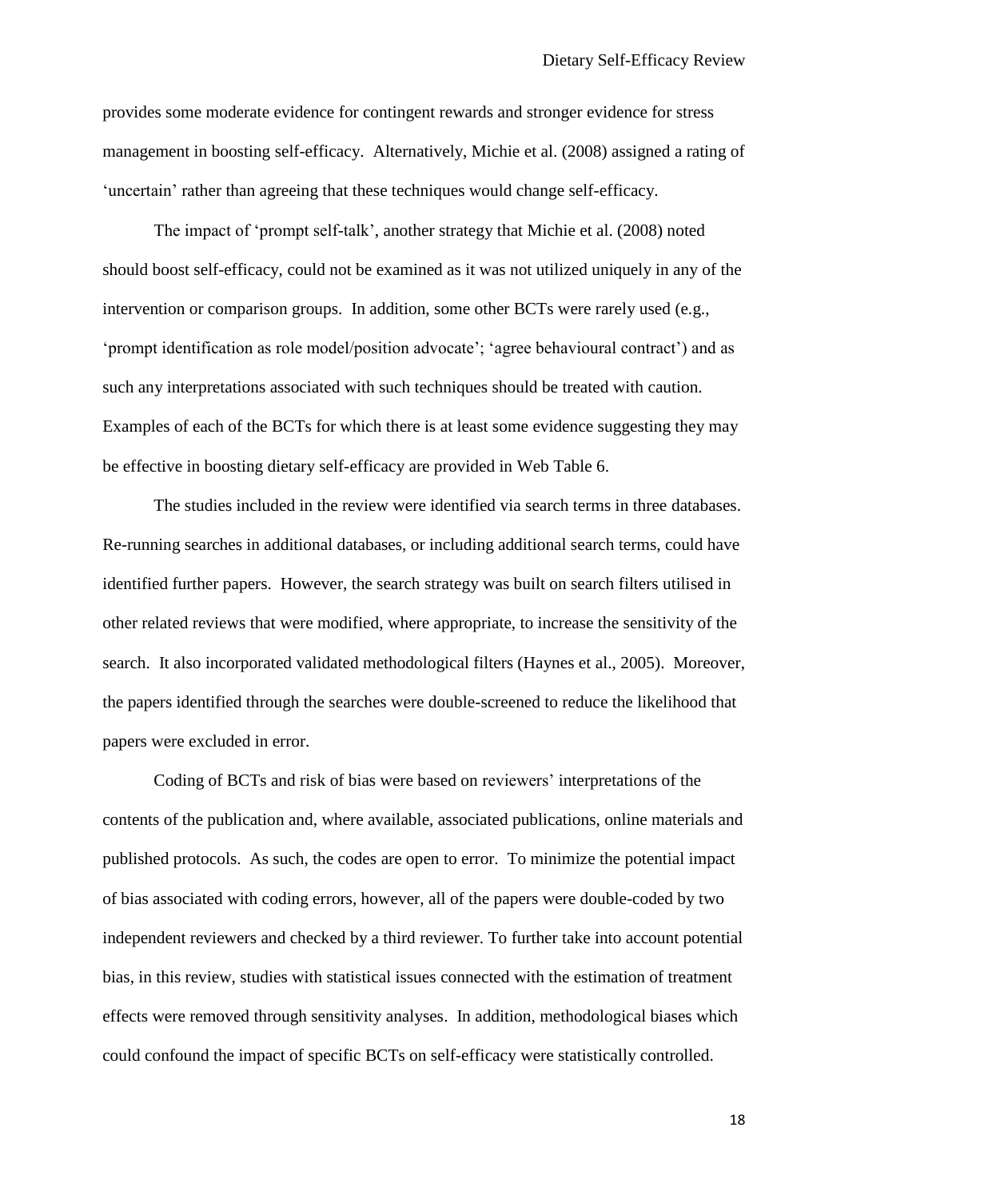This approach, as well as accounting for features (e.g., BCTs, treatment duration) in the comparison group, helps to overcome limitations in related reviews that did not take into consideration these characteristics of the comparison groups (e.g., Ashford et al., 2010; Dombrowski et al., 2012; Michie et al., 2009). However, this approach does have the problem of inflating the risk of Type 1 error.

As with other reviews, this contribution could not deal with all sources of heterogeneity. For example, this review did not fully differentiate between various types of dietary behaviours (e.g., promoting fruit and vegetable consumption; reducing saturated fat intake) and specific populations. However, it did consider the goal focus of the behaviour (to increase intake of particular foods, reduce intake, or a combination) and broad categories of populations (university students/staff; clinical samples; community samples; workplacebased samples; educational (non-university samples); activity-group samples). These variables were unrelated to effect sizes (see Web Table 3).

The present review is unique in a number of ways. First, it tested the impact of BCTs on dietary self-efficacy rather than on behaviour. Second, it statistically controlled for methodological features that could confound the impact of specific BCTs on outcomes. The findings suggest that experimental interventions that involve face-to-face delivery or a groupbased component not present in comparison interventions had larger effects on self-efficacy. Moreover, experimental interventions that were delivered for more time and comprised more sessions than comparison interventions yielded stronger effects on self-efficacy. Despite these potential confounds, stress management remained a significant predictor of increased dietary self-efficacy when controlling for these factors. As 'prompt self-monitoring of behaviour' significantly predicted self-efficacy effects in the initial analyses and remained typically significant across the sensitivity analyses in which problematic studies were removed, there was moderate evidence supporting the use of this BCT. More limited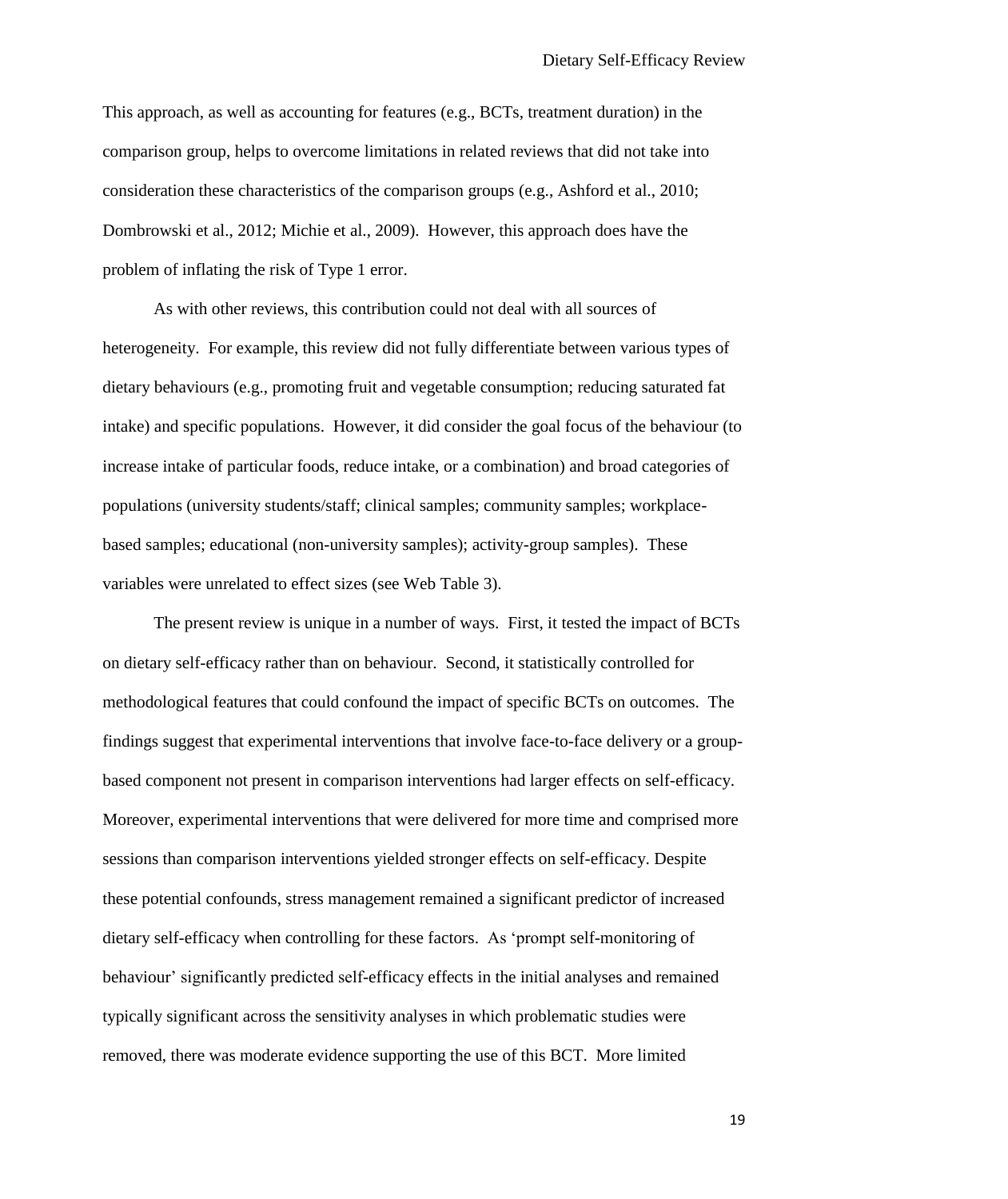evidence favoured the potential use of 'prompt review of behavioural goals', 'provide contingent rewards', 'provide feedback on performance', and 'plan social support/social change' on boosting dietary self-efficacy (see Table 1 & Web tables 4-5). Over time, by conducting rigorous reviews that identify the most effective BCTs to change key determinants of behaviour, evidence-based interventions tailored to the needs of individuals can be developed. Moreover, interventionists will be able to more easily develop theorybased interventions that map specific BCTs to specific theoretical constructs (Michie & Prestwich, 2010), and potential mechanisms underlying specific BCTs can be uncovered.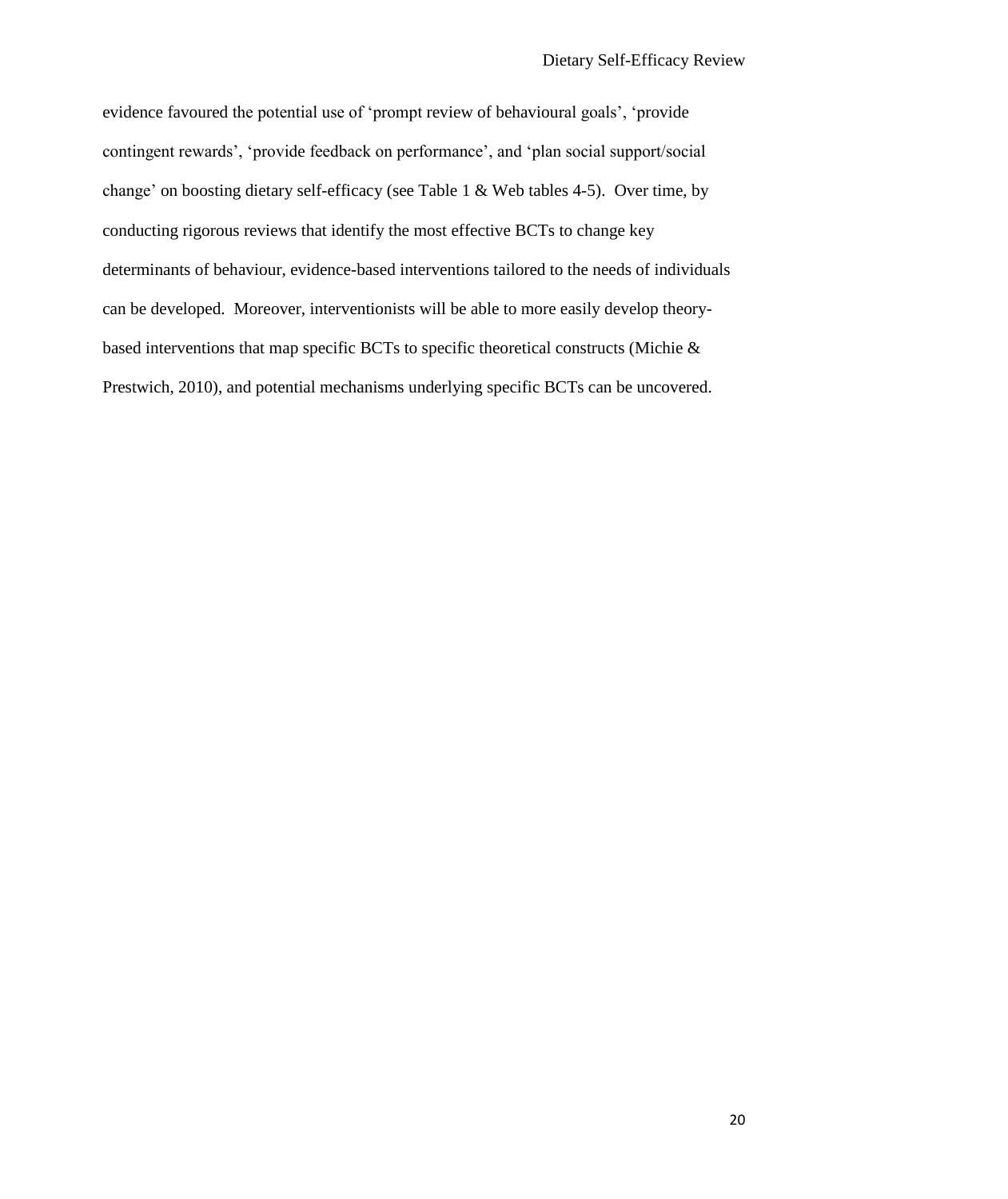#### References

- Abraham, C., & Michie, S. (2008). A taxonomy of behavior change techniques used in interventions. Health Psychology, 27, 379-387.
- Ashford, S., Edmunds, J., & French, D.P. (2010). What is the best way to change selfefficacy to promote physical activity? A systematic review with meta-analysis. British Journal of Health Psychology, 15, 265-288.
- Bandura, A. (1977). Self-efficacy: Toward a unifying theory of behavioral change. Psychological Review, 84, 191-215.
- Bandura, A. (1986). Social Foundations of Thought and Action: A Social Cognitive Theory. Englewood Cliffs, N.J.: Prentice Hall.
- Bandura, A. (1997). Health promotion from the perspective of social cognitive theory. Psychology & Health, 13, 623-649.
- Begg, C. B. & Mazumdar, M. (1994). Operating characteristics of a rank correlation test for publication bias. Biometrics, 50, 1088–1101.
- Borenstein, M., Hedges, L., Higgins, J., & Rothstein, H. (2005). Comprehensive Meta-analysis Version 2 [Computer software]. Englewood, NJ: Biostat.
- Dombrowski, S.U., Sniehotta, F.F., Avenell, A., Johnston, M., MacLennan, G., & Araujo-Soares V. (2012). Identifying active ingredients in complex behavioural interventions for obese adults with obesity-related co-morbidities or additional risk factors for comorbidities: a systematic review. Health Psychology Review, 6, 7-32.
- Duval, S. J. & Tweedie, R. L. (2000). A nonparametric "trim and fill" method of accounting for publication bias in meta-analysis. Journal of the American Statistical Association, 95, 89–98.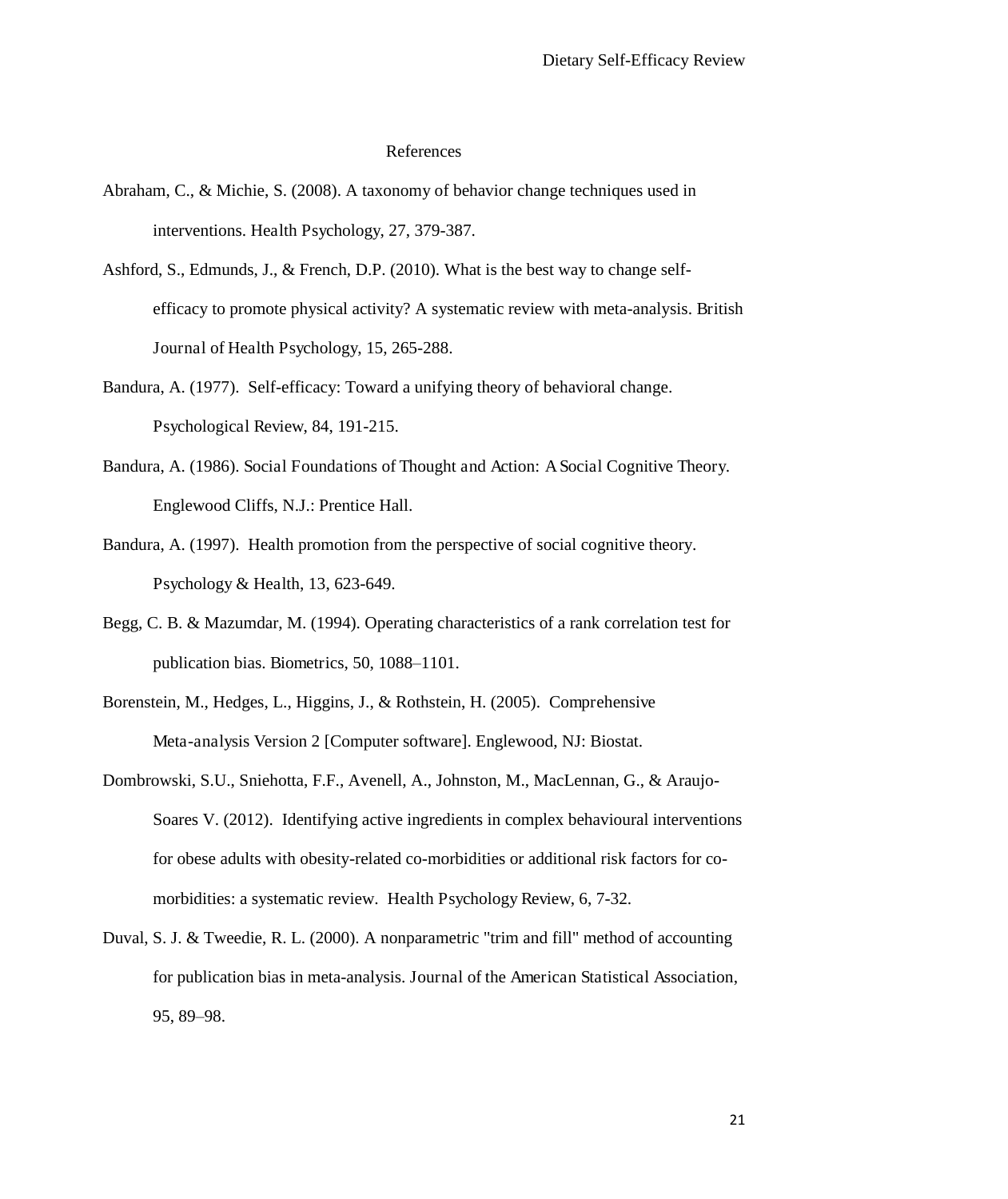- Fishbein, M., Triandis, H.C., Kanfer, F.H., Becker, M., Middlestadt, S.E., & Eichler, A. (2001). Factors influencing behaviour and behaviour change. In A. Baum, T.A. Revenson, & J.E. Singer (Eds.), Handbook of health psychology (pp. 3–17). Mahwah, NJ: Lawrence Erlbaum Associates.
- Gutiérrez-Doña, B., Lippke, S., Renner, B., Kwon, S., & Schwarzer, R. (2009). Self-efficacy and planning predict dietary behaviors in Costa Rican and South Korean women: Two moderated mediation analyses. Applied Psychology: Health and Well-Being, 1, 91- 104.
- Haynes, R.B., McKibbon, K.A., Wilczynski, N.L., Walter, S.D., Were, S.R. (2005). Optimal search strategies for retrieving scientifically strong studies of treatment from Medline: analytical strategy. British Medical Journal, 330, 1179.
- Huffcut, A. I., & Arthur, W. (1995). Development of a new outlier statistic for meta-analytic data. Journal of Applied Psychology, 80, 327–334.
- Michie, S., Abraham, C., Whittington, C., McAteer, J., & Gupta, S. (2009). Effective techniques in healthy eating and physical activity interventions: A meta-regression. Health Psychology, 28, 690-701.
- Michie, S., & Johnston, M. (in press). Behavior change techniques. In M. Gellman & J.R. Turner (Eds). Encyclopedia of Behavioral Medicine.
- Michie, S., & Johnston, M. (2012). Theories and techniques of behaviour change: Developing a cumulative science of behaviour change. Health Psychology Review, 6, 1-6.
- Michie, S., Johnston, M., Francis, J., Hardeman, W. & Eccles, M. (2008). From theory to intervention: mapping theoretically derived behavioural determinants to behaviour change techniques. Applied Psychology: an International Review, 57, 660-680.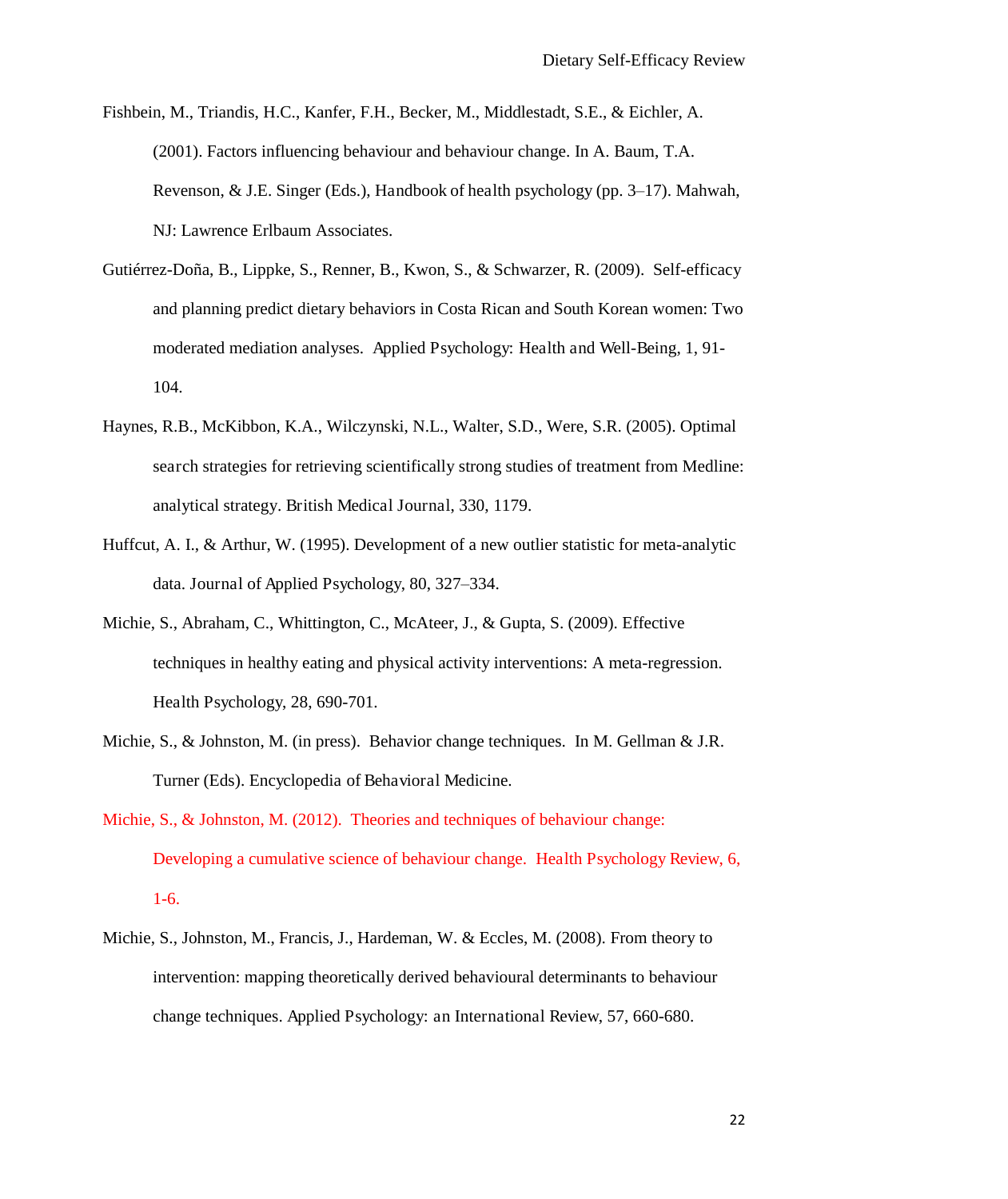- Michie, S., & Prestwich, A. (2010). Are interventions theory based? The development of a theory coding scheme. Health Psychology, 29, 1-8.
- Michie, S., Prestwich, A., & De Bruijn, M. (2010). Importance of the nature of comparison conditions for testing theory-based interventions: Reply. Health Psychology, 29, 468- 470.
- Michie, S., & West, R. (2013). Behaviour change theory and evidence: a presentation to Government. Health Psychology Review, 7, 1-22.
- Nield, L., Moore, H., Hooper, L., Cruickshank, K., Vyas, A., Whittaker, V. & Summerbell, C.D. (2007). Dietary advice for the treatment of type 2 diabetes mellitus in adults. Cochrane Database of Systematic Reviews, Issue 3. Art. No.: CD004097.
- Olander, E.K., Fletcher, H., Williams, S., Atkinson, L., Turner, A., & French, D.P. (2013). What are the most effective techniques in changing obese individuals' physical activity self-efficacy and behaviour: a systematic review and meta-analysis. International Journal of Behavioral Nutrition & Physical Activity, 10, 29.
- Prochaska, J. O., & Velicer, W. F. (1997). The Transtheoretical Model of Health Behavior Change." American Journal of Health Promotion, 12(1), 38–48.
- R Development Core Team (2012). R: A language and environment for statistical computing. R Foundation for Statistical Computing, Vienna, Austria. ISBN 3-900051-07-0, URL [http://www.R-project.org/\)](http://www.r-project.org/)
- Viechtbauer, W. (2010). Conducting meta-analyses in R with the metafor package. Journal of Statistical Software, 36(3), 1-48. URL [http://www.jstatsoft.org/v36/i03/.](http://www.jstatsoft.org/v36/i03/))
- Williams, D.M. (2010). Importance of the nature of comparison conditions for testing theory-based interventions: Comment on Michie and Prestwich (2010). Health Psychology, 29, 467.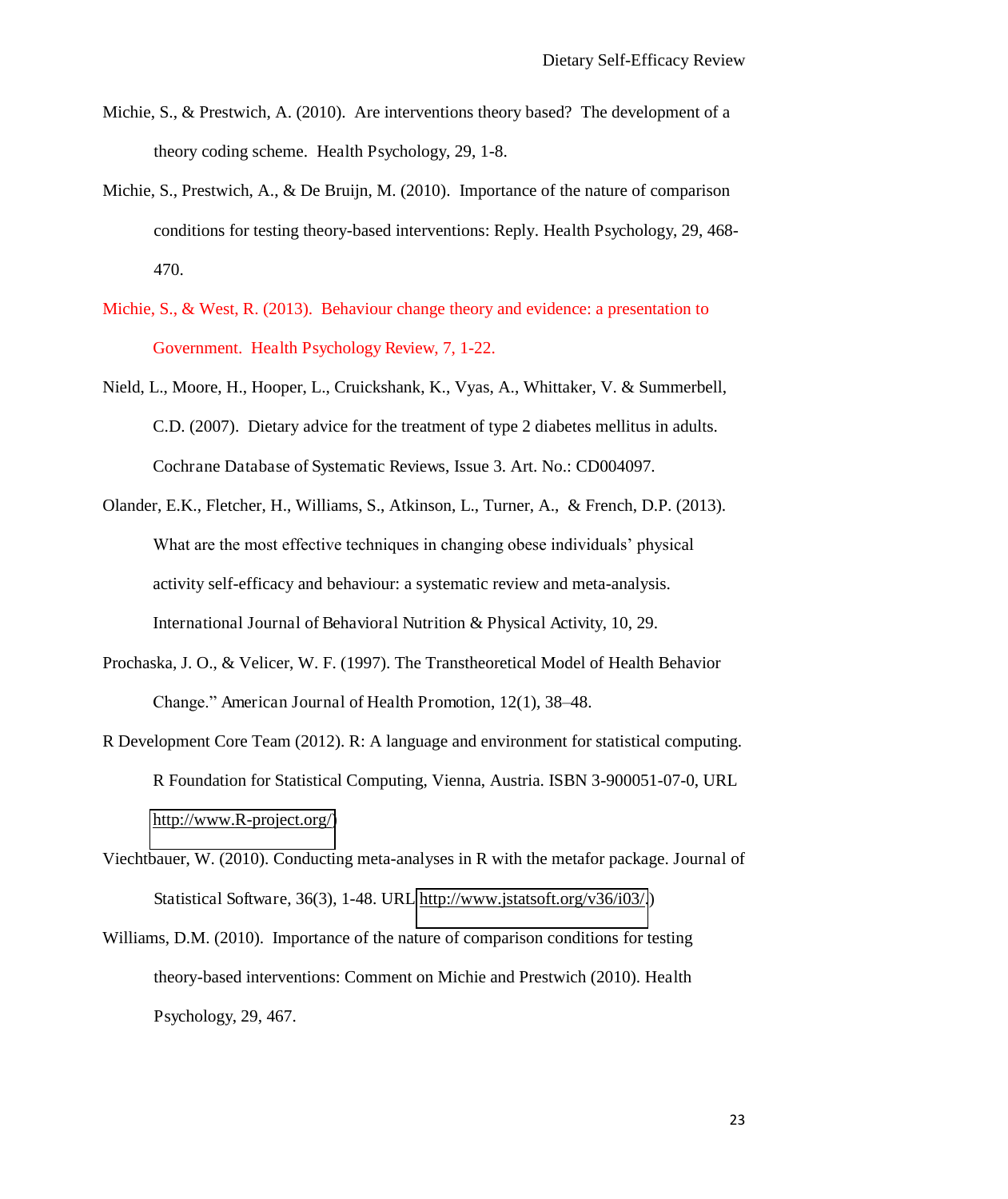Williams, S.L., & French, D.P. (2011). What are the most effective intervention techniques for changing physical activity self-efficacy and physical activity behaviour- and are they the same? Health Education Research, 26, 308-322.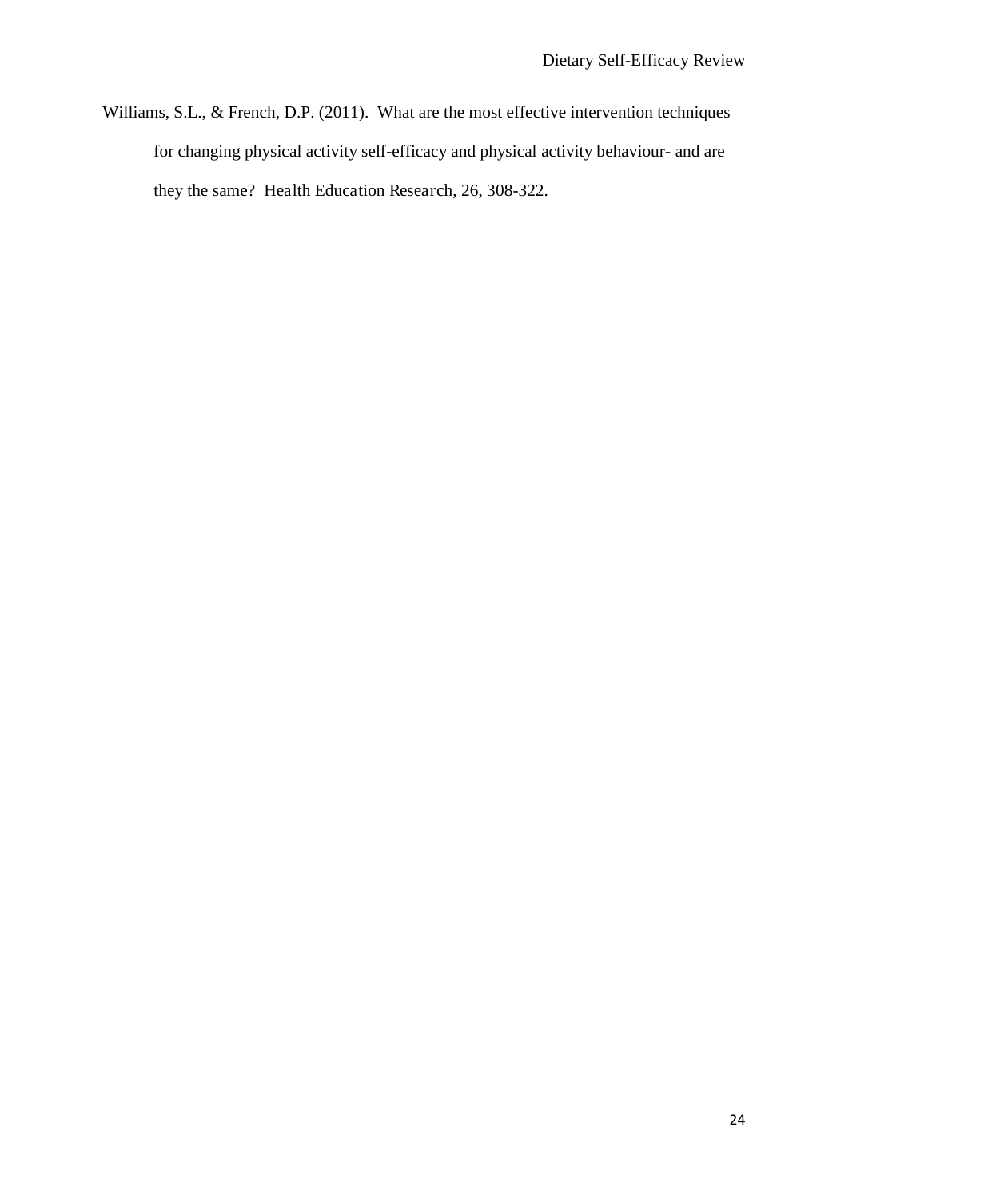## **Table 1: Meta-regressions. BCTs regressed on dietary self-efficacy effect sizes**

| Predictor                                     |                  | Number of studies |                  | $Q$ -test* | β       | 95% CI  |       | p-value        |
|-----------------------------------------------|------------------|-------------------|------------------|------------|---------|---------|-------|----------------|
|                                               | experimental     | <b>Both</b>       | Control          |            |         | Lower   | Upper |                |
|                                               | group only       | groups or         | group            |            |         | limit   | limit |                |
|                                               | $(+1)$           | neither(0)        | only $(-1)$      |            |         |         |       |                |
| 1. Provide information on behaviour-health    | 22               | 28                | $\overline{4}$   | 233.8      | $-.021$ | $-.130$ | .088  | 0.704          |
| link                                          |                  |                   |                  |            |         |         |       |                |
| 2. Provide information on consequences        | 23               | 30                |                  | 234.7      | .004    | $-.124$ | .131  | 0.953          |
| 3. Provide information about others' approval | $\mathbf{1}$     | 53                | $\theta$         | 234.6      | .004    | $-.502$ | .509  | 0.989          |
| 4. Prompt intention formation                 | 33               | 21                | $\theta$         | 232.9      | .050    | $-.091$ | .191  | 0.488          |
| 5. Prompt barrier identification              | 22               | 32                | 0                | 233.8      | .035    | $-.103$ | .174  | 0.619          |
| 6. Provide general encouragement              | 21               | 32                |                  | 228.0      | .084    | $-.043$ | .212  | 0.196          |
| 7. Set graded tasks                           | 5                | 49                | $\theta$         | 234.7      | .021    | $-.224$ | .265  | 0.867          |
| 8. Provide instruction                        | 32               | 22                | 0                | 233.9      | $-.019$ | $-.162$ | .125  | 0.797          |
| 9. Model/demonstrate the behaviour            | 11               | 42                |                  | 227.7      | .092    | $-.053$ | .237  | 0.212          |
| 10. Prompt specific goal-setting              | 6                | 48                | $\boldsymbol{0}$ | 234.1      | $-.002$ | $-.219$ | .215  | 0.988          |
| 11. Prompt review of behavioural goals        | 9                | 45                | $\overline{0}$   | 227.3      | .199    | .004    | .393  | $0.045*$       |
| 12. Prompt self-monitoring of behaviour       | 20               | 33                |                  | 220.4      | .136    | .010    | .263  | $0.035*$       |
| 13. Provide feedback on performance           | 17               | 37                | $\Omega$         | 230.6      | .127    | $-.020$ | .273  | 0.090†         |
| 14. Provide contingent rewards                | 11               | 43                | $\theta$         | 225.1      | .164    | $-.004$ | .332  | $0.056\dagger$ |
| 15. Teach to use prompts/cues                 | 4                | 49                |                  | 231.6      | .095    | $-.134$ | .323  | 0.417          |
| 16. Agree behavioural contract                | 3                | 51                | $\boldsymbol{0}$ | 232.7      | $-.135$ | $-.448$ | .179  | 0.400          |
| 17. Prompt practice                           | 10               | 44                | $\boldsymbol{0}$ | 231.3      | .102    | $-.063$ | .268  | 0.227          |
| 18. Use of follow-up prompts                  | 5                | 49                | $\boldsymbol{0}$ | 231.4      | $-.011$ | $-.247$ | .226  | 0.929          |
| 19. Provide opportunities for social          | 21               | 33                | $\theta$         | 231.2      | .058    | $-.080$ | .196  | 0.411          |
| comparison                                    |                  |                   |                  |            |         |         |       |                |
| 20. Plan social support/social change         | 21               | 32                |                  | 228.0      | .084    | $-.048$ | .217  | 0.210          |
| 21. Prompt identification as role             | 1                | 53                | $\boldsymbol{0}$ | 234.0      | $-.145$ | $-.597$ | .307  | 0.530          |
| model/position advocate                       |                  |                   |                  |            |         |         |       |                |
| 22. Prompt self-talk                          | $\boldsymbol{0}$ | 54                | $\boldsymbol{0}$ |            |         |         |       |                |
| 23. Relapse prevention                        | 4                | 50                | 0                | 230.6      | .118    | $-.135$ | .370  | 0.360          |
| 24. Stress management                         | 9                | 44                |                  | 154.0      | .393    | .255    | .532  | $<0.001**$     |
| 25. Motivational interviewing                 | 4                | 50                | $\boldsymbol{0}$ | 234.6      | $-.058$ | $-.323$ | .206  | 0.667          |
| 26. Time management                           | 5                | 49                | $\overline{0}$   | 230.6      | .060    | $-.161$ | .282  | 0.594          |

Note: \* p < .05; \*\* p < .01; † p < .10; \* Q-test for residual heterogeneity. All have p<0.0001.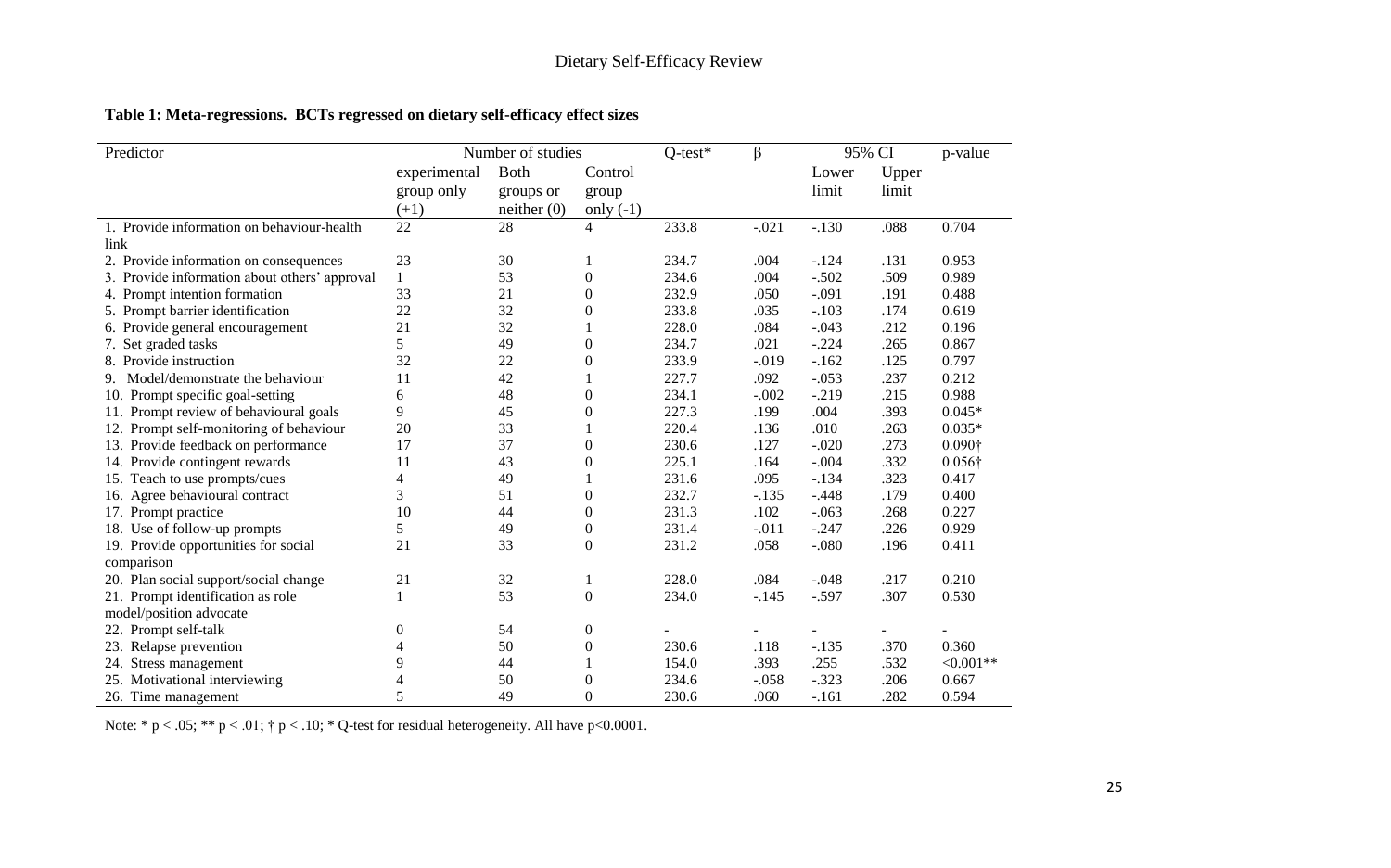Online Supplementary Material: References included in the review

- \*Abood, D. A., Black, D.R., & Feral, D. (2003). Nutrition education worksite intervention for university staff: Application of the health belief model. Journal of Nutrition Education and Behavior, 35, 260-267.
- \*Aish, A. E. & Isenberg, M. (1996). Effects of Orem-based nursing intervention on nutritional self-care of myocardial infarction patients. International Journal of Nursing Studies, 33, 259-270.
- \*Baker, H. J., Butler, L.T., Chambers, S.A., Traill, W.B., Lobb, A.E., & Herbert, G. (2010). An RCT study to evaluate a targeted, theory driven healthy eating leaflet. Social Science & Medicine, 71, 1916-20.
- \*Befort, C. A., Nollen, N., Ellerbeck, E.F., Sullivan, D.K., Thomas, J.L., & Ahluwalia, J.S. (2008). Motivational interviewing fails to improve outcomes of a behavioral weight loss program for obese African American women: a pilot randomized trial. Journal of Behavioral Medicine, 31, 367-377.
- \*Block, G., Sternfeld, B., Block, C.H., Block, T.J., Norris, J., Hopkins, D., Quesenberry Jr., C.P., Husson, G., & Clancy, H.A. (2008). Development of Alive! (A Lifestyle Intervention Via Email), and its effect on health-related quality of life, presenteeism, and other behavioral outcomes: randomized controlled trial. Journal of Medical Internet Research, 10, e43.
- \*Burke, V., Beilin, L.J., Cutt, H.E., Mansour, J., & Mori, T.A. (2008). Moderators and mediators of behaviour change in a lifestyle program for treated hypertensives: a randomized controlled trial (ADAPT). Health Education Research, 23, 583-591.
- \*Burke, L. E., Dunbar-Jacob, J., Orchard, T.J., & Sereika, S.M. (2005). Improving adherence to a cholesterol-lowering diet: A behavioral intervention study. Patient Education and Counseling, 57, 134-142.
- \*Burke, V., N. Giangiulio, N., Gillam, H.F., Beilin, L.J., & Houghton, S. (2003). Physical activity and nutrition programs for couples: A randomized controlled trial. Journal of Clinical Epidemiology, 56, 421-432.
- \*Burke, V., N. Giangiulio, N., Gillam, H.F., Beilin, L.J., & Houghton, S. (2004). Changes in Cognitive Measures in a Randomized Controlled Trial of a Health Promotion Program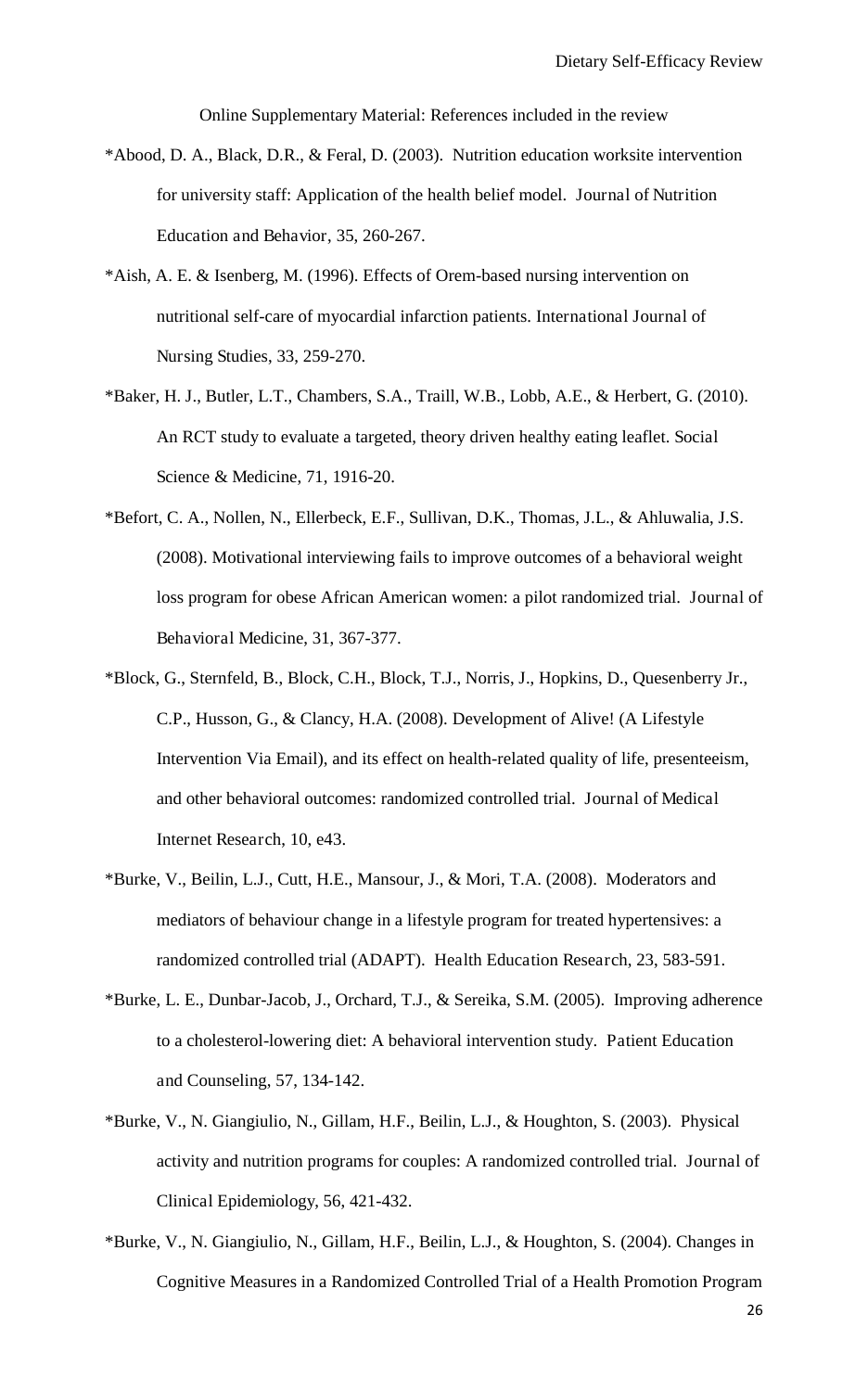for Couples Targeting Diet and Physical Activity. American Journal of Health Promotion, 18, 300-311.

- \*Burke, V., Mansour, J., Mori, T.A., Beilin, L.J., Cutt, H.E., & Wilson, A. (2008a). Changes in cognitive measures associated with a lifestyle program for treated hypertensives: A randomized controlled trial (ADAPT). Health Education Research, 23, 202-217.
- \*Burke, V., Mansour, J., Mori, T.A., Beilin, L.J., Cutt, H.E., & Wilson, A. (2008b). Moderators and mediators of behaviour change in a lifestyle program for treated hypertensives: a randomized controlled trial (ADAPT). Health Education Research, 23, 202-217.
- \*Campbell, M. K., Honess-Morreale, L., Farrell, D., Carbone, E., & Brasure, M. (1999). A tailored multimedia nutrition education pilot program for low-income women receiving food assistance. Health Education Research, 14, 257-267.
- \*Carcaise-Edinboro, P., McClish, D., Kracen, A.C., Bowen, D., & Fries, E. (2008). Fruit and vegetable dietary behavior in response to a low-intensity dietary intervention: The rural physician cancer prevention project. Journal of Rural Health, 24, 299-305.
- \*Chen, J. L., Weiss, S., Heyman, M.B., & Lustig, R.H. (2010). Efficacy of a child-centred and family-based program in promoting healthy weight and healthy behaviors in Chinese American children: A randomized controlled study. Journal of Public Health, 32, 219-229.
- \*Clark, M., Hampson, S.E., Avery, L., & Simpson, R. (2004a). Effects of a brief tailored intervention on the process and predictors of lifestyle behaviour change in patients with type 2 diabetes. Psychology, Health and Medicine, 9, 440-449.
- \*Clark, M., Hampson, S.E., Avery, L., & Simpson, R. (2004b). Effects of a tailored lifestyle self-management intervention in patients with Type 2 diabetes. British Journal of Health Psychology, 9, 365-379.
- \*Clifford, D., Anderson, J., Auld, G., & Champ, J. (2009). Good grubbin': Impact of a TV cooking show for college students living off campus. Journal of Nutrition Education and Behavior, 41, 194-200.
- \*Cook, R. F., Billings, D.W., Hersch, R.K., Back, A.S., & Hendrickson, A. (2007). A field test of web-based workplace health promotion program to improve dietary practices,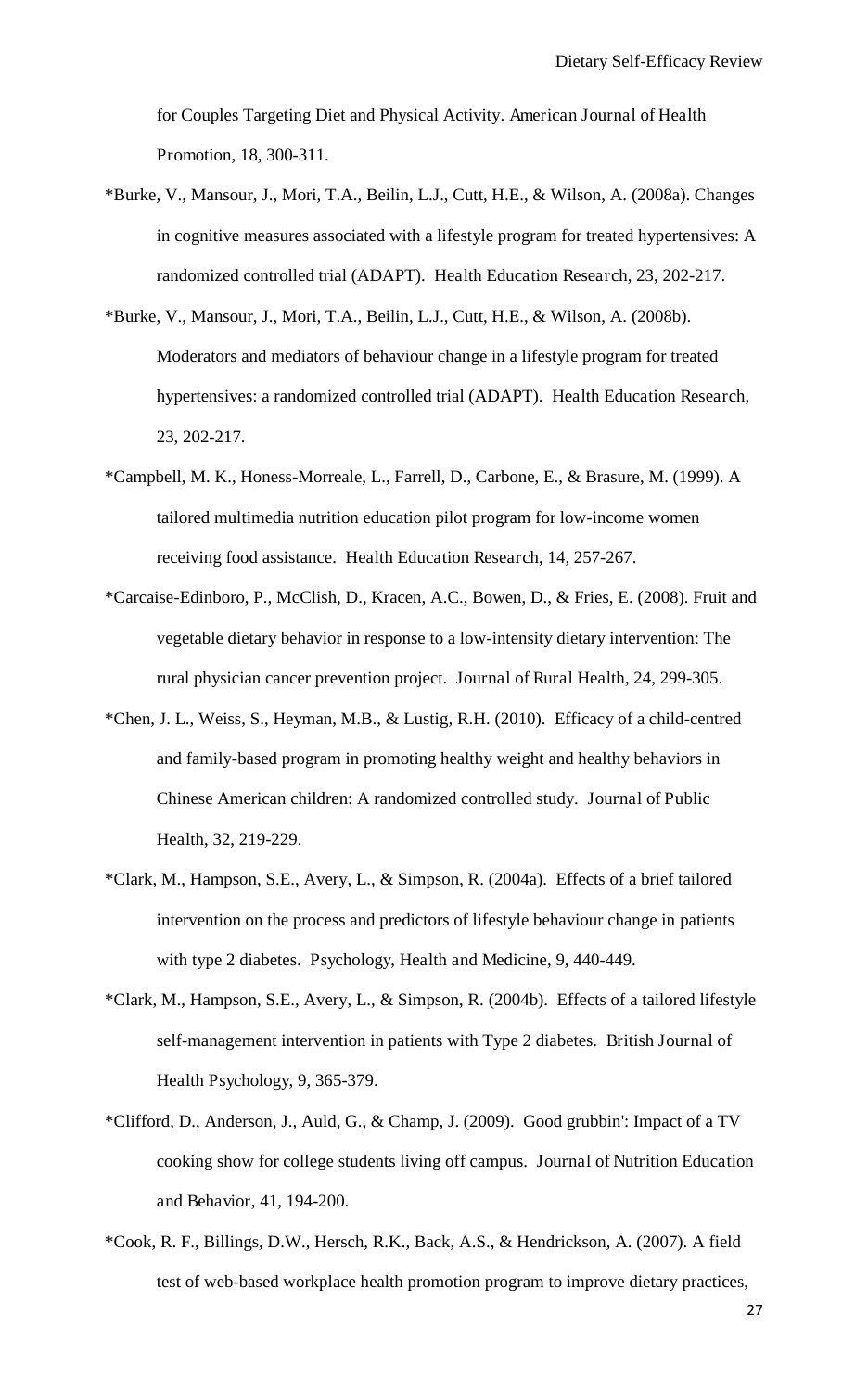reduce stress, and increase physical activity: Randomized controlled trial. Journal of Medical Internet Research, 9, 1-14.

- \*Cullen, K. W., Bartholomew, L.K., & Parcel, G.S. (1997). Girl Scouting: An effective channel for nutrition education. Journal of Nutrition Education, 29, 86-91.
- \*De Bourdeaudhuij, I., & Brug, J. (2000). Tailoring dietary feedback to reduce fat intake: An intervention at the family level. Health Education Research, 15, 449-462.
- \*Edmundson, E., Parcel, G.S., Feldman, H.A., Elder, J., Perry, C.L., Johnson, C.C., Williston, B.J., Stone, E.J., Yang, M., Lytle, L., & Webber, L. (1996). The effects of the Child and Adolescent Trial for Cardiovascular Health upon psychosocial determinants of diet and physical activity behavior. Preventive Medicine, 25, 442- 454.
- \* Epton, T., & Harris, P.R. (2008). Self-affirmation promotes health behavior change. Health Psychology, 27, 746-752.
- \*Folta, S. C., Lichtenstein, A.H., Seguin, R.A., Goldberg, J.P., Kuder, J.F., & Nelson, M.E. (2009). The Strong Women-Healthy Hearts program: reducing cardiovascular disease risk factors in rural sedentary, overweight, and obese midlife and older women. American Journal of Public Health, 99, 1271-1277.
- \*Fries, E., Edinboro, P., McClish, D., Manion, L., Bowen, D., Beresford, S.A.A., & Ripley, J. (2005). Randomized trial of a low-intensity dietary intervention in rural residents: The rural physician cancer prevention project. American Journal of Preventive Medicine, 28, 162-168.
- \*Fuemmeler, B.F., Mâsse, L.C., Yaroch, A.L., Resnicow, K., Campbell, M.K., Carr, C., Wang, T., & Williams, A. (2006). Psychosocial mediation of fruit and vegetables in the body and soul effectiveness trial. Health Psychology, 25, 474-483.
- \*Gratton, L., Povey, R., & Clark-Carter, D. (2007). Promoting children's fruit and vegetable consumption: Interventions using the Theory of Planned Behaviour as a framework. British Journal of Health Psychology, 12, 639-650.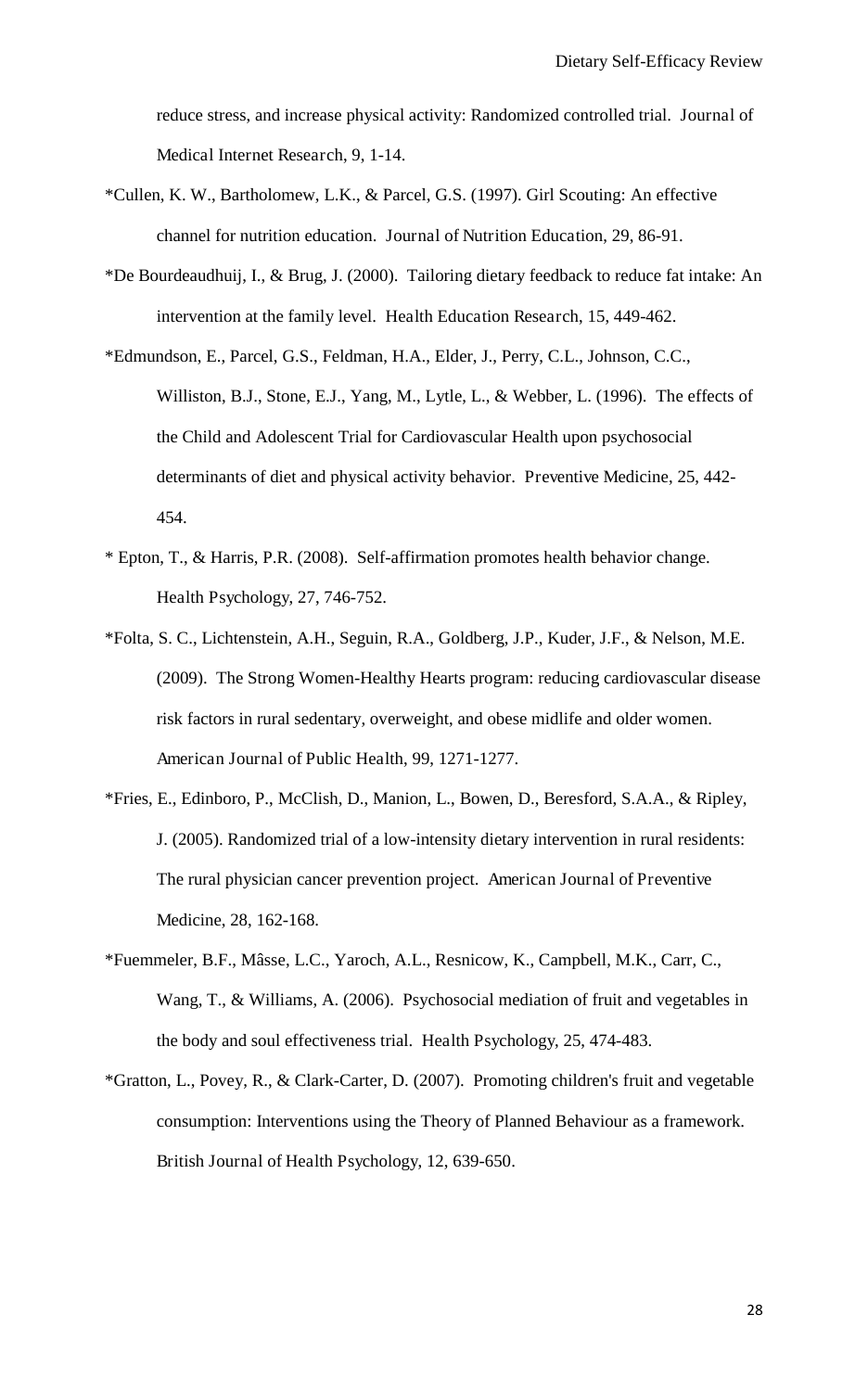- \*Haerens, L., Cerin, E., Deforche, B., Maes, L., & De Bourdeaudhuij, I. (2007). Explaining the effects of a 1-year intervention promoting a low fat diet in adolescent girls: A mediation analysis. International Journal of Behavioral Nutrition and Physical Activity, 4(55).
- \*Hawley, G., Horwath, C., Gray, A., Bradshaw, A., Katzer, L., Joyce, J., & O'Brien, S. (2008). Sustainability of health and lifestyle improvements following a non-dieting randomised trial in overweight women. Preventive Medicine, 47, 593-599.
- \*He, M., Beynon, C., Sangster Bouck, M., St Onge, R., Stewart, S., Khoshaba, L., Horbul, B.A., & Chircoski, B. (2009). Impact evaluation of the Northern Fruit and Vegetable Pilot Programme - a cluster-randomised controlled trial. Public Health Nutrition, 12, 2199-2208.
- \*Homko, C. J., Sivan, E., & Reece, et al. (2002). The impact of self-monitoring of blood glucose on self-efficacy and pregnancy outcomes in women with diet-controlled gestational diabetes. Diabetes Educator, 28, 435-43.
- \*Howard-Pitney, B., Winkleby, M.A., Albright, C.L., Bruce, B., & Fortmann, S.P. (1997). The Stanford Nutrition Action Program: a dietary fat intervention for low-literacy adults. American Journal of Public Health, 87, 1971-1976.
- \*Irvine, A. B., Ary, D.V., Grove, D.A., & Gilfillan-Morton, L. (2004). The effectiveness of an interactive multimedia program to influence eating habits. Health Education Research, 19, 290-305.
- \*Katzer, L., Bradshaw, A.J., Horwath, C.C., Gray, A.R., O'Brien, S., & Joyce, J. (2008). Evaluation of a "nondieting" stress reduction program for overweight women: a randomized trial. American Journal of Health Promotion, 22, 264-274.
- \*Kellar, I., & Abraham, C. (2005). Randomized controlled trial of a brief research-based intervention promoting fruit and vegetable consumption. British Journal of Health Psychology, 10, 543-558.
- \*Kelley, K., & Abraham, C. (2004). RCT of a theory-based intervention promoting healthy eating and physical activity amongst out-patients older than 65 years. Social Science and Medicine, 59, 787-797.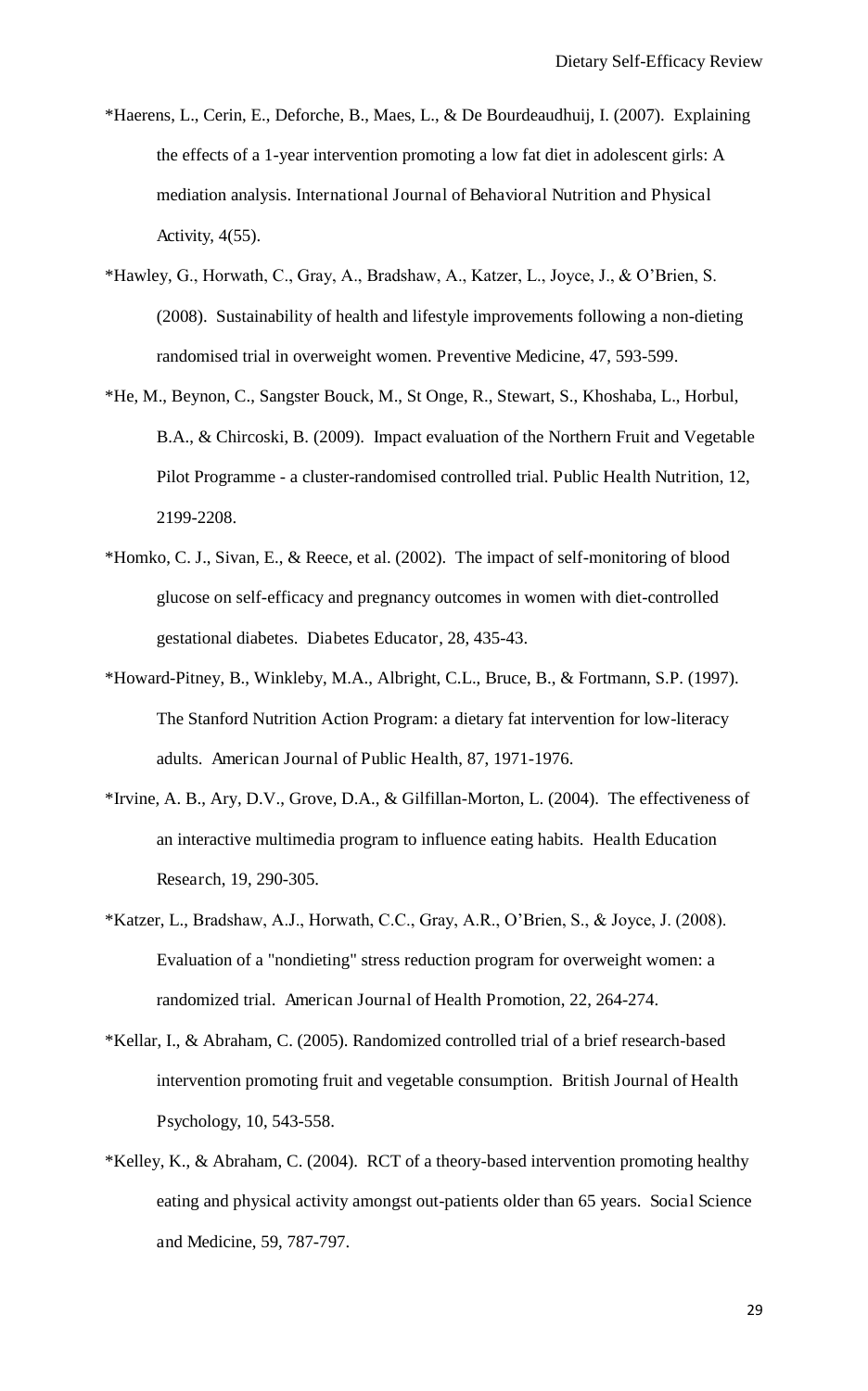- \*Langenberg, P, Ballesteros, M., Feldman, R., Damron, D., Anliker, J., & Havas, S. (2000). Psychosocial factors and intervention associated changes in those factors as correlates of change in fruit and vegetable consumption in the Maryland WIC 5 a day promotion program. Annals of Behavioral Medicine, 22, 307-315.
- \* Lombard, C. B., Deeks, A.A., Ball, K., Jolley, D., & Teede, H.J. (2009). Weight, physical activity and dietary behavior change in young mothers: short term results of the HeLP-her cluster randomized controlled trial. Nutrition Journal, 8, 17.
- \*Lorig, K., Ritter, P.L., Villa, F.J., & Armas, J. (2009). Community-based peer-led diabetes self-management: a randomized trial. Diabetes Educator, 35, 641-651.
- \*Luszczynska, A., Tryburcy, M., & Schwarzer, R. (2007). Improving fruit and vegetable consumption: a self-efficacy intervention compared with a combined self-efficacy and planning intervention. Health Education Research, 22, 630-638.
- \*Mahler, H. I.M., Kulik, J.A., & Tarazi, R.Y. (1999). Effects of a videotape information intervention at discharge on diet and exercise compliance after coronary bypass surgery. Journal of Cardiopulmonary Rehabilitation, 19, 170-177.
- \*Manzoni, G. M., Pagnini, F., Gorini, A., Preziosa, A., Castelnuovo, G., Molinari, E., & Riva, G. (2009). Can Relaxation Training Reduce Emotional Eating in Women with Obesity? An Exploratory Study with 3 Months of Follow-Up. Journal of the American Dietetic Association, 109, 1427-1432.
- \*McKibbin, C. L., Patterson, T.L., Norman, G., Patrick, K., Jin, H., Roesch, S., Mudaliar, S., Barrio, C., O'Hanlon, K., Griver, K., Sirkin, A., & Jeste, D.V. (2006). A lifestyle intervention for older schizophrenia patients with diabetes mellitus: a randomized controlled trial. Schizophrenia Research, 86, 36-44.
- \*Miller, C. K. & Gutschall, M. (2009). A randomized trial about glycemic index and glycemic load improves outcomes among adults with type 2 diabetes. Health Education & Behavior, 36, 615-626.
- \*Mosher, C. E., Fuemmeler, B.F., Sloane, R., Kraus, W.E., Lobach, D.F., Snyder, D.C., & Demark-Wahnefried, W. (2008). Change in self-efficacy partially mediates the effects of the FRESH START intervention on cancer survivors' dietary outcomes. Psycho-Oncology, 17, 1014-1023.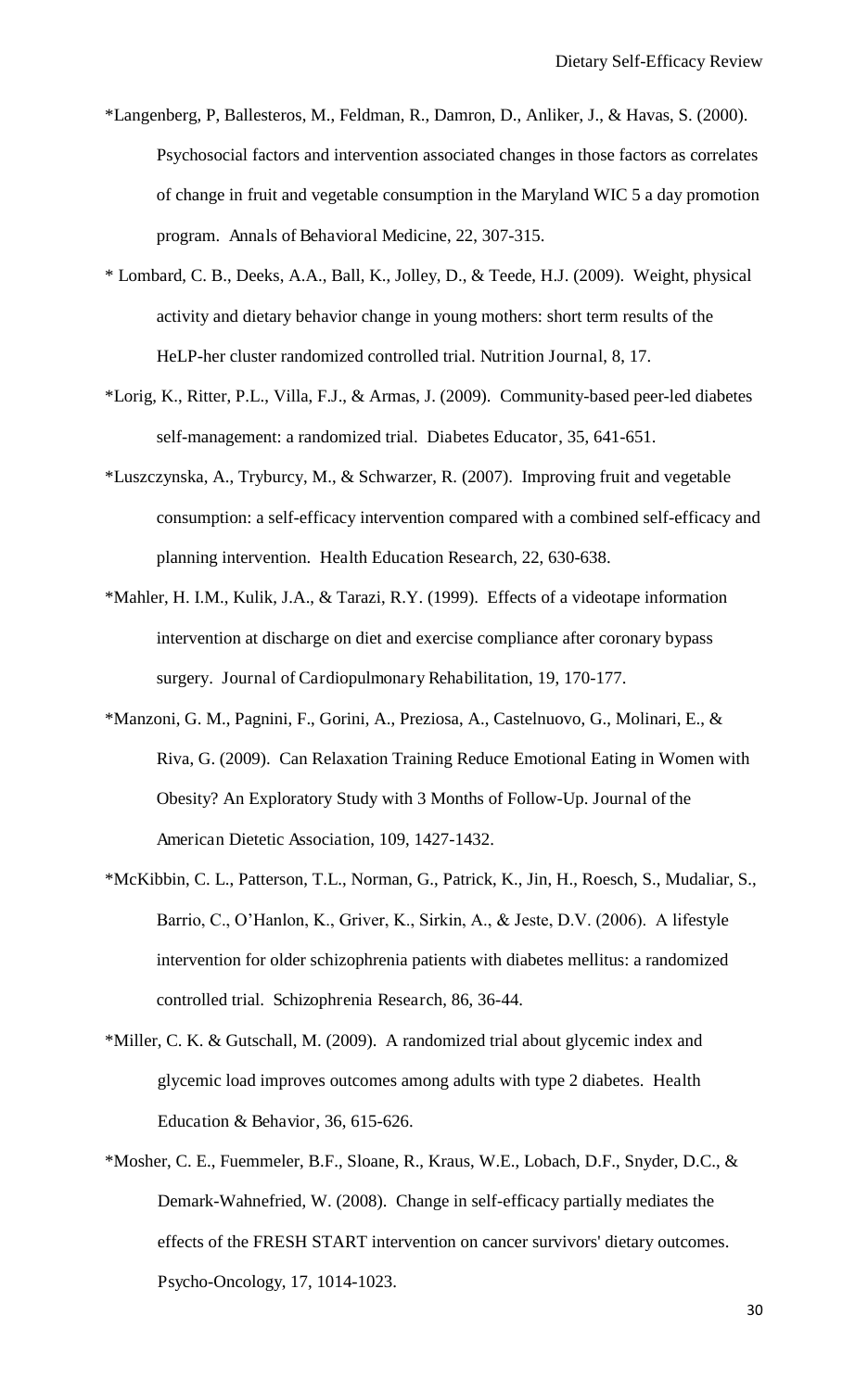- \*Richards, A., Kattelmann, K.K., & Ren, C. (2006). Motivating 18- to 24-Year-Olds to Increase Their Fruit and Vegetable Consumption. Journal of the American Dietetic Association, 106, 1405-1411.
- \*Riebe, D., Blissmer, B., Greene, G., Caldwell, M., Ruggiero, L., Stillwell, K.M., & Nigg, C.R. (2005). Long-term maintenance of exercise and healthy eating behaviors in overweight adults. Preventive Medicine, 40, 769-778.
- \*Sacco, W. P., Malone, J.I., Morrison, A.D., Friedman, A., & Wells, K. (2009). Effect of a brief, regular telephone intervention by paraprofessionals for type 2 diabetes. Journal of Behavioral Medicine, 32, 349-359.
- \*Sallit, J., Ciccazzo, M., & Dixon, Z. (2009). A cognitive-behavioral weight control program improves eating and smoking behaviors in weight-concerned female smokers. Journal of the American Dietetic Association, 109, 1398-1405.
- \*Schnoll, R., & Zimmerman, B.J. (2001). Self-regulation training enhances dietary selfefficacy and dietary fiber consumption. Journal of the American Dietetic Association, 101, 1006-1011.
- \*Shannon, J., Kirkley, B., Ammerman, A., Keyserling, T., Kelsey, K., DeVellis, R., & Simpson, Jr., R.J. (1997). Self-efficacy as a predictor of dietary change in a lowsocioeconomic-status southern adult population. Health Education & Behavior, 24, 357-368.
- \*Shilts, M. K., Horowitz, M., & Townsend, M.S. (2009). Guided goal setting: Effectiveness in a dietary and physical activity intervention with low-income adolescents. International Journal of Adolescent Medicine and Health, 21, 111-122.
- \*Steptoe, A., Perkins-Porras, L., McKay, C., Rink, E., Hilton, S., & Cappuccio, F.P. (2004). Behavioural counselling to increase consumption of fruit and vegetables in low income adults: randomised trial. British Medical Journal, 326(7394), 855-858.
- \*Steptoe, A., Perkins-Porras, L., Rink, E., Hilton, S., & Cappuccio, F.P. (2004). Psychological and Social Predictors of Changes in Fruit and Vegetable Consumption Over 12 Months Following Behavioral and Nutrition Education Counseling. Health Psychology, 23, 574-581.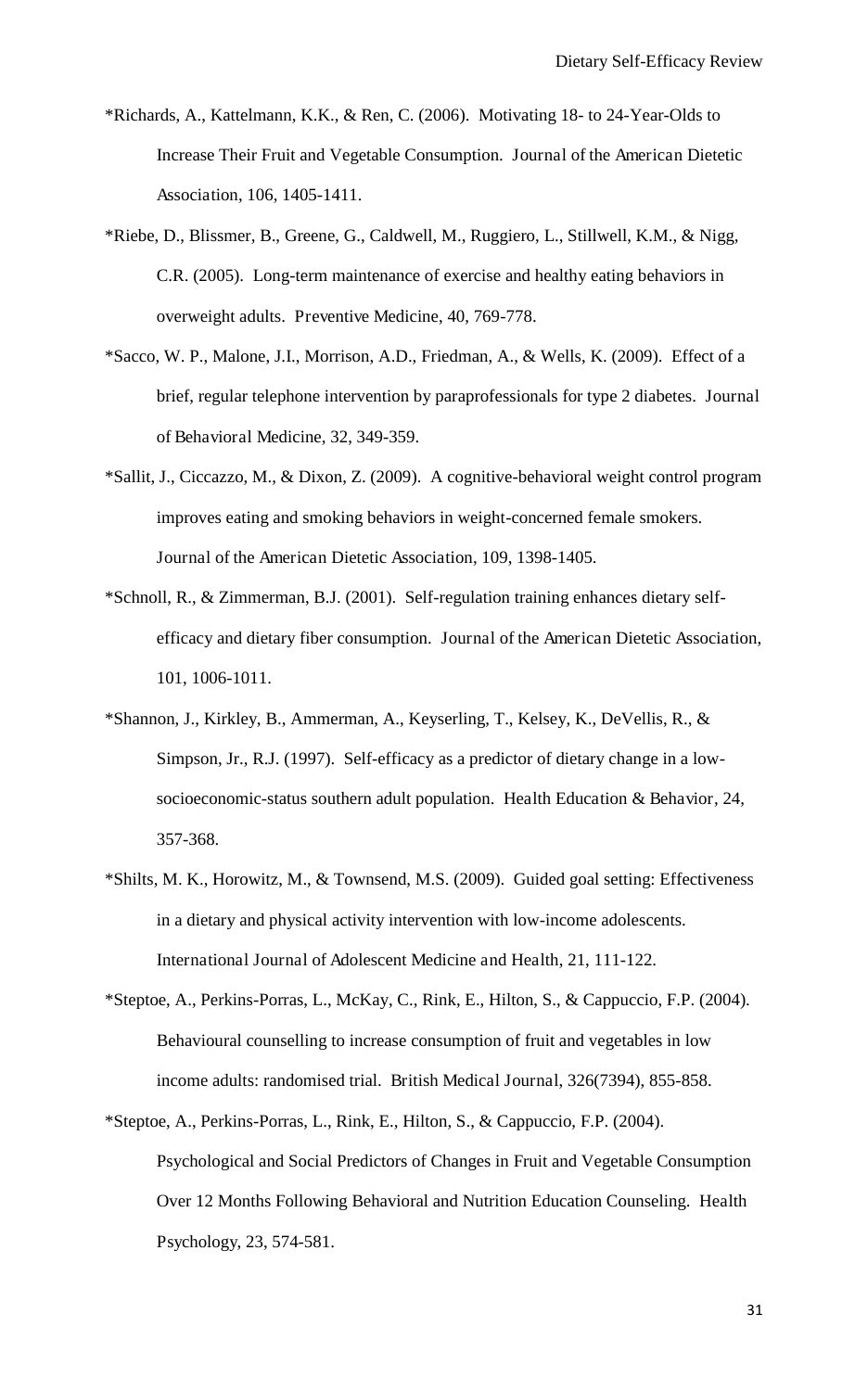- \*Thompson, D., Baranowski, T., Baranowski, J., Cullen, K., Jago, R., Watson, K., & Liu, Y. (2009). Boy Scout 5-a-day Badge: Outcome results of a troop and Internet intervention. Preventive Medicine, 49, 518-526.
- \*Toobert, D. J., Glasgow, R.E., Nettekoven, L.A., & Brown, J.E. (1998). Behavioral and psychosocial effects of intensive lifestyle management for women with coronary heart disease. Patient Education & Counseling, 35, 177-88.
- \*Turner-McGrievy, G. M., Campbell, M.K., Tate, D.F., Truesdale, K.P., Bowling, J.M., & Crosby, L. (2009). Pounds Off Digitally study: A randomized podcasting weight-loss intervention. American Journal of Preventive Medicine, 37, 263-269.
- \*van 't Riet, J., Ruiter, R.A.C., Smerecnik, C., de Vries, H. (2010). Examining the influence of self-efficacy on message-framing effects: Reducing salt consumption in the general population. Basic and Applied Social Psychology, 32, 165-172.
- \* Waleekhachonloet, O. A., Limwattananon, C., Limwattananon, S., & Gross, C.R. (2007). Group behavior therapy versus individual behavior therapy for healthy dieting and weight control management in overweight and obese women living in rural community. Obesity Research and Clinical Practice, 1, 223-232.
- \*Wammes, B., Breedveld, B., Kremers, S., & Brug, J. (2006). The 'balance intervention' for promoting caloric compensatory behaviours in response to overeating: A formative evaluation. Health Education Research, 21, 527-537.
- \*Watson, H., Bilton, D., & Truby, H. (2008). A randomized controlled trial of a new behavioral home-based nutrition education program, "Eat Well with CF," in adults with cystic fibrosis. Journal of the American Dietetic Association, 108, 847-852.
- \*Williamson, D. A., Davis Martin, P., White, M.A., Newton, R., Walden, H., York-Crowe, E., Alfonso, A., Gordon, S., & Ryan, D. (2005). Efficacy of an internet-based behavioral weight loss program for overweight adolescent African-American girls. Eating and Weight Disorders, 10, 193-203.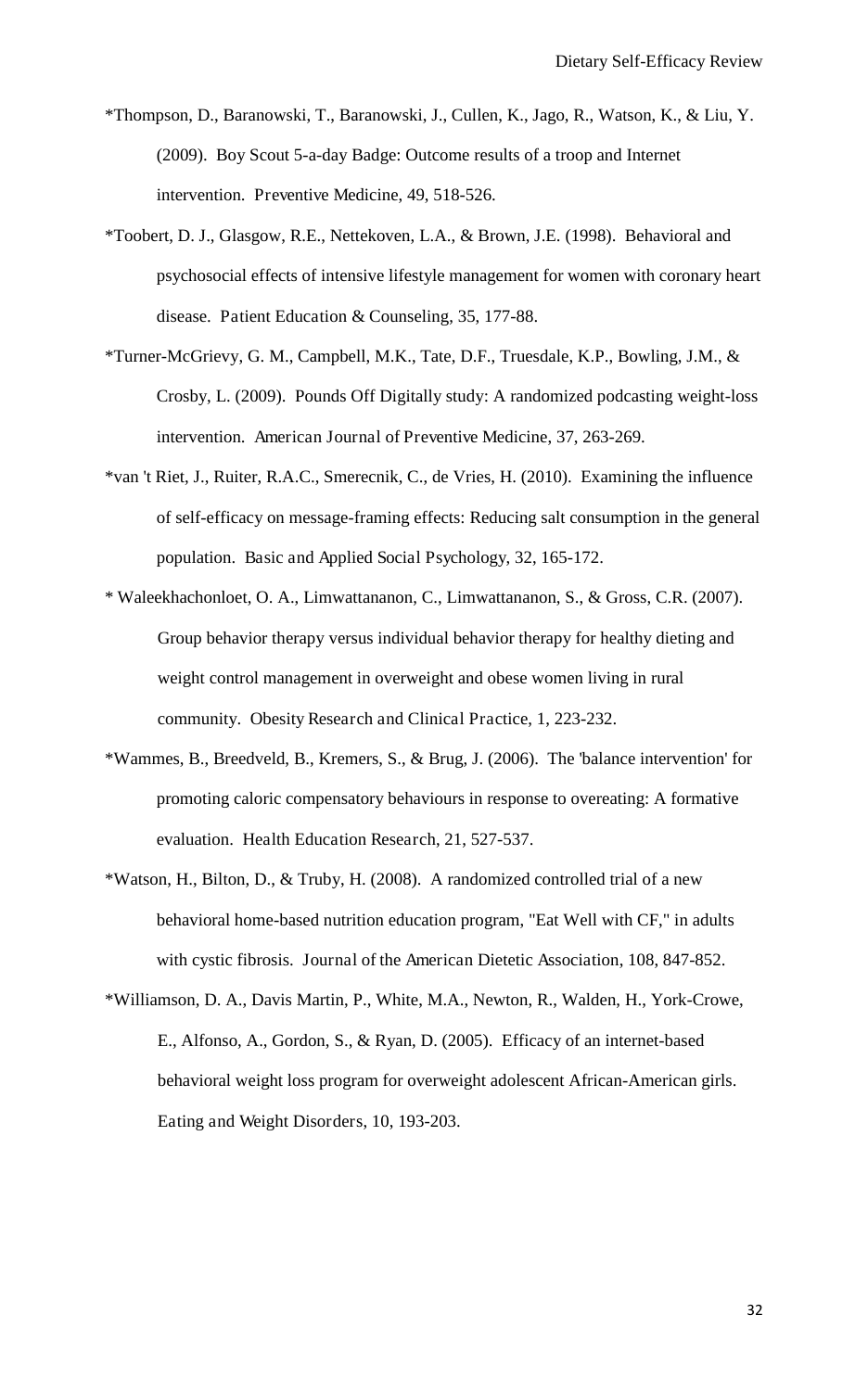

Online Supplementary Material, Web Figure 1: PRISMA flow diagram

Note: † reflects minimum number of studies excluded for these reasons. n's exceed 164 as a number of studies were excluded for multiple reasons.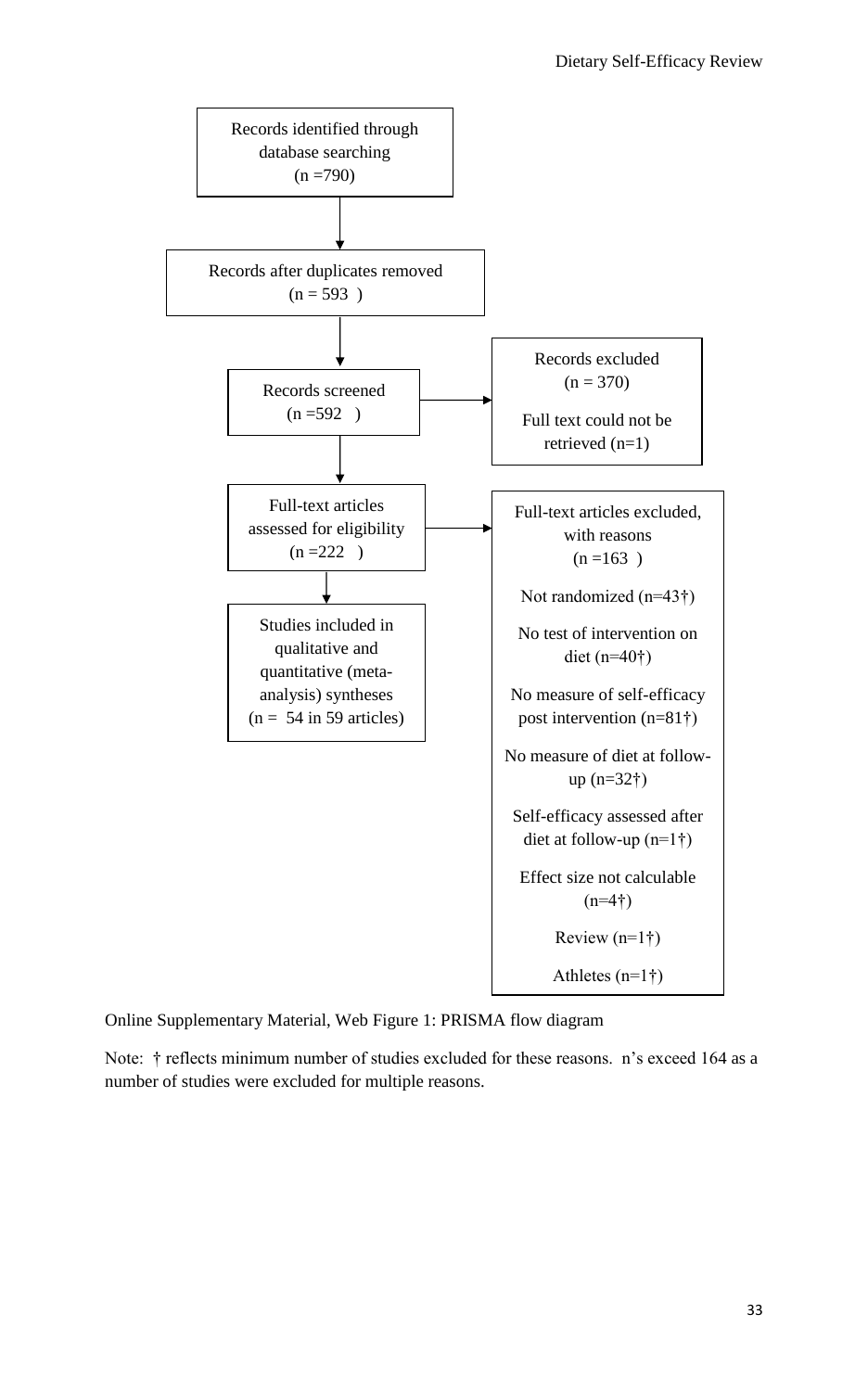

Online Supplementary Material, Web Figure 2: Forest plot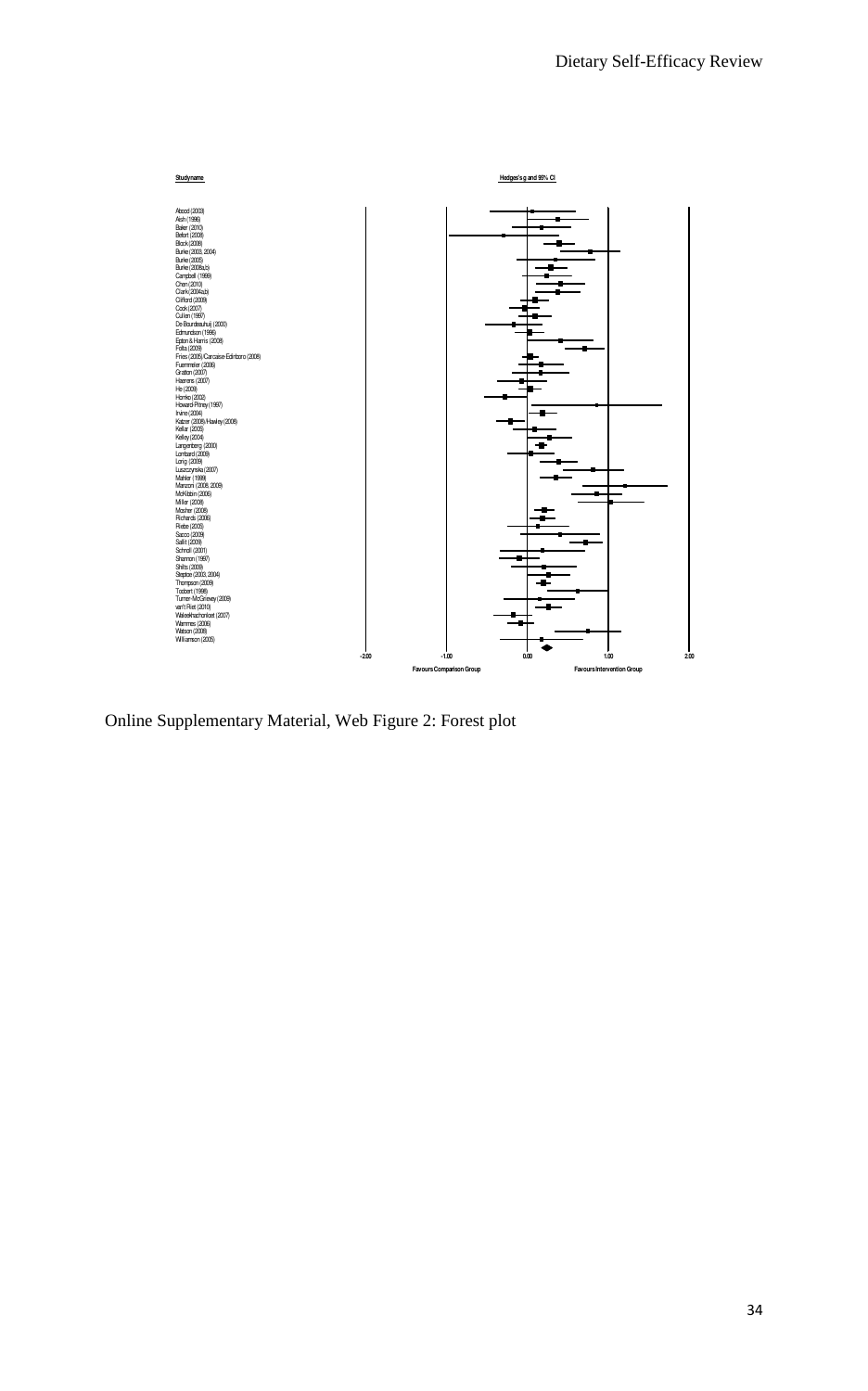

Online Supplementary Material, Web Figure 3: Funnel plot of observed effect size against standard error.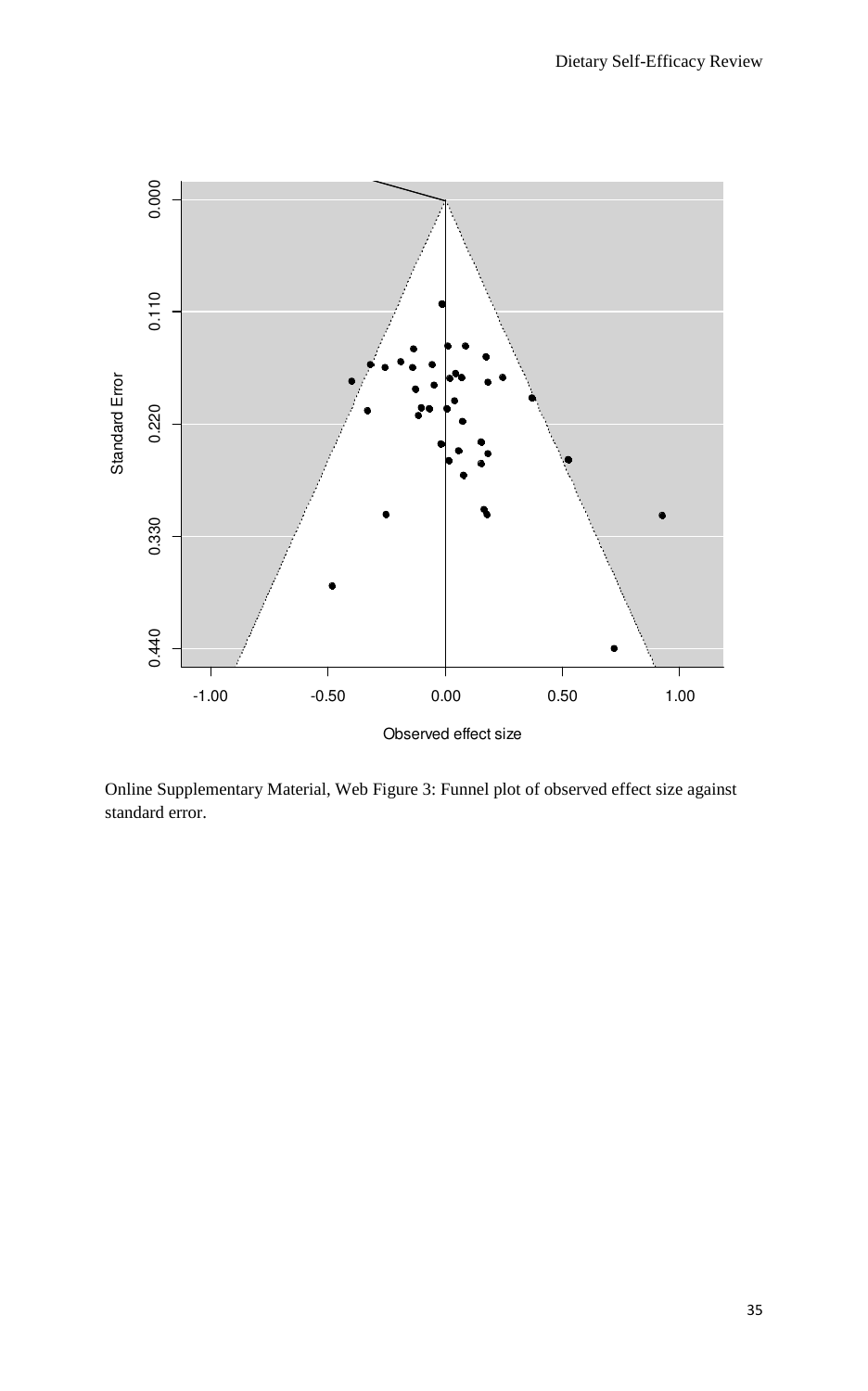

Online Supplementary Material, Web Figure 4: Scree plot SAMD study rank order (SAMDrank) with SAMD score (absSAMD)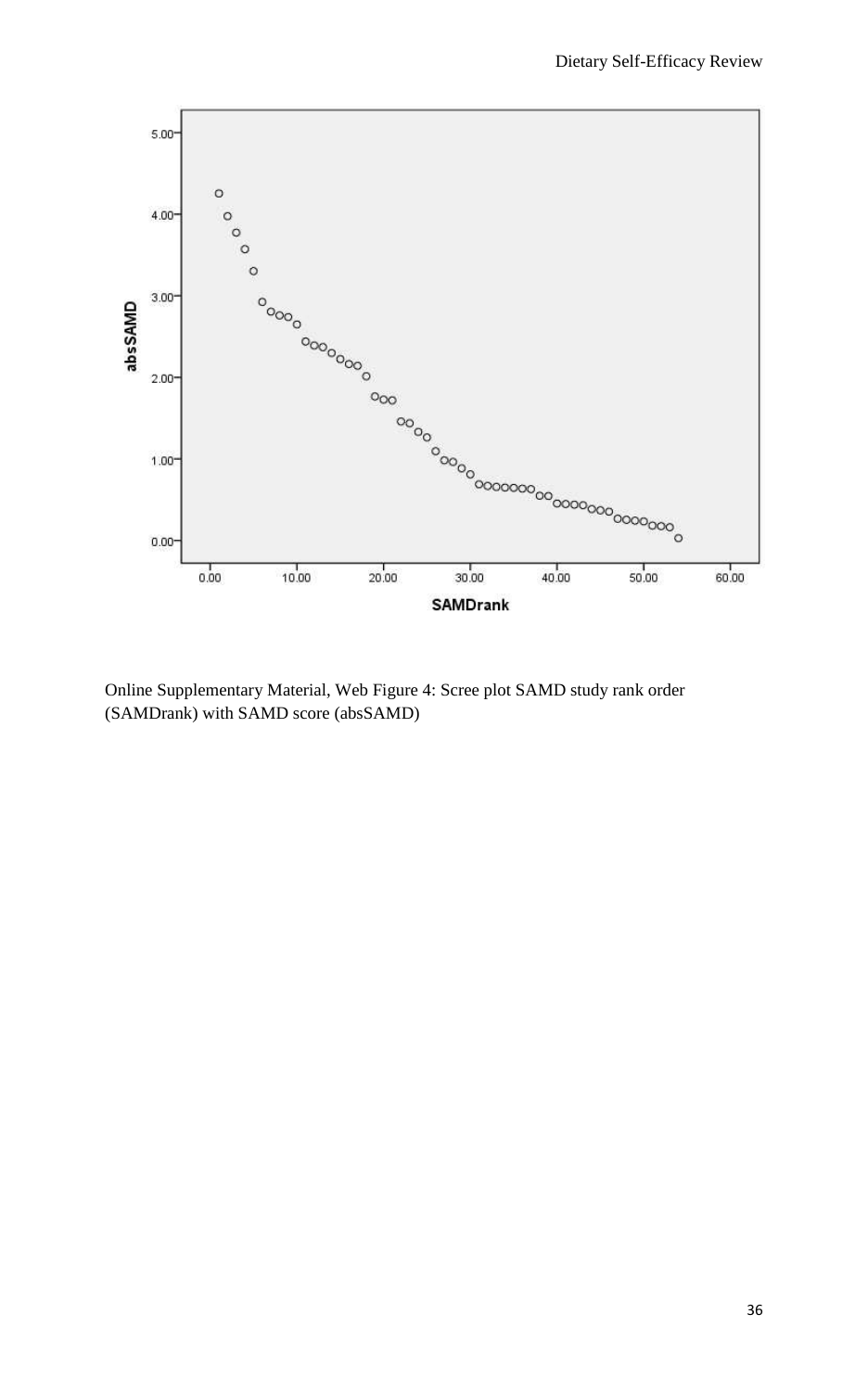| Study                            |               | Design Baseline to<br>follow-ups<br>(days) | Setting     | Participants                        | Country   | <b>BCTs</b><br>(Experimental)                     | <b>BCTs</b><br>(Control)   | <b>SE</b><br>measure |
|----------------------------------|---------------|--------------------------------------------|-------------|-------------------------------------|-----------|---------------------------------------------------|----------------------------|----------------------|
| Abood (2003)                     | <b>RCT</b>    | 56                                         | Educational | University staff                    | <b>US</b> | 1,2,5,8,15,19                                     | $\blacksquare$             | diet/health          |
| Aish (1996)                      | <b>RCT</b>    | 49                                         | Clinical    | Myocardial infarction<br>patients   | <b>US</b> | 1,4,6,8,12,13                                     |                            | diet                 |
| Baker (2010)                     | <b>RCT</b>    | 0,14                                       | Educational | Undergraduates                      | <b>UK</b> | 1,2,8,19                                          |                            | diet PBC/SE          |
| Befort (2008)                    | <b>RCT</b>    | 112                                        | Clinical    | Obese women                         | <b>US</b> | 1,2,4,5,6,8,12,<br>15, 19, 20, 23, 25             | 1,4,5,8,12,15,<br>19,20,23 | diet                 |
| <b>Block</b> (2008)              | Cluster 122   |                                            | Workplace   | Non-medical<br>employees            | <b>US</b> | 1,2,4,5,8,12,13,<br>14, 17, 20, 26                |                            | diet                 |
| Burke (2003, 2004)               |               | Cluster 122,365                            | Community   | Newly cohabiting<br>couples         | Australia | 2,4,5,8,9,11,12,13,<br>14, 17, 19, 20, 23, 24, 26 | $\overline{\phantom{a}}$   | diet                 |
| Burke (2005)                     | <b>RCT</b>    | 98                                         | Clinical    | Hypercholesterolemia<br>patients    | <b>US</b> | 4, 6, 7, 11, 12, 14, 20                           |                            | diet                 |
| Burke (2008a,b)                  | <b>RCT</b>    | 122,487                                    | Clinical    | Drug-treated<br>hypertensives       | Australia | 1,2,4,6,8,9,11,13,17<br>19,20,23,24,26            |                            | diet                 |
| Campbell (1999)                  | <b>RCT</b>    | 0.61                                       | Community   | Low-income women                    | <b>US</b> | 1,2,3,4,8,13                                      |                            | diet                 |
| Chen (2010)                      | <b>RCT</b>    | 61,183,243                                 | Community   | <b>Chinese American</b><br>children | <b>US</b> | 1,2,4,5,8,12,17,19,<br>20,24                      |                            | diet                 |
| Clark $(2004a,b)$                | <b>RCT</b>    | 91,365                                     | Clinical    | Type 2 diabetics                    | <b>UK</b> | 2,4,5,10,11,13,14,20,<br>23,25                    | $\blacksquare$             | diet                 |
| Clifford $(2009)$                | <b>RCT</b>    | 28,150                                     | Educational | College students                    | <b>US</b> | 2,5,8,9,19                                        |                            | diet                 |
| Cook (2007)                      | <b>RCT</b>    | 91                                         | Workplace   | HR employees                        | <b>US</b> | 1,2,4,5,8,9,13,24                                 | 1,2,8,12,13,24             | diet                 |
| Cullen (1997)                    | Cluster 42,91 |                                            | Community   | Junior girl scouts                  | <b>US</b> | 4,8,12,17,19,20,21                                |                            | diet                 |
| De Bourdeauhuij (2000)Cluster 42 |               |                                            | Community   | Family quartets                     | Belgium   | 1,2,4,5,6,8,13,19,26                              | 1,2,8,19                   | diet                 |
| Edmundson (1996)                 |               | Cluster 365,730,1095                       | Educational | Schoolchildren                      | <b>US</b> | 1,2,4,6,7,8,9,12,16,<br>17,19,20                  | $\blacksquare$             | diet                 |
| Epton & Harris (2008)            | <b>RCT</b>    | $\Omega$                                   | Educational | Female students                     | <b>UK</b> | 1,2,4,8                                           | 1,2,4,8                    | diet                 |
| Folta (2009)                     | Cluster 84    |                                            | Community   | Overweight/obese                    | <b>US</b> | 4,8,12,17,19,24                                   |                            | diet                 |

# Online Supplementary Material, Web Table 1: Characteristics of Included Studies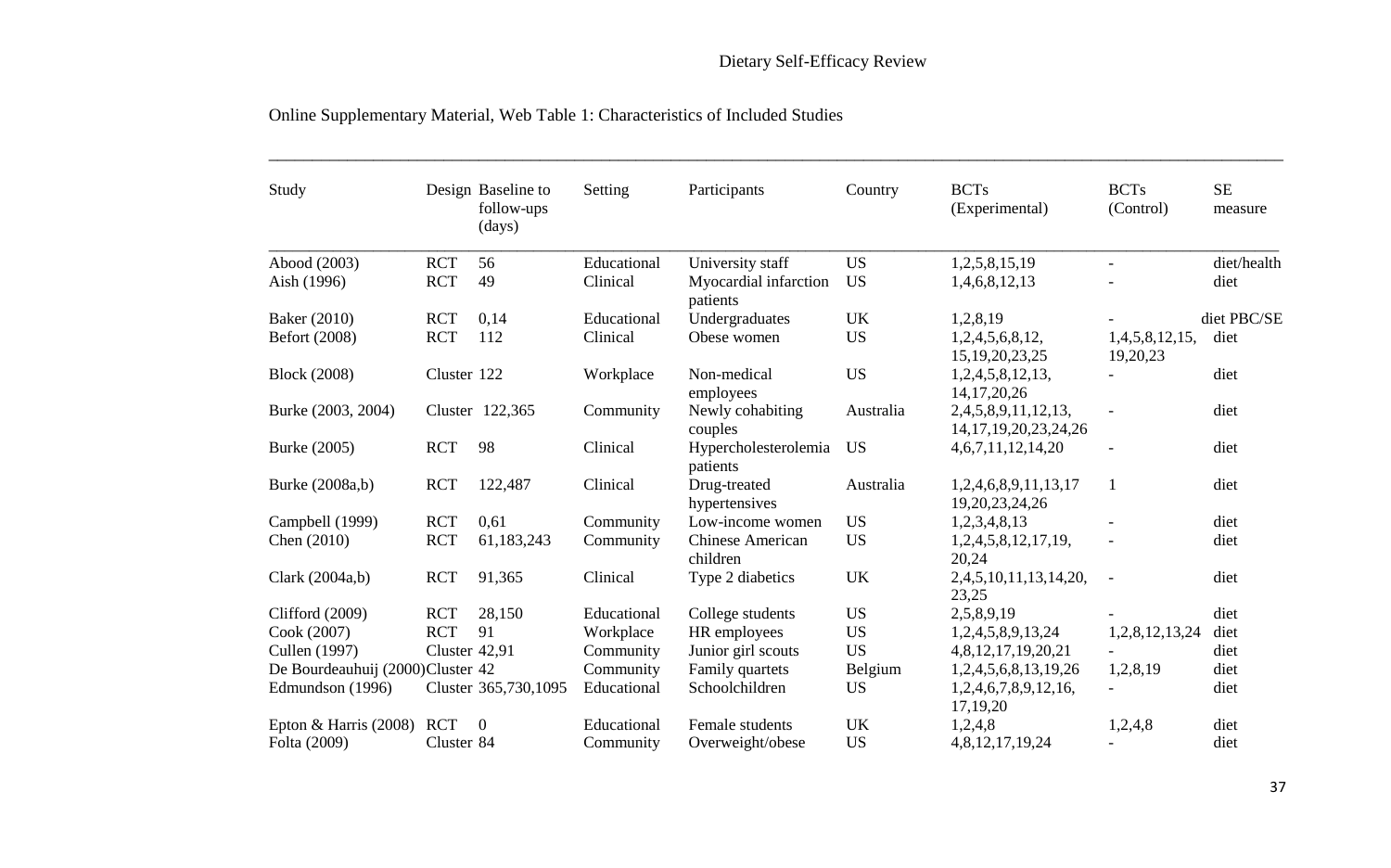# Dietary Self-Efficacy Review

|                                           |             |                          |             | women                                          |                          |                                  |                          |             |
|-------------------------------------------|-------------|--------------------------|-------------|------------------------------------------------|--------------------------|----------------------------------|--------------------------|-------------|
| Fries (2005)/Carcaise-<br>Edinboro (2008) | <b>RCT</b>  | 31,183,365               | Clinical    | Healthy adult patients                         | <b>US</b>                | 1,2,4,6,8,13,18                  |                          | diet        |
| Fuemmeler (2006)                          | Cluster 183 |                          | Community   | Church attendees                               | <b>US</b>                | 1,2,4,6,8,9,19,20,25             | $\equiv$                 | diet        |
| Gratton (2007,<br>volitional vs. control) | <b>RCT</b>  | 14                       | Educational | Schoolchildren                                 | <b>UK</b>                | 10,12                            | 12                       | diet PBC    |
| Haerens (2007)                            | Cluster 274 |                          | Educational | Schoolchildren                                 | Belgium                  | 1,2,8,13,19,20                   |                          | diet        |
| He (2009)                                 | Cluster 147 |                          | Educational | Schoolchildren                                 | Canada                   | 1,8,17                           |                          | diet        |
| Homko (2002)                              | <b>RCT</b>  | 45                       | Clinical    | <b>Gestational diabetics</b>                   | <b>US</b>                | 1,4,8,12                         | 1,4,8                    | diabetes    |
| Howard-Pitney (1997)                      | Cluster 152 |                          | Educational | Low-literacy, low<br>income adults             | <b>US</b>                | 1,2,4,5,6,8,9,11,13,<br>18,20    | 1,2,4,8,9,19             | diet        |
| Irvine $(2004)$                           | <b>RCT</b>  | 30                       | Workplace   | Employees                                      | <b>US</b>                | 1,2,4,5,6,7,8,19                 |                          | diet        |
| Katzer (2008)/Hawley<br>(2008)            | <b>RCT</b>  | 70,122,365,730 Community |             | Overweight/obese<br>women (at CVD risk)        | New Zealand              | 1,4,8,12,15,19                   | 1,6,9,15,19,24           | diet        |
| Kellar (2005)                             | <b>RCT</b>  | $\boldsymbol{0}$         | Educational | Undergraduates                                 | <b>UK</b>                | 4,6,10                           |                          | diet PBC/SE |
| Kelley (2004)                             | <b>RCT</b>  | 14                       | Clinical    | Elderly out-patients                           | <b>UK</b>                | 1,2,5,6,8,10,12,13               |                          | diet PBC    |
| Langenberg (2000)                         | Cluster 243 |                          | Community   | Pregnant, post-partum<br>& breastfeeding women | <b>US</b>                | 1,2,4,5,8,9,15,19,20             | $\mathbf{1}$             | diet        |
| Lombard (2009)                            | Cluster 122 |                          | Educational | Young mothers                                  | Australia                | 4, 5, 12, 18, 19, 20, 23         | $\mathbf{1}$             | diet        |
| Lorig (2009)                              | <b>RCT</b>  | 183                      | Community   | Type 2 diabetics                               | <b>US</b>                | 1,4,5,6,8,12,19,24               | $\blacksquare$           | diabetes    |
| Luszczynska (2007,                        | <b>RCT</b>  | 213                      | Community   | Healthy adults                                 | $\overline{\phantom{a}}$ | 4,6,13                           | 1,20                     | diet        |
| Self efficacy vs. Control                 |             |                          |             |                                                |                          |                                  |                          |             |
| Mahler (1999, Mastery RCT                 |             | 0,30,91                  | Clinical    | Coronary artery bypass US                      |                          | 1,8,9,19                         | $\mathbf{1}$             | diet        |
| vs. Control                               |             |                          |             | graft patients                                 |                          |                                  |                          |             |
| Manzoni (2009)                            | <b>RCT</b>  | 35, 126                  | Clinical    | Obese women                                    | Italy                    | 1,5,8,13,19,24                   | 1,5,8,13,19              | diet        |
| McKibbin (2006)                           | <b>RCT</b>  | 183                      | Clinical    | Schizophrenic diabetics US                     |                          | 1,8,12,14                        |                          | diabetes    |
| <b>Miller</b> (2008)                      | <b>RCT</b>  | 63                       | Community   | Type 2 diabetics                               | <b>US</b>                | 1,2,4,5,12,13,19,20              | $\overline{\phantom{a}}$ | diet        |
| Mosher (2008)                             | <b>RCT</b>  | 365                      | Clinical    | Individuals with                               |                          | North America 2,4,5,6,8,13,14,26 | $\mathbf{1}$             | diet        |
|                                           |             |                          |             | prostrate/breast cancer                        |                          |                                  |                          |             |
| Richards (2006)                           | <b>RCT</b>  | 122                      | Educational | College students                               | <b>US</b>                | 1,2,4,8,18,25                    |                          | diet        |
| Riebe (2005)                              | <b>RCT</b>  | 730                      | Clinical    | Overweight/obese                               | <b>US</b>                | 1,2,4,6,8,12,13,14,18,           | 1,2,4,6,8,12,13, diet    |             |
|                                           |             |                          |             | adults                                         |                          | 19,23                            | 14, 18, 19, 20, 23       |             |
| Sacco (2009)                              | <b>RCT</b>  | 183                      | Clinical    | Type 2 diabetics                               | <b>US</b>                | 5,6,10,11,12,13,14,<br>20,24     |                          | diabetes    |
| Sallit (2009)                             | <b>RCT</b>  | 84,175,358               | Community   | Weight-concerned                               | <b>US</b>                | 1,4,6,9,12,15,20,24              |                          | diet        |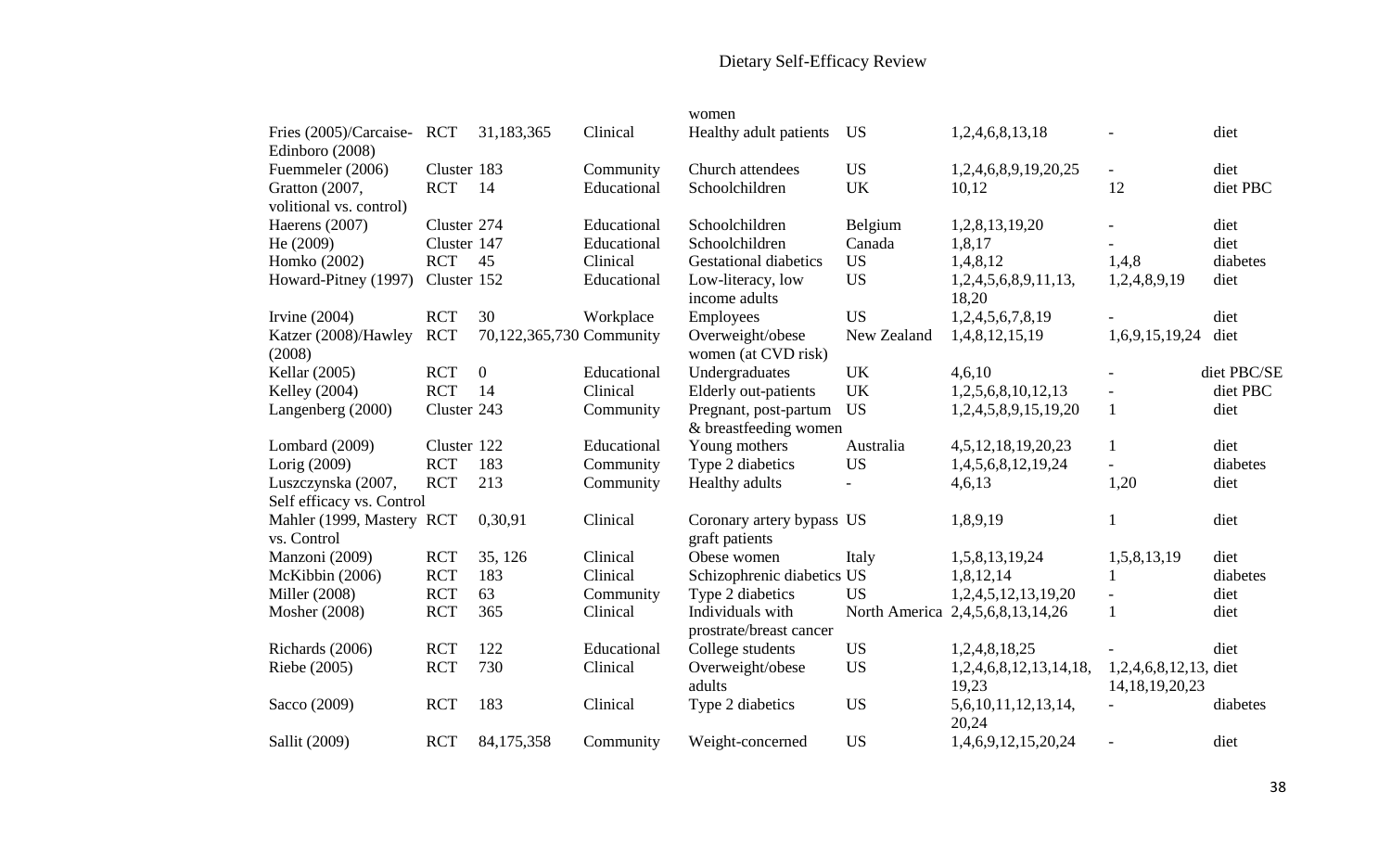## Dietary Self-Efficacy Review

|                                              |             |                |             | female smokers                       |             |                                              |                                                     |        |
|----------------------------------------------|-------------|----------------|-------------|--------------------------------------|-------------|----------------------------------------------|-----------------------------------------------------|--------|
| Schnoll (2001, goal-<br>setting vs. control) | <b>RCT</b>  | 63             | Educational | College students                     | <b>US</b>   | 1,4,7                                        |                                                     | diet   |
| <b>Shannon</b> (1997)                        | Cluster 122 |                | Clinical    | Hypercholesterolemia<br>patients     | <b>US</b>   | 1,4,6,8,14,20                                |                                                     | diet   |
| <b>Shilts</b> (2009)                         | <b>RCT</b>  | 49             | Educational | Middle-school<br>students            | <b>US</b>   | 1,4,5,11,12,13,14,16,<br>17,20,23            | 1,5,13,17,20,23 diet                                |        |
| Steptoe (2003,2004)                          | <b>RCT</b>  | 56             | Clinical    | Low-income adults                    | UK          | 4,5,8                                        | 1,2,4                                               | diet   |
| Thompson (2009)                              |             | Cluster 63,246 | Community   | Boy scouts                           | <b>US</b>   | 1,2,4,5,8,9,10,11,<br>12, 13, 14, 17, 19, 20 | $\overline{\phantom{a}}$                            | diet   |
| Toobert (1998)                               | <b>RCT</b>  | 122,365        | Community   | Women with coronary<br>heart disease | <b>US</b>   | 1,2,5,6,8,9,17,18,19,<br>20,24               | $\overline{\phantom{a}}$                            | diet   |
| Turner-McGrievey<br>(2009)                   | <b>RCT</b>  | 84             | Community   | Overweight/obese<br>adults           | <b>US</b>   | 1,2,4,8,12                                   | 1,8,15                                              | weight |
| Van't Riet (2010)                            | <b>RCT</b>  | $\overline{0}$ | [Community] | Internet panel adults                | Netherlands | 1,2,6,8,15                                   | 1,2                                                 | diet   |
| Waleekhachonloet<br>(2007)                   | <b>RCT</b>  | 91,365         | Community   | Overweight/obese<br>women            | Thailand    | 1,2,4,6,8,10,12,14,15,<br>17, 19, 20, 23, 24 | 1,2,4,6,8,10,12, diet PBC<br>14, 15, 17, 20, 23, 24 |        |
| Wammes (2006, Print<br>vs. Control)          | <b>RCT</b>  | 28             | Community   | Internet panel adults                | Netherlands | 1,5,8                                        |                                                     | diet   |
| Watson $(2008)$                              | <b>RCT</b>  | 183,365        | Clinical    | Adults with cystic<br>fibrosis       | UK          | 4, 6, 7, 8, 11, 14, 19, 20                   |                                                     | diet   |
| Williamson (2005)                            | <b>RCT</b>  | 183            | Clinical    | Overweight/obese girls US            |             | 1,4,5,6,8,12,13,16,<br>19,20                 | 1,6,8,12,13,19                                      | diet   |

Note: BCTs= behaviour change techniques; RCT= randomized controlled trial; SE=self-efficacy; PBC=perceived behavioural control.

Note (for BCTs): 1=provide information on behaviour-health link; 2=provide information on consequences; 3=provide information about others' approval; 4=prompt intention formation; 5=prompt barrier identification; 6=provide general encouragement; 7=set graded tasks; 8=provide instruction; 9=model/demonstrate the behaviour; 10=prompt specific goal-setting; 11=prompt review of behavioural goals; 12=prompt selfmonitoring of behaviour; 13=provide feedback on performance; 14=provide contingent rewards; 15=teach to use prompts/cues; 16=agree behavioural contract; 17=prompt practice; 18=use of follow-up prompts; 19=provide opportunities for social comparison; 20=plan social support/social change; 21=prompt identification as role model/position advocate; 22=prompt self-talk; 23=relapse prevention; 24=stress management; 25=motivational interviewing; 26=time management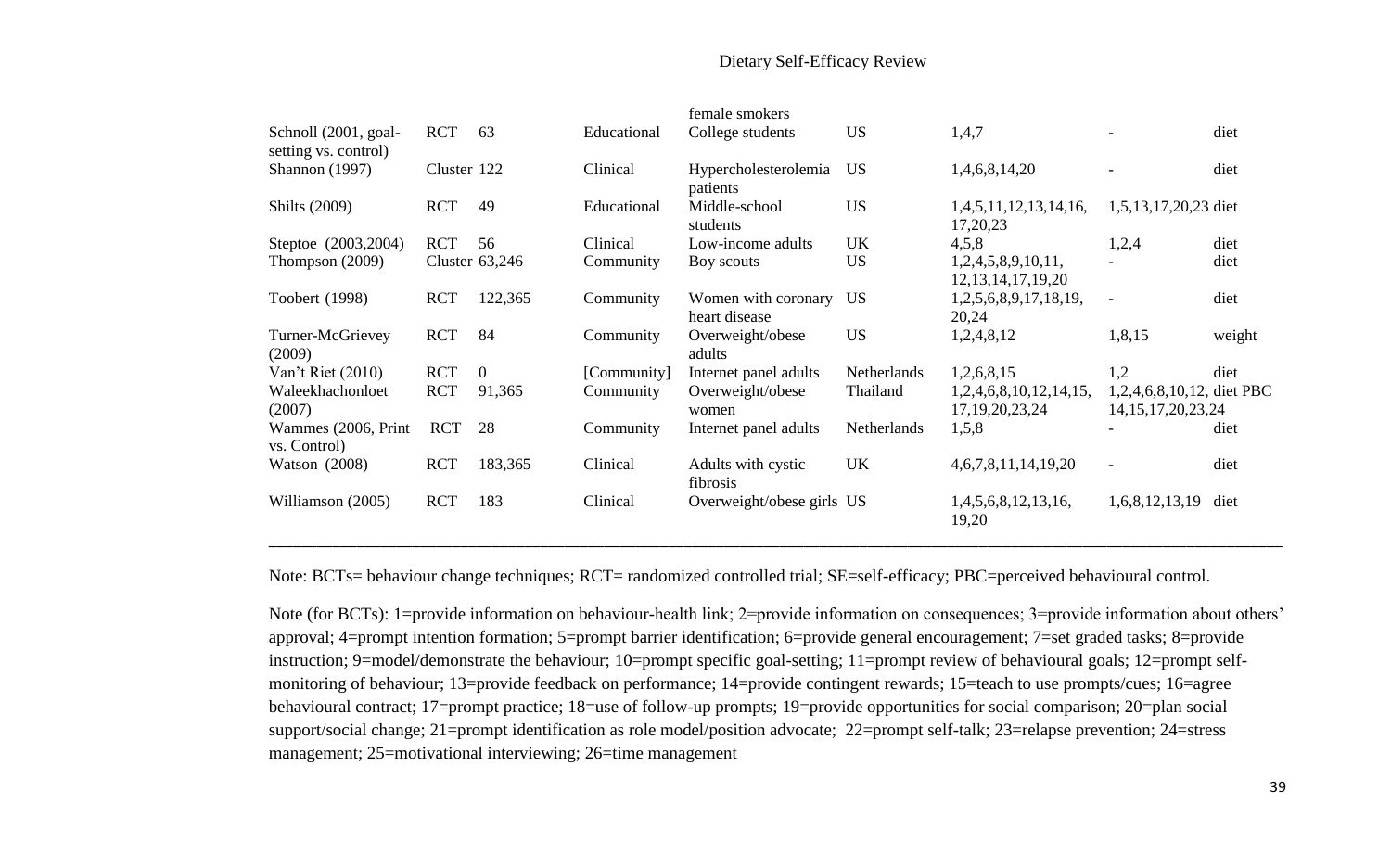\_\_\_\_\_\_\_\_\_\_\_\_\_\_\_\_\_\_\_\_\_\_\_\_\_\_\_\_\_\_\_\_\_\_\_\_\_\_\_\_\_\_\_\_\_\_\_\_\_\_\_\_\_\_\_\_\_\_\_\_\_\_\_\_\_\_\_\_\_\_\_\_\_\_\_\_\_\_\_\_\_\_\_\_\_\_\_\_\_\_\_\_\_\_\_\_\_\_\_\_\_\_\_\_\_\_\_\_\_\_\_\_\_\_\_\_

| Study                   | Delivery duration<br>days (Experimental) | Delivery duration<br>days (Control) | Mode of Delivery<br>(Experimental)         | Mode of Delivery<br>(Control)  |
|-------------------------|------------------------------------------|-------------------------------------|--------------------------------------------|--------------------------------|
| Abood (2003)            | 56                                       | $\overline{0}$                      | face-to-face, print                        | $\blacksquare$                 |
| Aish (1996)             | 42                                       | $\theta$                            | face-to-face, telephone, print             |                                |
| Baker (2010)            | $\mathbf{1}$                             |                                     | print                                      | print                          |
| Befort (2008)           | 112                                      | 112                                 | face-to-face, telephone, print             | face-to-face, telephone, print |
| <b>Block (2008)</b>     | 122                                      | $\overline{0}$                      | internet/PC                                |                                |
| Burke (2003, 2004)      | 112                                      | $\boldsymbol{0}$                    | face-to-face, mail, print                  |                                |
| Burke (2005)            | 98                                       |                                     | telephone, print                           | face-to-face                   |
| Burke (2008a,b)         | 487                                      | 426                                 | face-to-face, telephone, print             | face-to-face, print            |
| Campbell (1999)         | 1                                        | $\mathbf{0}$                        | internet/PC, video                         |                                |
| Chen (2010)             | 56                                       | $\overline{0}$                      | face-to-face, internet/PC, print,<br>video |                                |
| Clark $(2004a,b)$       | 168                                      | $\mathbf{0}$                        | face-to-face, telephone, print             |                                |
| Clifford (2009)         | 28                                       | 28                                  | internet/PC, video                         | internet/PC, video             |
| Cook (2007)             | 91                                       | 91                                  | internet/PC, video                         | print                          |
| Cullen (1997)           | 28                                       | $\boldsymbol{0}$                    | face-to-face, telephone, mail, print       |                                |
| De Bourdeauhuij (2000)  | $\mathbf{1}$                             |                                     | mail, print                                | mail, print                    |
| Edmundson (1996)        | 1095                                     | 1095                                | face-to-face, print                        | face-to-face                   |
| Epton & Harris $(2008)$ |                                          |                                     | print                                      | print                          |
| Folta (2009)            | 84                                       | $\mathbf{0}$                        | face-to-face                               | $\blacksquare$                 |

## Web Table 1 (Continued): Characteristics of Included Studies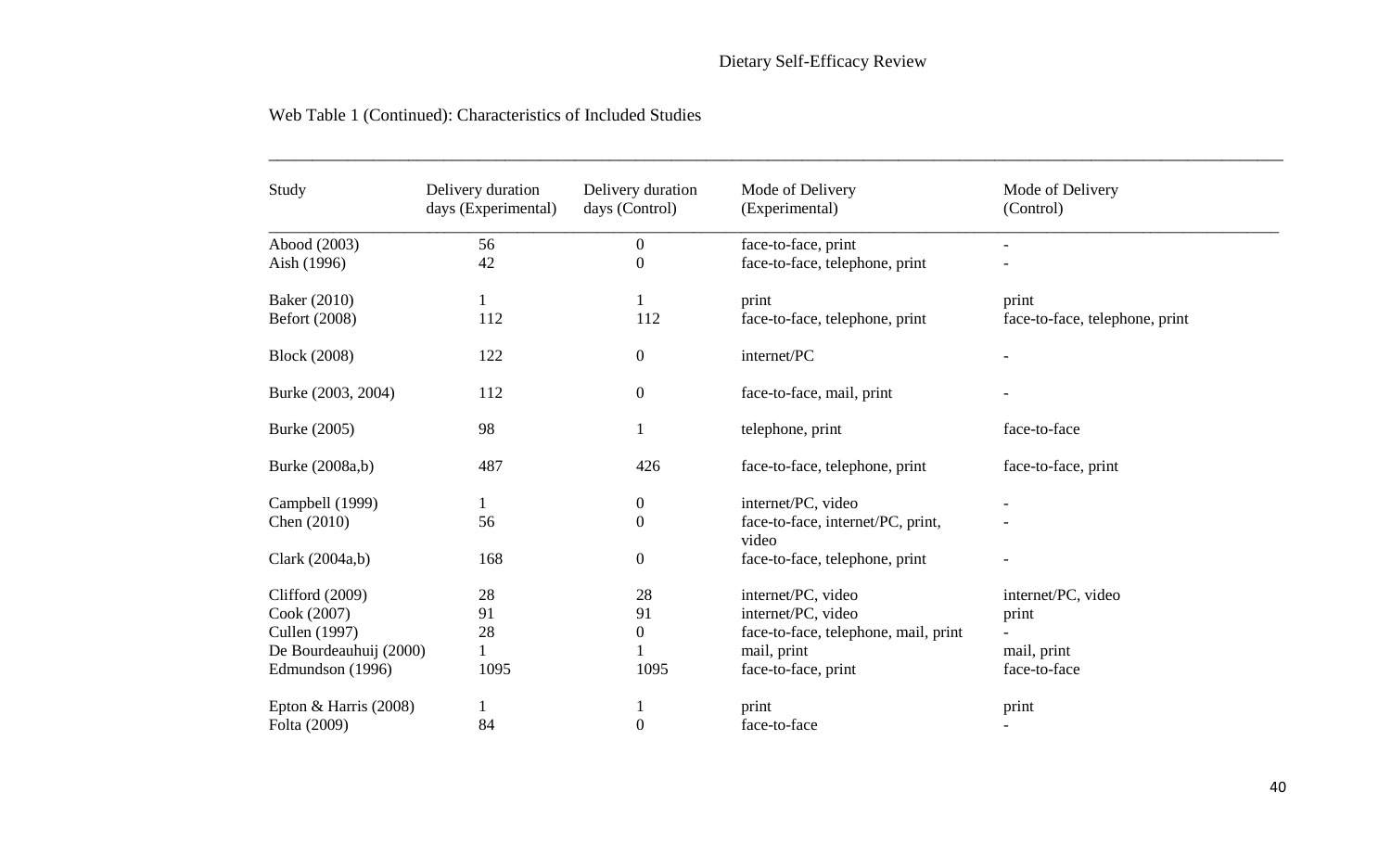# Dietary Self-Efficacy Review

| Fries (2005)/Carcaise-<br>Edinboro (2008) | 28      | $\mathbf{0}$     | telephone, mail, print                         | $\overline{\phantom{a}}$               |
|-------------------------------------------|---------|------------------|------------------------------------------------|----------------------------------------|
| Fuemmeler (2006)                          | 120     | $\overline{0}$   | face-to-face, telephone, print, video          |                                        |
| Gratton (2007,                            | 1       | 1                | print                                          | print                                  |
| volitional vs. control)                   |         |                  |                                                |                                        |
| Haerens (2007)                            | 365     | unclear          | face-to-face, internet/PC, print               |                                        |
| He $(2009)$                               | 147     | $\Omega$         | face-to-face                                   |                                        |
| Homko (2002)                              | unclear | unclear          | face-to-face                                   | face-to-face                           |
| Howard-Pitney (1997)                      | 126     | 42               | face-to-face, telephone, mail, print,<br>video | face-to-face, print                    |
| Irvine $(2004)$                           | 30      | $\overline{0}$   | internet/PC, print, video                      |                                        |
| Katzer (2008)/Hawley<br>(2008)            | 435     | 435              | face-to-face                                   | face-to-face                           |
| Kellar (2005)                             | 1       | $\mathbf{1}$     | print                                          | print                                  |
| Kelley (2004)                             | 1       | $\boldsymbol{0}$ | print                                          |                                        |
| Langenberg (2000)                         | 183     |                  | face-to-face, mail, print, video               | face-to-face                           |
| Lombard (2009)                            | 122     | $\mathbf 1$      | face-to-face, internet/PC, telephone, print    | face-to-face, print                    |
| Lorig (2009)                              | 42      | $\boldsymbol{0}$ | face-to-face, print                            |                                        |
| Luszczynska (2007,                        | 1       |                  | internet/PC                                    | internet/PC                            |
| Self efficacy vs. Control                 |         |                  |                                                |                                        |
| Mahler (1999, Mastery<br>vs. Control      | 1       | $\overline{0}$   | video                                          |                                        |
| Manzoni (2009)                            | 35      | 35               | face-to-face, internet/PC, video               | face-to-face                           |
| McKibbin (2006)                           | 168     | unclear          | face-to-face, print                            | face-to-face, print                    |
| <b>Miller</b> (2008)                      | 63      | $\overline{0}$   | face-to-face, print                            |                                        |
| Mosher (2008)                             | 304     | 304              | mail, print                                    | mail, print                            |
| Richards (2006)                           | 122     | $\overline{0}$   | face-to-face, internet/PC, mail, print         |                                        |
| Riebe (2005)                              | 730     | 730              | face-to-face, internet/PC, mail, print         | face-to-face, internet/PC, mail, print |
| Sacco (2009)                              | 183     | 183              | face-to-face, telephone                        | face-to-face                           |
| Sallit (2009)                             | 84      | $\overline{0}$   | face-to-face                                   |                                        |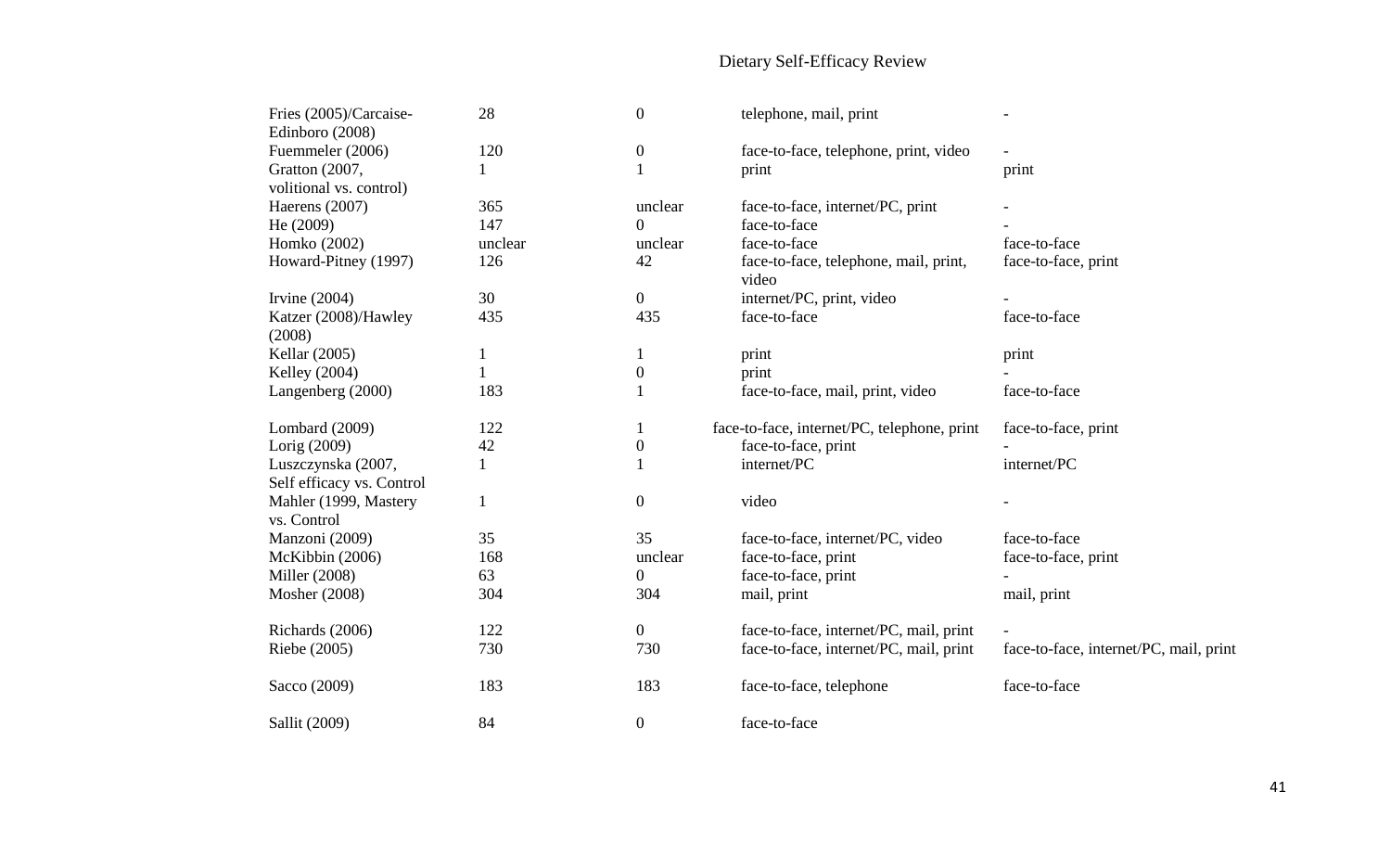# Dietary Self-Efficacy Review

| Schnoll (2001, goal-<br>setting vs. control) | 28      | 28               | face-to-face, print                  | face-to-face                     |
|----------------------------------------------|---------|------------------|--------------------------------------|----------------------------------|
| <b>Shannon</b> (1997)                        | unclear | unclear          | face-to-face, print                  | $\overline{\phantom{a}}$         |
| <b>Shilts</b> (2009)                         | 35      | 35               | face-to-face, internet/PC, video     | face-to-face                     |
| Steptoe (2003,2004)                          | 14      | 14               | face-to-face, print                  | face-to-face, print              |
| Thompson $(2009)$                            | 63      | 63               | face-to-face, internet/PC, print     | face-to-face, internet/PC, print |
| Toobert (1998)                               | 737     | $\boldsymbol{0}$ | face-to-face                         |                                  |
| Turner-McGrievey<br>(2009)                   | 84      | 84               | internet/PC, telephone, print        | internet/PC, telephone, print    |
| Van't Riet (2010)                            |         | $\mathbf 1$      | internet/PC                          | internet/PC                      |
| Waleekhachonloet<br>(2007)                   | 56      | 56               | face-to-face, print                  | face-to-face, print              |
| Wammes (2006, Print<br>vs. Control)          | 28      | $\boldsymbol{0}$ | internet/PC, print                   |                                  |
| Watson $(2008)$                              | 70      | unclear          | face-to-face, telephone, mail, print | face-to-face                     |
| Williamson (2005)                            | 183     | 183              | face-to-face, internet/PC            | face-to-face, internet/PC        |

\_\_\_\_\_\_\_\_\_\_\_\_\_\_\_\_\_\_\_\_\_\_\_\_\_\_\_\_\_\_\_\_\_\_\_\_\_\_\_\_\_\_\_\_\_\_\_\_\_\_\_\_\_\_\_\_\_\_\_\_\_\_\_\_\_\_\_\_\_\_\_\_\_\_\_\_\_\_\_\_\_\_\_\_\_\_\_\_\_\_\_\_\_\_\_\_\_\_\_\_\_\_\_\_\_\_\_\_\_\_\_\_\_\_\_\_\_\_\_\_\_\_\_\_\_\_\_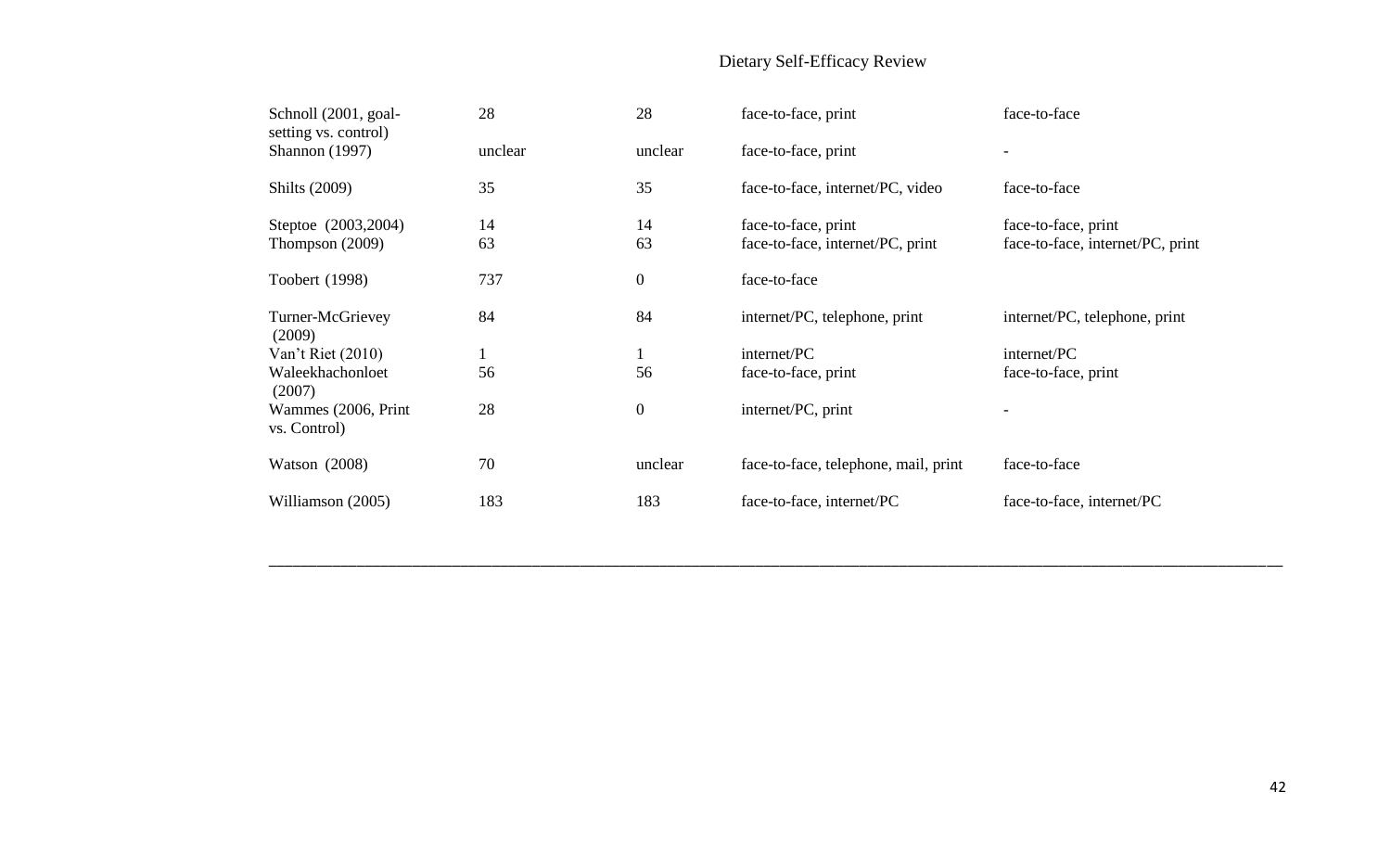| Study                   | Adequate<br>sequence<br>generation | Adequate<br>allocation<br>concealment | Adequate<br>researcher<br>blinding<br>reported? | Incomplete<br>outcome<br>data | Free of<br>selective<br>reporting? | Other markers of low bias risk |
|-------------------------|------------------------------------|---------------------------------------|-------------------------------------------------|-------------------------------|------------------------------------|--------------------------------|
| Abood (2003)            | $\overline{\mathcal{C}}$           | $\boldsymbol{v}$                      | $\checkmark$ (P)                                | $\overline{?}$                | X                                  | CP, IC, EA, BD, RM             |
| Aish (1996)             | $\overline{\mathcal{L}}$           | $\gamma$                              | $\mathbf X$                                     | $\gamma$                      | $\overline{\mathcal{L}}$           | IC, IE, BD, RM, VM             |
| Baker (2010)            | ✓                                  | $\overline{\mathcal{L}}$              | $\mathbf X$                                     | $\overline{?}$                | $\mathbf X$                        | EA, IE, BD, DO                 |
| Befort (2008)           | ✓                                  |                                       | $\checkmark$<br>(DC)                            | ✓                             | $\overline{\mathcal{L}}$           | CP, EA, IE, BD, RM             |
| <b>Block</b> (2008)     | ✓                                  |                                       | $\mathbf X$                                     | $\boldsymbol{?}$              | ✓                                  | IC, EA, IE, BD, ITT            |
| Burke (2003,2004)       | ✓                                  | $\gamma$                              | $\mathbf X$                                     | $\gamma$                      | $\overline{\mathcal{L}}$           | IC, EA, IE, RM                 |
| Burke (2005)            | ✓                                  | $\boldsymbol{v}$                      | ? (S)                                           | $\overline{\mathcal{L}}$      | $\overline{\mathcal{L}}$           | EA, IE, BD, RM, VM, ITT        |
| Burke (2008a,b)         | ✓                                  | $\gamma$                              | $\mathbf X$                                     | $\gamma$                      | $\overline{?}$                     | IC, EA, IE, BD, DO, ITT        |
| Campbell (1999)         | X                                  | $\gamma$                              | ? (DC)                                          | $\gamma$                      | $\overline{\mathcal{L}}$           | IC, IE, DO                     |
| Chen (2010)             | ✓                                  | $\gamma$                              | $\mathbf X$                                     | $\gamma$                      | $\overline{?}$                     | IC, EA, IE, DO, RM, VM         |
| Clark (2004a,b)         |                                    | $\overline{\mathcal{L}}$              | $\mathbf X$                                     | $\overline{\mathcal{L}}$      | $\mathbf X$                        | IC, EA, IE                     |
| Clifford (2009)         |                                    | $\gamma$                              | $\mathbf X$                                     | $\gamma$                      | $\overline{\mathcal{L}}$           | IC, EA, BD                     |
| Cook (2007)             | 9                                  | $\gamma$                              | $\mathbf X$                                     | $\gamma$                      | $\mathbf X$                        | EA, BD, DO, RM                 |
| Cullen (1997)           | $\mathbf 2$                        | ?                                     | $\mathbf X$                                     | $\gamma$                      | $\overline{\mathcal{L}}$           | IC, EA, DO, RM, VM             |
| De Bourdeauhuij (2000)  | $\overline{\mathcal{C}}$           | $\overline{\mathcal{L}}$              | $\mathbf X$                                     | $\overline{?}$                | $\overline{?}$                     | IE, RM                         |
| Edmundson (1996)        | $\overline{\mathcal{C}}$           | ✓                                     | ? (DC)                                          | ✓                             | $\mathbf X$                        | EA, IE, BD, DO, RM, VM, ITT    |
| Epton & Harris $(2008)$ | ✓                                  | $\gamma$                              | $?$ (DC, D x)                                   | $\overline{\mathcal{L}}$      | $\overline{?}$                     | IC, BD, RM                     |
| Folta (2009)            | $\overline{?}$                     | $\overline{\mathcal{L}}$              | X                                               | $\overline{?}$                | $\overline{?}$                     | CP, IC, EA, IE, BD, DO         |
| Fries (2005)/Carcaise-  | ?                                  | $\gamma$                              | $?$ (D)                                         | $\mathbf X$                   | X                                  | IC, EA, IE, BD                 |
| Edinboro (2008)         |                                    |                                       |                                                 |                               |                                    |                                |
| Fuemmeler (2006)        | ?                                  | $\overline{\cdot}$                    | $\mathbf X$                                     | ✓                             | $\overline{\mathcal{L}}$           | IE, BD, DO, RM                 |
| Gratton (2007)          | $\Omega$                           | $\overline{?}$                        | $\mathbf X$                                     | $\overline{?}$                | X                                  | BD, RM, VM                     |
| Haerens (2007)          | 9                                  | $\gamma$                              | $\mathbf X$                                     | $\gamma$                      | $\mathbf X$                        | IC, EA                         |
| He (2009)               | 9                                  | $\gamma$                              | $\mathbf X$                                     | $\gamma$                      | $\overline{\mathcal{L}}$           | IC, EA, IE, BD, ITT            |
| Homko (2002)            | $\mathbf 0$                        | $\gamma$                              | $\mathbf X$                                     | $\overline{\mathcal{L}}$      | $\overline{?}$                     | IE, BD, RM, VM, ITT            |
| Howard-Pitney (1997)    | $\overline{\mathcal{L}}$           | $\overline{\mathcal{L}}$              | $\mathbf X$                                     |                               | $\overline{\mathcal{L}}$           | BD, RM, ITT                    |
| Irvine $(2004)$         | $\overline{\mathcal{L}}$           | $\overline{?}$                        | $\mathbf X$                                     | $\overline{?}$                | $\mathbf X$                        | IC, BD                         |

Online Supplementary Material, Web Table 2: Risk of Bias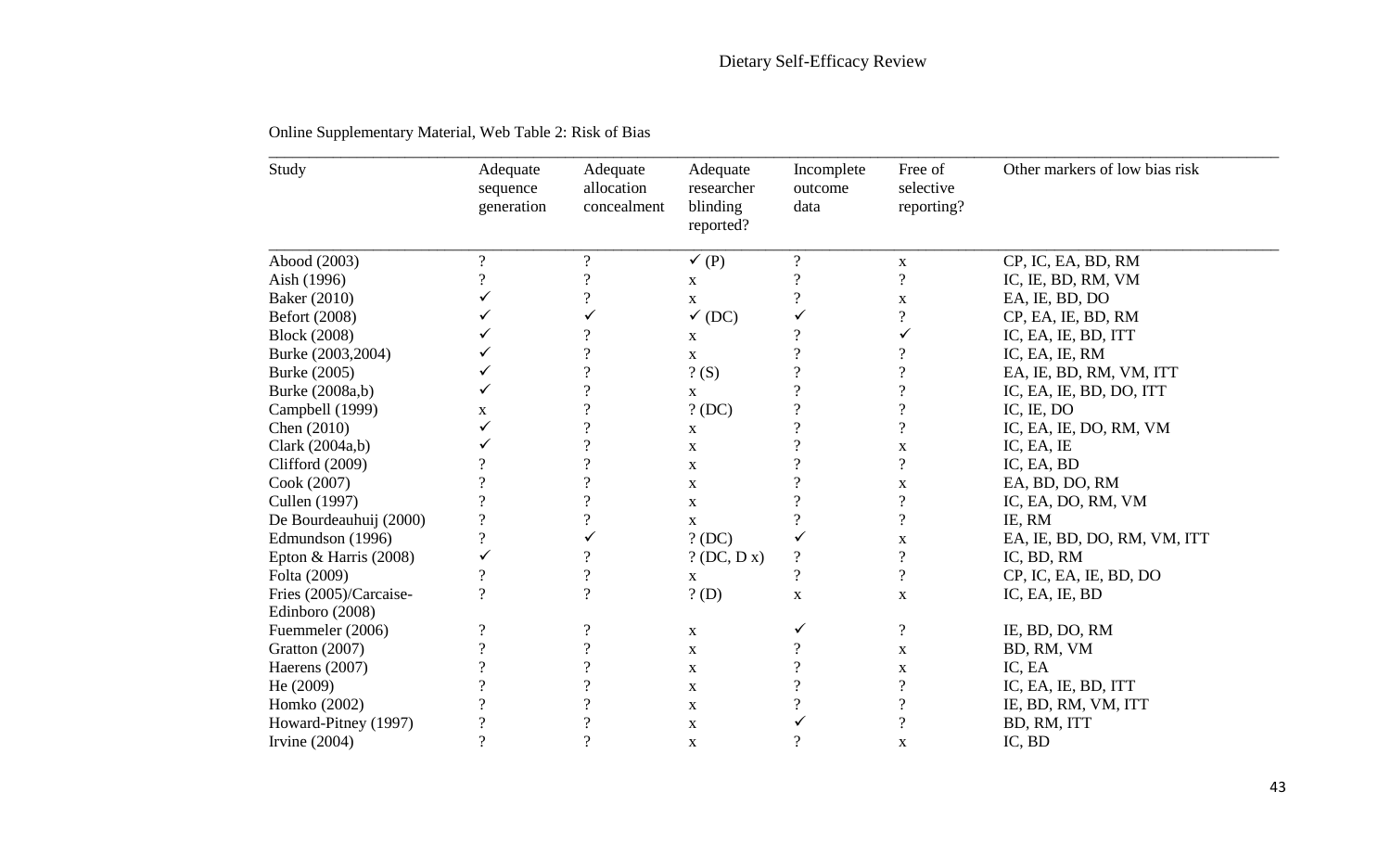## Dietary Self-Efficacy Review

| Katzer (2008)/Hawley (2008) |          | റ        | X                 |             |          | EA, IE, BD, ITT             |
|-----------------------------|----------|----------|-------------------|-------------|----------|-----------------------------|
| Kellar (2005)               |          |          | $\mathbf X$       |             |          | CP, BD, RM                  |
| Kelley (2004)               |          |          | X                 |             |          | IC, IE, BD, RM              |
| Langenberg (2000)           |          |          | X                 |             |          | IC, EA, IE, RM, ITT         |
| Lombard $(2009)$            |          |          | ? (S)             |             |          | CP, IC, EA, IE, BD, RM      |
| Lorig (2009)                |          |          | X                 |             |          | IC, EA, IE, BD, RM, VM, ITT |
| Luszczynska (2007)          |          |          | X                 |             |          | IC, IE, BD, DO, RM          |
| <b>Mahler</b> (1999)        |          |          | $\mathbf X$       |             |          | IE, BD, RM                  |
| Manzoni (2009)              |          |          | $\mathbf X$       |             | X        | IC, EA, IE, BD, VM          |
| McKibbin (2006)             |          |          | X                 |             |          | IC, EA, IE, BD, DO, VM      |
| <b>Miller</b> (2008)        |          | X        | $\checkmark$ (DC) | $\gamma$    | $\Omega$ | IC, EA, IE, BD, DO, RM      |
| Mosher (2008)               |          |          | ? (DC)            | $\mathbf X$ | x        | EA, IE, BD                  |
| Richards (2006)             |          |          | X                 |             |          | EA, IE, BD                  |
| Riebe (2005)                |          |          | $\mathbf X$       |             |          | IC, EA, IE, VM              |
| Sacco (2009)                |          |          | X                 |             |          | IC, IE, BD, DO, RM, VM, ITT |
| Sallit (2009)               |          |          | $\mathbf X$       |             |          | IC, EA, IE, VM              |
| Schnoll (2001)              |          |          | $\mathbf X$       |             | $\Omega$ | CP, EA, RM                  |
| Shannon (1997)              |          |          | ? (DC)            |             | X        | EA, IE, DO, RM, VM          |
| <b>Shilts (2009)</b>        |          |          | ? (P)             |             | $\gamma$ | EA, BD                      |
| Steptoe (2003,2004)         |          |          | X                 |             | X        | IC, EA, IE, BD, RM          |
| Thompson (2009)             |          |          | X                 |             | $\Omega$ | IC, EA, IE, RM              |
| Toobert (1998)              |          |          | $\mathbf X$       |             | X        | IE, BD, VM                  |
| Turner-McGrievey (2009)     | $\gamma$ |          | X                 |             |          | IC, EA, IE, DO, ITT         |
| Van't Riet (2010)           |          |          | X                 |             |          | IE, BD, DO, RM              |
| Waleekhachonloet (2007)     |          | X        | X                 |             |          | CP, IC, EA, IE, BD, ITT     |
| <b>Wammes</b> (2006)        |          | $\Omega$ | X                 |             |          | IE, BD                      |
| <b>Watson</b> (2008)        |          | X        | $\mathbf X$       |             | X        | IC, EA, IE, BD, RM          |
| Williamson (2005)           |          | $\gamma$ | $\mathbf X$       |             |          | IE, VM, ITT                 |
|                             |          |          |                   |             |          |                             |

Note: Blinding: P=participant; D=deliverer of intervention; DC= data collector; S= statistician. Other markers of low bias risk: CP=adequate contamination prevention; IC= informed consent reported; EA= ethical approval reported; IE= inclusion and/or exclusion criteria reported; BD= low risk of baseline differences; DO= low risk of differences between those dropping out vs. completing the study; RM= reliable (internally consistent) measure of self-efficacy; VM= validated measure of self-efficacy; ITT=ITT analysis (dropouts included in analyses).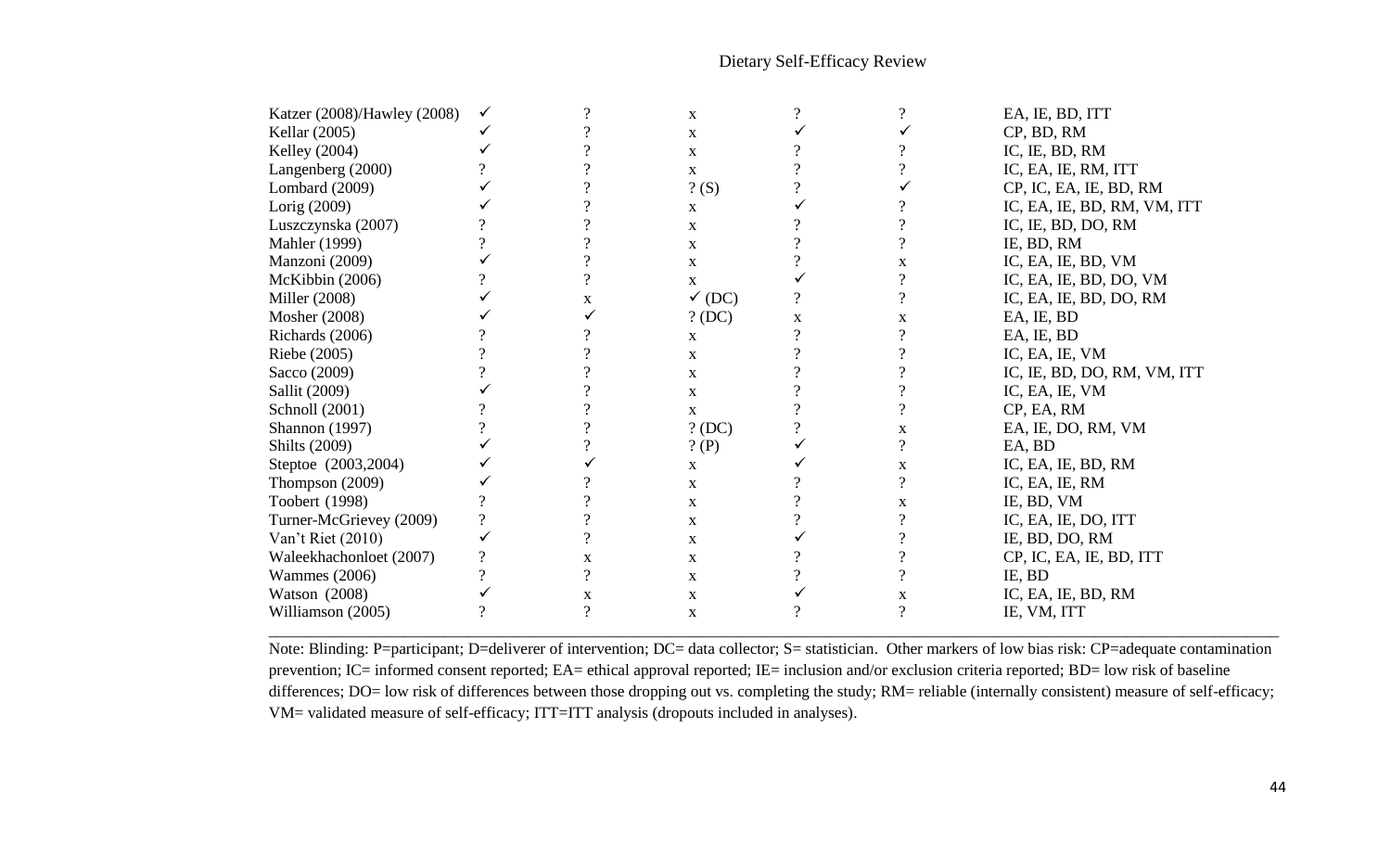| Predictor                                                    |                          | Coding           |               | $\mathbf B$ |                | 95% CI         |              |
|--------------------------------------------------------------|--------------------------|------------------|---------------|-------------|----------------|----------------|--------------|
|                                                              | $-1$                     | $\boldsymbol{0}$ | $+1$          |             | Lower<br>limit | Upper<br>limit |              |
| Cluster trial                                                | $\blacksquare$           | No               | Yes           | $-0.076$    | $-.229$        | .076           | 0.33         |
| Adequate sequence generation                                 |                          | No; unclear      | Yes           | .171        | .039           | .303           | $0.01*$      |
| Adequate allocation concealment                              | Ξ.                       | No; unclear      | Yes           | $-.132$     | $-.387$        | .124           | 0.31         |
| Adequate blinding reported (participant)                     | $\overline{\phantom{a}}$ | No; unclear      | Yes           | $-.179$     | $-.845$        | .487           | 0.60         |
| Adequate blinding reported (deliverer)                       | Ξ.                       | No; unclear      | Yes           |             |                |                |              |
| Adequate blinding reported (data<br>collector)               |                          | No; unclear      | Yes           | .347        | $-.115$        | .809           | 0.14         |
| Adequate blinding reported (statistician)                    | $\overline{\phantom{a}}$ | No; unclear      | Yes           |             |                |                |              |
| Risk of incomplete data                                      | $\overline{\phantom{a}}$ | Low              | High; unclear | $-.080$     | $-.252$        | .092           | 0.36         |
| Risk of selective reporting                                  |                          | Low              | High; unclear | .053        | $-.227$        | .333           | 0.71         |
| Adequate contamination prevention                            |                          | No; unclear      | Yes           | $-.123$     | $-.339$        | .094           | 0.27         |
| Informed consent reported                                    |                          | No; unclear      | Yes           | .225        | .091           | .360           | $.001**$     |
| Ethical approval reported                                    |                          | No; unclear      | Yes           | .018        | $-.128$        | .164           | .81          |
| Inclusion/exclusion criteria reported                        |                          | No; unclear      | Yes           | .130        | $-.037$        | .297           | .13          |
| Risk of (uncontrolled) baseline differences<br>across groups | $\overline{\phantom{a}}$ | Low              | High; unclear | $-.038$     | $-196$         | .120           | .64          |
| Risk of dropout vs. completer differences                    | $\overline{\phantom{a}}$ | Low              | High; unclear | $-.105$     | $-.252$        | .041           | .16          |
| Risk of unreliable measure used                              |                          | N <sub>o</sub>   | Yes; unclear  | .001        | $-136$         | .138           | .99          |
| Validated measure used                                       |                          | No; unclear      | Yes           | .103        | $-.047$        | .253           | .18          |
| Risk of not reporting ITT analysis                           | -                        | N <sub>o</sub>   | Yes; unclear  | .150        | $-.004$        | .304           | $.06\dagger$ |
| Overall attrition rate (%)                                   |                          |                  |               | .002        | $-.003$        | .008           | .42          |
| <b>Sample</b>                                                |                          |                  |               |             |                |                |              |
| University sample                                            |                          | N <sub>o</sub>   | Yes           | $-.083$     | $-.292$        | .126           | .44          |
| Clinical sample                                              | $\overline{\phantom{a}}$ | N <sub>o</sub>   | Yes           | .107        | $-.030$        | .244           | .13          |
| Community sample                                             |                          | N <sub>o</sub>   | Yes           | .036        | $-.124$        | .196           | .66          |
| Workplace (non-university) sample                            |                          | N <sub>0</sub>   | Yes           | $-.062$     | $-.327$        | .203           | .65          |
| Educational (non-university) sample                          | $\overline{a}$           | N <sub>o</sub>   | Yes           | $-.151$     | $-.371$        | .069           | .18          |

 $\overline{a}$ 

 $\overline{a}$ 

Online Supplementary Material, Web Table 3: Associations between methodological (intervention characteristics and risk of bias) variables and dietary selfefficacy effect sizes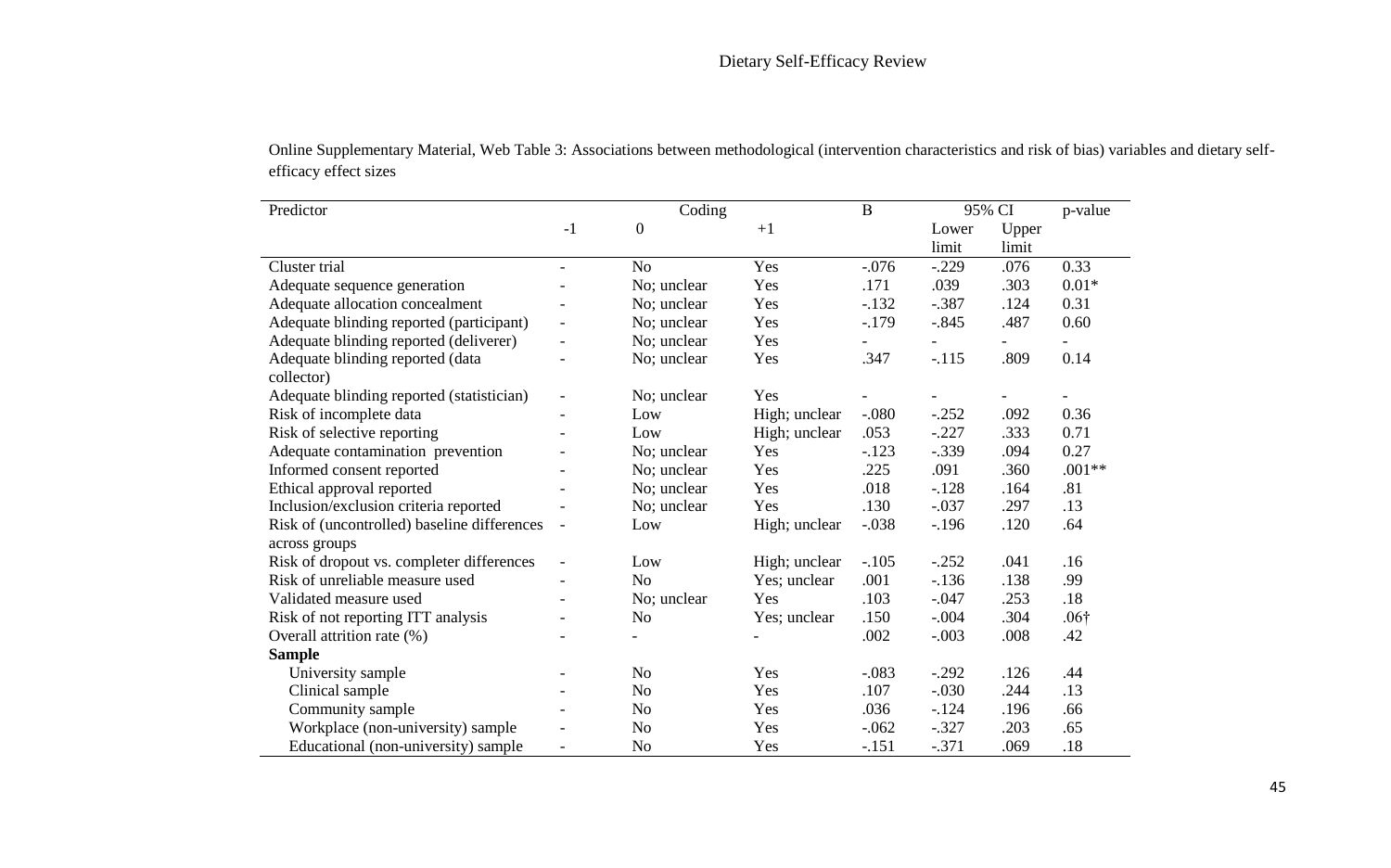Note:  $* p < .05; ** p$  $< 0.01$ ; † p  $< 0.10$ Activity group sample - No Yes -.089 -.361 .184 .52 **Setting**<br> **Educational**  Educational - No Yes -.144 -.300 .013 .07 Clinical - No Yes .053 -.094 .201 .48 Community - No Yes .080 -.060 .221 .26 **Characteristics of the intervention**  Other health behaviours targeted - No Yes .122 -.013 .257 .08†<br>
Goal to increase behaviour - No Yes -.075 -.228 .077 .33 Goal to increase behaviour - No Yes -.075 -.228 .077 .33<br>
Goal to decrease behaviour - No Yes .017 -.119 .154 .80 Goal to decrease behaviour - No Yes .017 -.119 .154 .80<br>Experimental intervention duration - - - - .0007 .000 .001 .04\* Experimental intervention duration (days) minus comparison intervention duration (days) - - - .0007 .000 .001 .04\* Experimental intervention number of sessions minus comparison intervention number of sessions - - - - - 014 .007 .022 .0001<sup>\*\*</sup> Mode Face-to-face Control only Both groups or neither Experimental only .132 .006 .271 .061† Internet Control only Both groups or neither Experimental only -.056 -.220 .108 .51 Telephone Control only Both groups or neither Experimental only .040 -.135 .214 .66 Mail Control only Both groups or neither Experimental only .063 -.139 .265 .54 Print Control only Both groups or neither Experimental only .021 -.109 .150 .76 Video Control only Both groups or neither Experimental only .064 -.121 .249 .50 Group-based component Control only Both groups or neither Experimental only .188 .044 .332 .01\* Individual-based component Control only Both groups or neither Experimental only -.036 -.152 .081 .55

## Dietary Self-Efficacy Review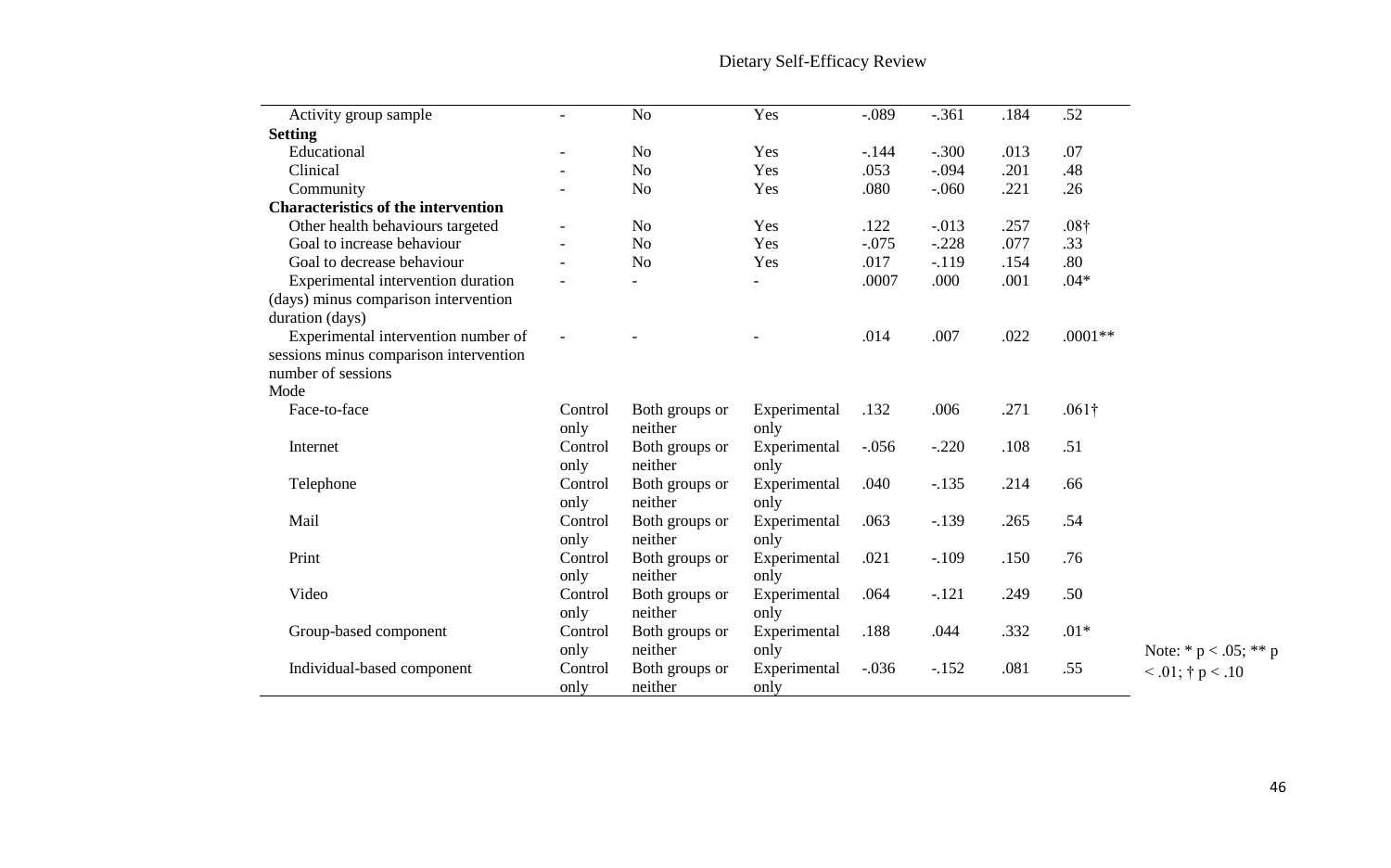Online Supplementary Material, Web Table 4: Sensitivity analyses (co-variate approach).

| Predictor                                                 | Adequate   | Informed      | Difference in | Difference in     | Difference in | Difference |
|-----------------------------------------------------------|------------|---------------|---------------|-------------------|---------------|------------|
|                                                           | sequence   | consent       | intervention  | number of         | face-to-face  | in group   |
|                                                           | generation | reported      | duration      | sessions          | delivery      | component  |
|                                                           | $k=54$     | $k=54$        | $k=49$        | $k=41$            | $k=54$        | $k=54$     |
| 1. Provide information on behaviour-health link           | .956       | .598          | .789          | .437              | .216          | .252       |
| 2. Provide information on consequences                    | .985       | .673          | .825          | .945              | .891          | .976       |
| 3. Provide information about others' approval             | .756       | .732          | .878          | .948              | .865          | .809       |
| 4. Prompt intention formation                             | .770       | .572          | .549          | .554              | .670          | .470       |
| 5. Prompt barrier identification                          | .980       | .946          | .999          | .703              | .575          | .395       |
| 6. Provide general encouragement                          | .236       | .100          | .225          | .126              | .185          | .223       |
| 7. Set graded tasks                                       | .728       | .640          | .582          | .998              | .490          | .928       |
| 8. Provide instruction                                    | .904       | .539          | .235          | .701              | .485          | .455       |
| 9. Model/demonstrate the behaviour                        | .105       | .242          | .439          | .330              | .225          | .351       |
| 10. Prompt specific goal-setting                          | .528       | .848          | .895          | .827              | .879          | .557       |
| 11. Prompt review of behavioural goals                    | .239       | .117          | .154          | .077 <sup>†</sup> | $.025*$       | $.024*$    |
| 12. Prompt self-monitoring of behaviour                   | .160       | .195          | $.023*$       | $.083\dagger$     | $.062\dagger$ | .156       |
| 13. Provide feedback on performance                       | .252       | .508          | $.022*$       | .092 <sup>†</sup> | .104          | $.041*$    |
| 14. Provide contingent rewards                            | .245       | $.067\dagger$ | .227          | $.011*$           | $.037*$       | $.032*$    |
| 15. Teach to use prompts/cues                             | .556       | .457          | .535          | .505              | .494          | .525       |
| 16. Agree behavioural contract                            | .480       | .954          | .501          | .334              | .549          | .267       |
| 17. Prompt practice                                       | .300       | .621          | .556          | .362              | .467          | .836       |
| 18. Use of follow-up prompts                              | .809       | .911          | .221          | .794              | .778          | .895       |
| 19. Provide opportunities for social comparison           | .348       | .936          | .790          | .529              | .671          | .667       |
| 20. Plan social support/social change                     | .436       | .437          | .376          | .266              | .430          | .613       |
| 21. Prompt identification as role model/position advocate | .754       | .294          | .549          | .477              | .276          | .203       |
| 22. Prompt self-talk                                      |            |               |               |                   |               |            |
| 23. Relapse prevention                                    | .926       | .863          | .563          | .458              | .453          | .274       |
| 24. Stress management                                     | $< .001**$ | $< 0.01**$    | $< .001**$    | $< .001**$        | $< .001**$    | $< 0.01**$ |
| 25. Motivational interviewing                             | .726       | .845          | .391          | .553              | .252          | .701       |
| 26. Time management                                       | .851       | .555          | .606          | .330              | .457          | .397       |

Note:  $* p < .05$ ;  $** p < .01$ ;  $\dagger p < .10$ . Numbers represent p-values associated with the significance of the BCT in predicting self-efficacy effects while controlling for specified co-variate.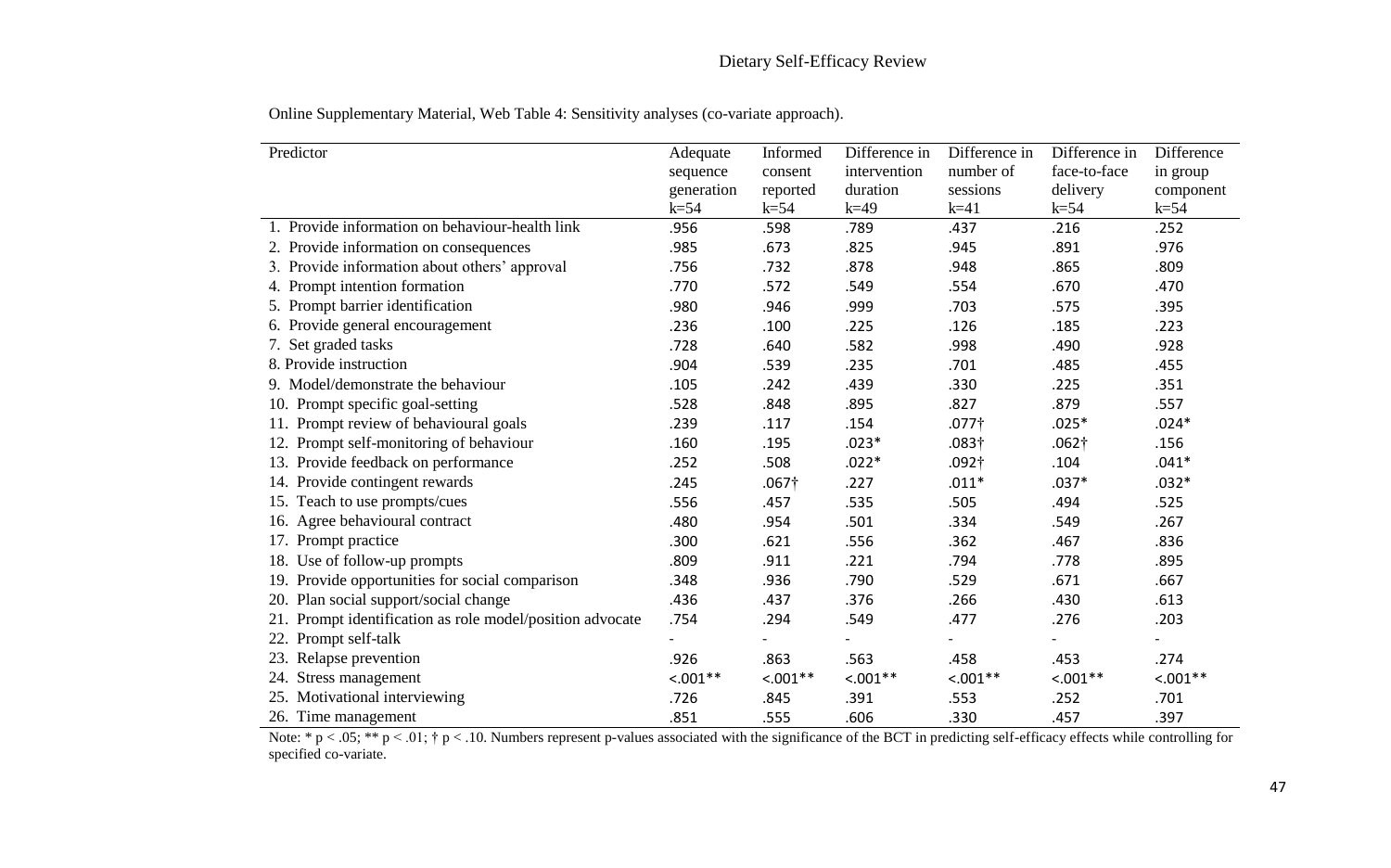| Predictor                                                    | Removing studies |                   |                   |                           |  |  |  |
|--------------------------------------------------------------|------------------|-------------------|-------------------|---------------------------|--|--|--|
|                                                              | with unit of     | with non-         | that are          | with unit of analysis or  |  |  |  |
|                                                              | analysis issues  | specific p-values | outliers          | p-value or outlier issues |  |  |  |
|                                                              | $k = 52$         | $k = 48$          | $k = 49$          | $k = 45$                  |  |  |  |
| 1. Provide information on behaviour-health link              | .852             | .767              | .657              | .433                      |  |  |  |
| 2. Provide information on consequences                       | .912             | .805              | .930              | .932                      |  |  |  |
| 3. Provide information about others' approval                | .949             | .980              | .978              | .918                      |  |  |  |
| 4. Prompt intention formation                                | .503             | .246              | .891              | .772                      |  |  |  |
| 5. Prompt barrier identification                             | .926             | .531              | .706              | .935                      |  |  |  |
| 6. Provide general encouragement                             | .168             | .167              | .212              | .141                      |  |  |  |
| 7. Set graded tasks                                          | .788             | .848              | .393              | .316                      |  |  |  |
| 8. Provide instruction                                       | .774             | .906              | .307              | .120                      |  |  |  |
| 9. Model/demonstrate the behaviour                           | .351             | .193              | $.082\dagger$     | .133                      |  |  |  |
| 10. Prompt specific goal-setting                             | .910             | .989              | .991              | .838                      |  |  |  |
| 11. Prompt review of behavioural goals                       | .212             | $.040*$           | $.035*$           | .161                      |  |  |  |
| Prompt self-monitoring of behaviour                          | $.054\dagger$    | $.012*$           | $.046*$           | $.026*$                   |  |  |  |
| 13. Provide feedback on performance                          | .218             | $.073\dagger$     | .357              | .641                      |  |  |  |
| Prompt contingent rewards<br>14.                             | .123             | $.048*$           | $.042*$           | $.079\dagger$             |  |  |  |
| 15. Teach to use prompts/cues                                | .358             | .427              | .374              | .288                      |  |  |  |
| 16. Agree behavioural contract                               | .437             | .406              | .835              | .961                      |  |  |  |
| 17. Prompt practice                                          | .403             | .119              | .080 <sup>†</sup> | $.075\dagger$             |  |  |  |
| Use of follow-up prompts<br>18.                              | .720             | .948              | .900              | .728                      |  |  |  |
| 19. Provide opportunities for social comparison              | .521             | .234              | .359              | .269                      |  |  |  |
| 20. Plan social support/social change                        | .393             | .110              | $.041*$           | $.040*$                   |  |  |  |
| Prompt identification as role model/position advocate<br>21. | .559             |                   | .515              |                           |  |  |  |
| Prompt self-talk                                             |                  |                   |                   |                           |  |  |  |
| 23. Relapse prevention                                       | .912             | .346              | .329              | .849                      |  |  |  |
| Stress management<br>24.                                     | $< .0001**$      | $< .0001**$       | $< .0001**$       | $< .0001**$               |  |  |  |
| 25. Motivational interviewing                                | .743             | .682              | .688              | .804                      |  |  |  |
| 26. Time management                                          | .881             | .573              | .552              | .962                      |  |  |  |

Online Supplementary Material, Web Table 5: Sensitivity analyses (removing studies).

Note: \*  $p < .05$ ; \*\*  $p < .01$ ; †  $p < .10$ . Numbers represent p-values associated with the significance of the BCT in predicting self-efficacy effects after removing specified studies.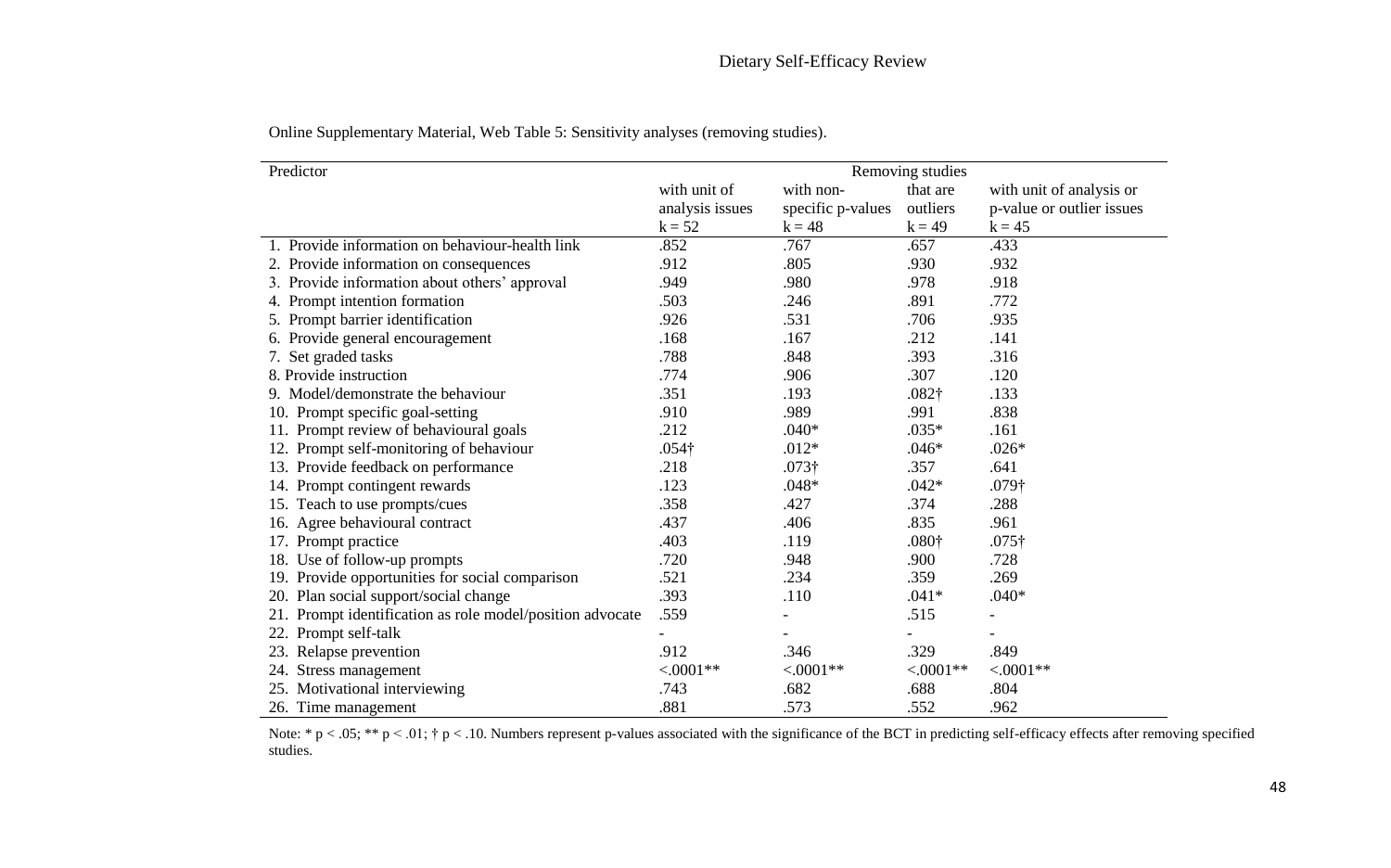Online Supplementary Material, Web Table 6: Illustrative examples of BCTs displaying at least some evidence of efficacy across analyses

\_\_\_\_\_\_\_\_\_\_\_\_\_\_\_\_\_\_\_\_\_\_\_\_\_\_\_\_\_\_\_\_\_\_\_\_\_\_\_\_\_\_\_\_\_\_\_\_\_\_\_\_\_\_\_\_\_\_\_\_\_\_\_\_\_\_\_\_\_\_\_\_\_\_\_\_\_\_\_\_\_\_\_\_\_\_\_\_\_\_\_\_\_\_\_\_\_\_\_\_\_\_\_\_\_\_\_\_\_\_\_\_\_\_\_\_

\_\_\_\_\_\_\_\_\_\_\_\_\_\_\_\_\_\_\_\_\_\_\_\_\_\_\_\_\_\_\_\_\_\_\_\_\_\_\_\_\_\_\_\_\_\_\_\_\_\_\_\_\_\_\_\_\_\_\_\_\_\_\_\_\_\_\_\_\_\_\_\_\_\_\_\_\_\_\_\_\_\_\_\_\_\_\_\_\_\_\_\_\_\_\_\_\_\_\_\_\_\_\_\_\_\_\_\_\_\_\_\_\_\_\_\_

Behaviour Change Technique (BCT) Text description

| <b>Stress Management</b>          | stress management plan comprised stretching/yoga poses, breathing (abdominal breathing and complete<br>breathing), visualization and progressive relaxation, hints for managing stress in real life, using a relaxation<br>log [Toobert et al., 1998]                                                        |
|-----------------------------------|--------------------------------------------------------------------------------------------------------------------------------------------------------------------------------------------------------------------------------------------------------------------------------------------------------------|
| Self-monitoring                   | monitored their diet through food logs and were informed about the USDA MyPyramid Diet Tracker<br>(www.mypyramid.gov) and other ways of self-monitoring via their study website [Folta et al., 2009].                                                                                                        |
|                                   | Prompt review of behavioural goals 'Classes began with a review of the low-fat goals set by participants assessed the types of low-fat<br>eating that participants had been following since the previous contactand helped participants toset new<br>goals for low-fat eating.' [Howard-Pitney et al., 1997] |
| Provide feedback on performance   | 'what the patient ate was compared with the nutritional goals for a heart healthy diet and the patient was<br>informed by telephone about the extent to which goals were being met.' [Aish $&$ Isenberg, 1996]                                                                                               |
| Provide contingent rewards        | 'reinforcements (i.e., raffle tickets for small health-related prizes) for attendance and behavioral change'<br>[McKibbin et al., 2006]                                                                                                                                                                      |
| Plan social support/social change | 'encouraging attendance by both partners at all group sessions, as well as collaboration in shopping, meal<br>preparation' [Burke et al., 2004]                                                                                                                                                              |

\_\_\_\_\_\_\_\_\_\_\_\_\_\_\_\_\_\_\_\_\_\_\_\_\_\_\_\_\_\_\_\_\_\_\_\_\_\_\_\_\_\_\_\_\_\_\_\_\_\_\_\_\_\_\_\_\_\_\_\_\_\_\_\_\_\_\_\_\_\_\_\_\_\_\_\_\_\_\_\_\_\_\_\_\_\_\_\_\_\_\_\_\_\_\_\_\_\_\_\_\_\_\_\_\_\_\_\_\_\_\_\_\_\_\_\_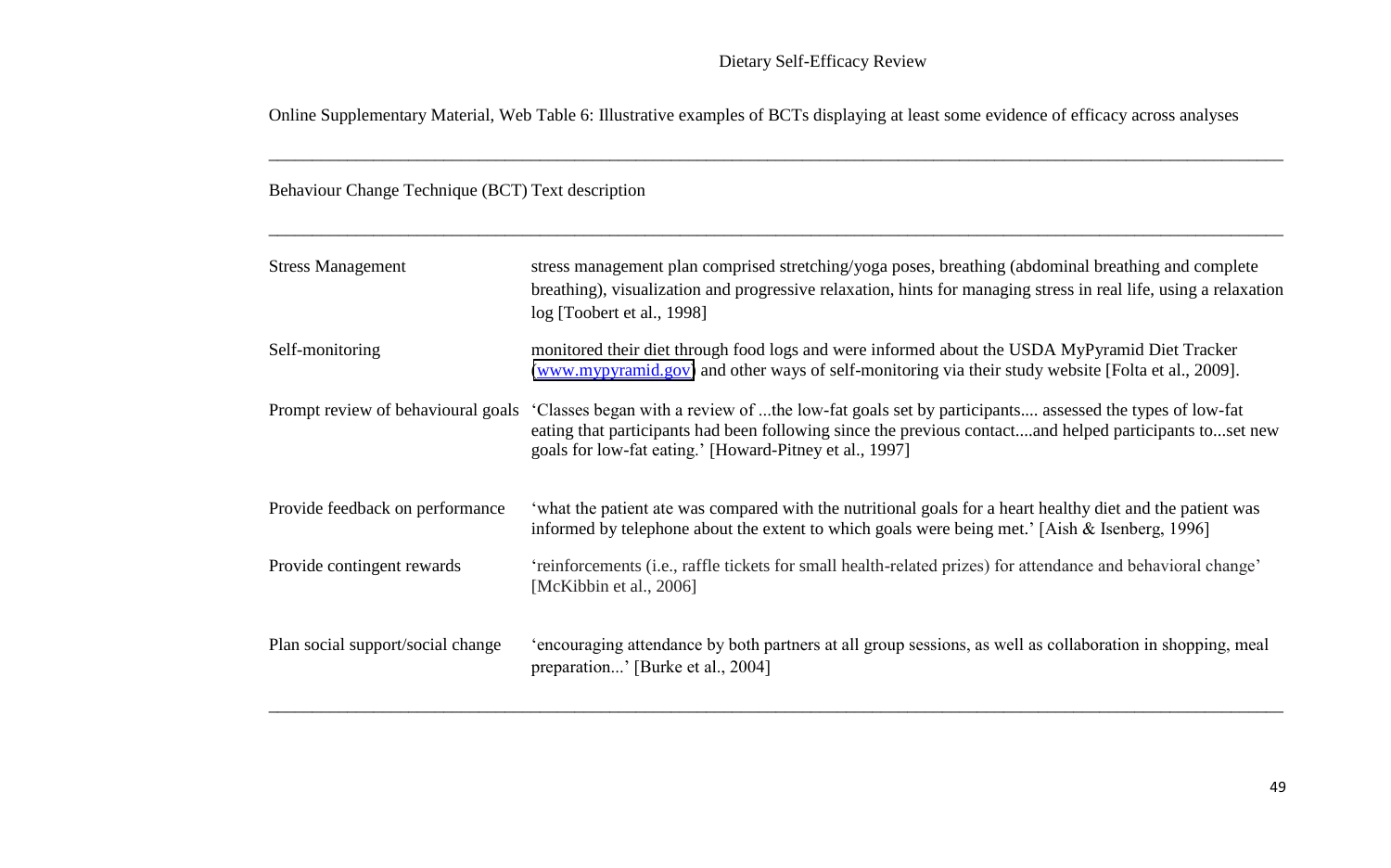| Medline                                 | Embase                              | Psychinfo                                          |
|-----------------------------------------|-------------------------------------|----------------------------------------------------|
| 1. clinical trial.pt.                   | 1. clinical trial.sh.               | 1. (treatment outcome clinical trial or            |
| 2. random\$.mp.                         | 2. random\$.mp.                     | quantitative study).md.                            |
| 3. tu.fs.                               | 3. 1 or 2                           | 2. random\$.mp.                                    |
| 4. 1 or 2 or 3                          |                                     | 3.1 or 2                                           |
|                                         | 4. Self-efficacy                    |                                                    |
| Self-efficacy<br>5.                     | 5. social cognitive theory          | 4. Self-efficacy                                   |
| social cognitive theory<br>6.           | 6. vicarious learning               | 5. social cognitive theory                         |
| vicarious learning<br>7.                | 7. mastery experience               | 6. vicarious learning                              |
| mastery experience<br>8.                | 8. verbal persuasion                | 7. mastery experience                              |
| 9. verbal persuasion                    | 9. persuasion                       | 8. verbal persuasion                               |
| 10. persuasion                          | 10. protection motivation theory    | 9. persuasion                                      |
| 11. protection motivation theory        | 11. perceived behavio?ral control   | 10. protection motivation theory                   |
| 12. perceived behavio?ral control       | 12. PBC                             | 11. perceived behavio?ral control                  |
| 13. PBC                                 | 13. theory of planned behavio?r     | 12. PBC                                            |
| 14. theory of planned behavio?r         | 14. health belief model             | 13. theory of planned behavio?r                    |
| 15. health belief model                 | 15. transtheoretical model          | 14. health belief model                            |
| 16. transtheoretical model              | 16. stage\$ of change               | 15. transtheoretical model                         |
| 17. stage\$ of change                   | 17.4 or 5 or 6 or 7 or 8 or 9 or 10 | 16. stage\$ of change                              |
| 18.5 or 6 or 7 or 8 or 9 or 10 or 11 or | or 11 or 12 or 13 or 14 or 15 or 16 | 17.4 or 5 or 6 or 7 or 8 or 9 or 10 or 11 or 12 or |
| 12 or 13 or 14 or 15 or 16 or 17        | 18.Diet.sh                          | 13 or 14 or 15 or 16                               |
| 19. exp diet therapy/                   | 19. Weight control.sh               | 18. Diets.sh                                       |
| 20. (diet\$ adj5 diabet\$).tw           | 20. Weight reduction.sh             | 19. Eating behavior.sh                             |
| 21. (diet\$ adj5 carbohydrat\$).tw      | 21. (diet\$ adj5 diabet\$).tw       | 20. weight control.sh                              |
| 22. (diet\$ adj5 fat\$).tw              | 22. (diet\$ adj5 carbohydrat\$).tw  | 21. (diet\$ adj5 diabet\$).tw                      |
| 23. (diet\$ adj5 weigh\$).tw            | 23. (diet\$ adj5 fat\$).tw          | 22. (diet\$ adj5 carbohydrat\$).tw                 |
| 24. (diet\$ adj5 sugar\$).tw            | 24. (diet\$ adj5 weigh\$).tw        | 23. (diet\$ adj5 fat\$).tw                         |
| 25. (diet\$ adj5 glyc?em\$).tw          | 25. (diet\$ adj5 sugar\$).tw        | 24. (diet\$ adj5 weigh\$).tw                       |
| 26. (diet\$ adj5 fibre\$).tw            | 26. (diet\$ adj5 glyc?em\$).tw      | 25. (diet\$ adj5 sugar\$).tw                       |
| 27. (diet\$ adj5 fiber\$).tw            | 27. (diet\$ adj5 fibre\$).tw        | 26. (diet\$ adj5 glyc?em\$).tw                     |

Online Supplementary Material, Web Table 7: Search strategy